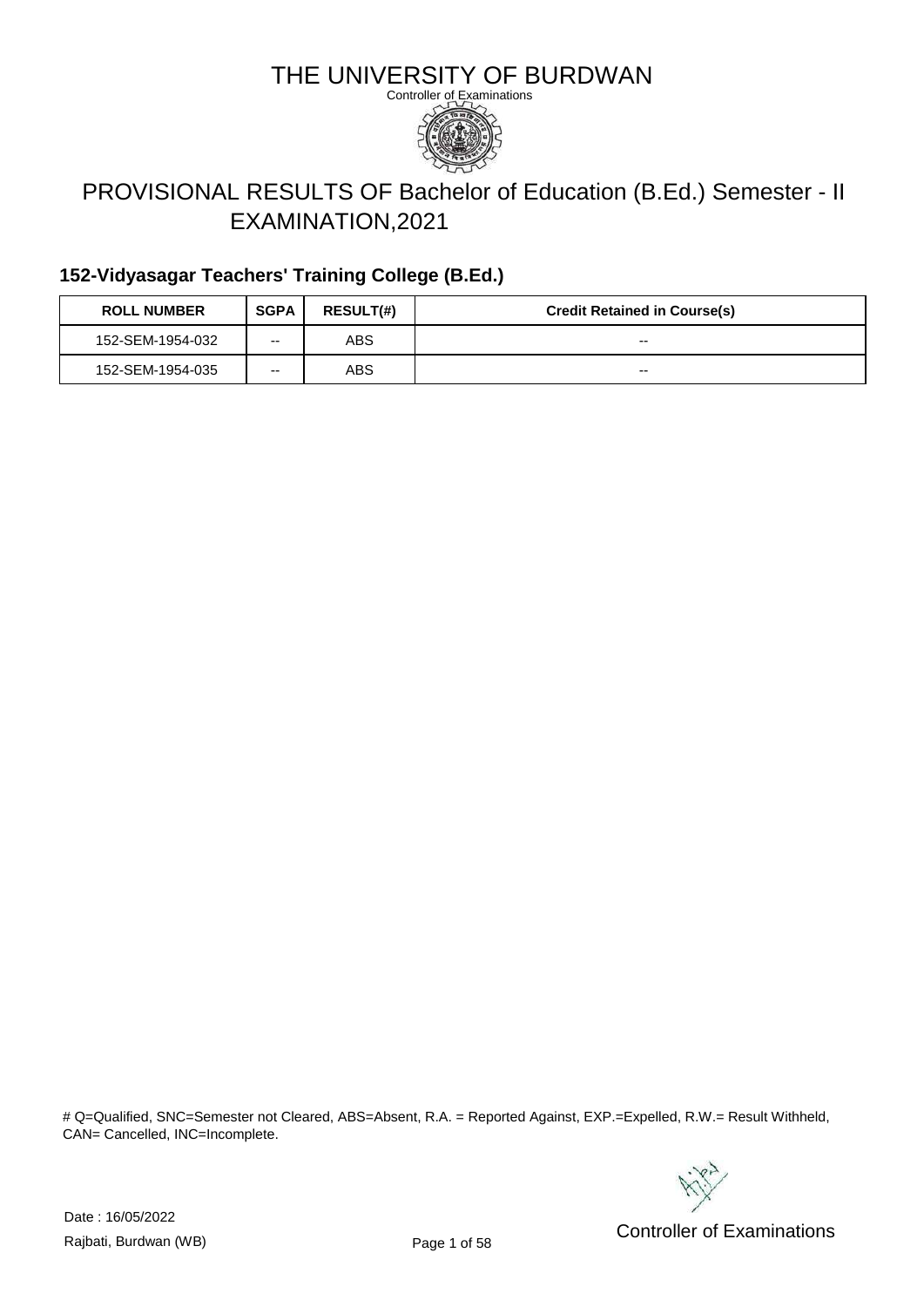

# PROVISIONAL RESULTS OF Bachelor of Education (B.Ed.) Semester - II EXAMINATION,2021

### **152A-Panagarh Primary Teachers Training Inst.**

| <b>ROLL NUMBER</b> | <b>SGPA</b> | <b>RESULT(#)</b> | <b>Credit Retained in Course(s)</b> |
|--------------------|-------------|------------------|-------------------------------------|
| 152A-SEM-1954-004  | $- -$       | ABS              | $- -$                               |

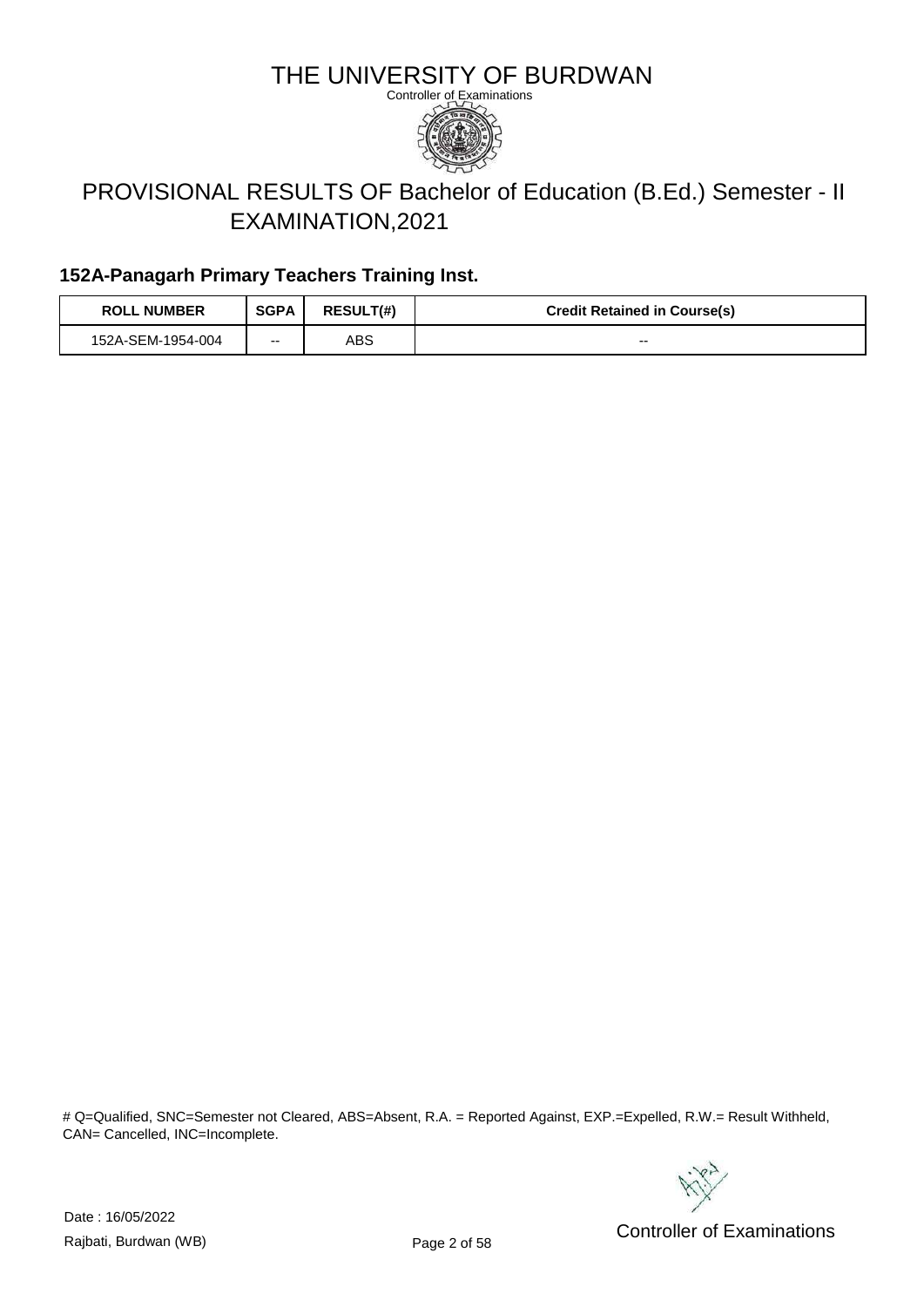

# PROVISIONAL RESULTS OF Bachelor of Education (B.Ed.) Semester - II EXAMINATION,2021

#### **154-Govt. College of Education**

| <b>ROLL NUMBER</b> | <b>SGPA</b> | <b>RESULT(#)</b> | <b>Credit Retained in Course(s)</b> |
|--------------------|-------------|------------------|-------------------------------------|
| 154-SEM-1954-004   | --          | <b>INC</b>       | $- -$                               |
| 154-SEM-1954-010   | --          | <b>INC</b>       | $- -$                               |

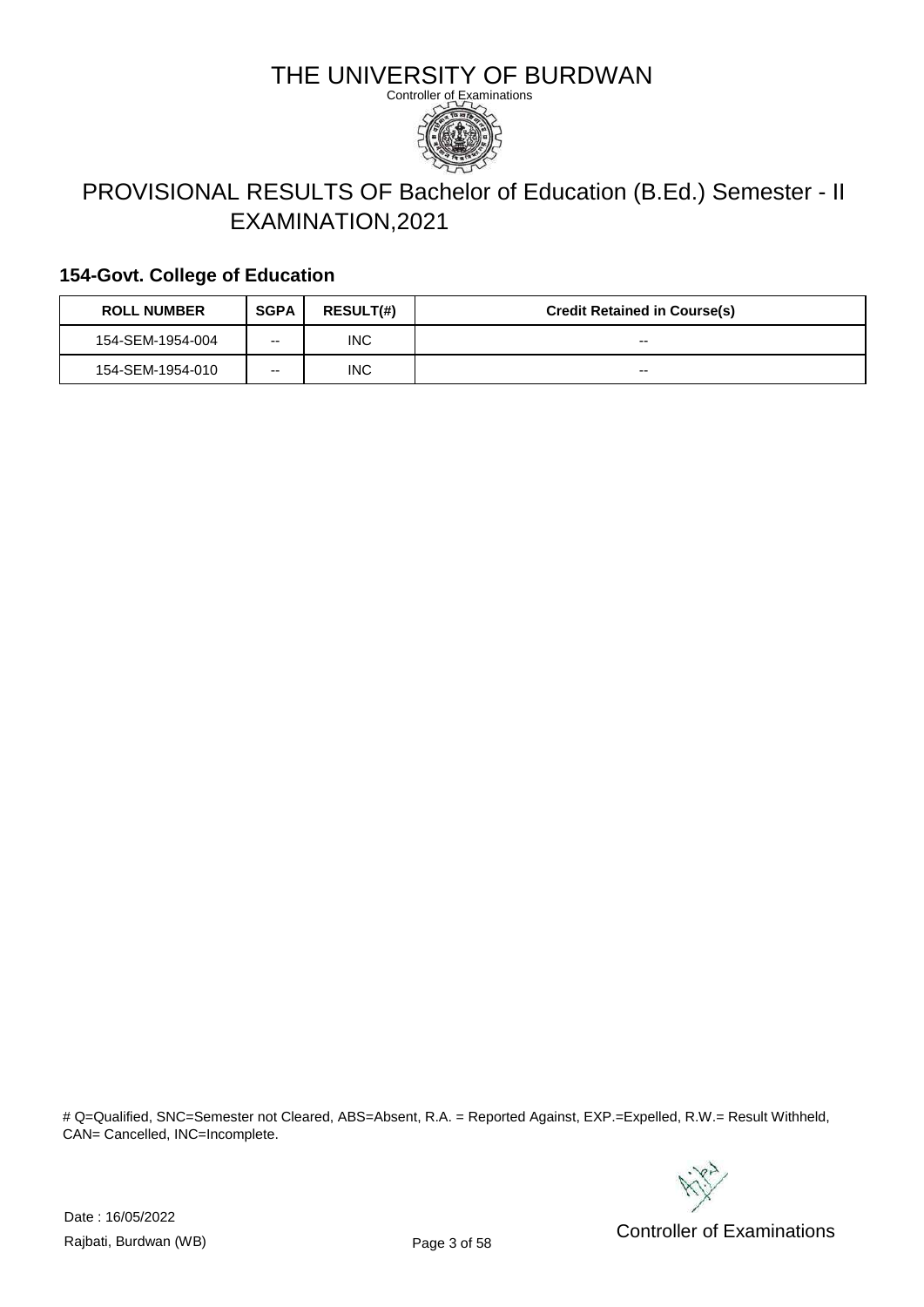

# PROVISIONAL RESULTS OF Bachelor of Education (B.Ed.) Semester - II EXAMINATION,2021

### **156-Galsi Rabindra Nazrul College of Education, Galsi**

| <b>ROLL NUMBER</b> | <b>SGPA</b> | <b>RESULT(#)</b> | <b>Credit Retained in Course(s)</b> |
|--------------------|-------------|------------------|-------------------------------------|
| 156-SEM-1954-046   | $- -$       | ABS              | $- -$                               |

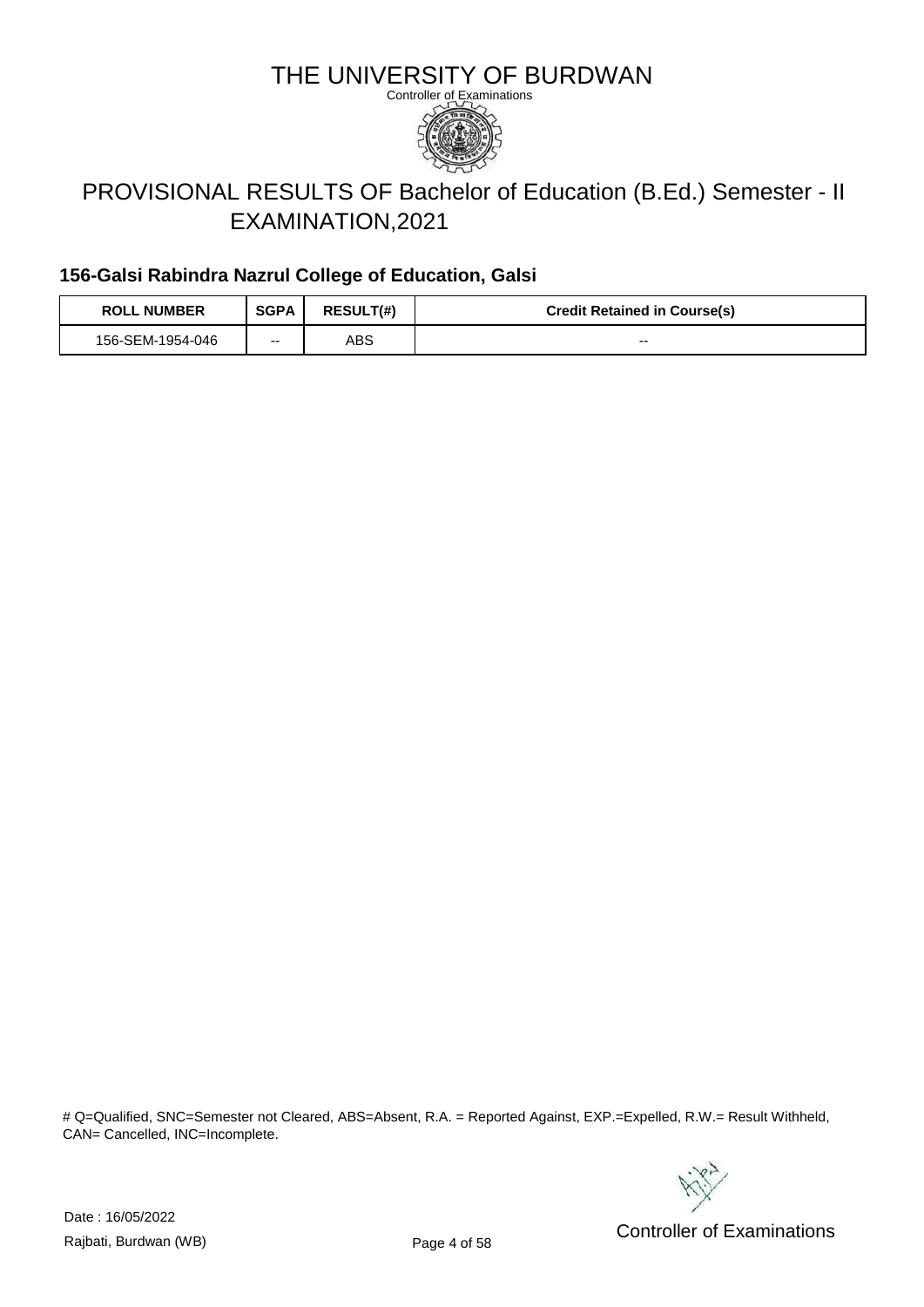

# PROVISIONAL RESULTS OF Bachelor of Education (B.Ed.) Semester - II EXAMINATION,2021

#### **159-Ehiapur B.Ed. College**

| <b>ROLL NUMBER</b> | <b>SGPA</b> | <b>RESULT(#)</b> | <b>Credit Retained in Course(s)</b> |
|--------------------|-------------|------------------|-------------------------------------|
| 159-SEM-1954-022   | 8.76        | Q                | ALL                                 |
| 159-SEM-1954-058   | 8.98        | Q                | ALL                                 |
| 159-SEM-1954-065   | --          | <b>ABS</b>       | --                                  |
| 159-SEM-1954-078   | --          | <b>ABS</b>       | --                                  |
| 159-SEM-1954-086   | --          | <b>ABS</b>       | --                                  |

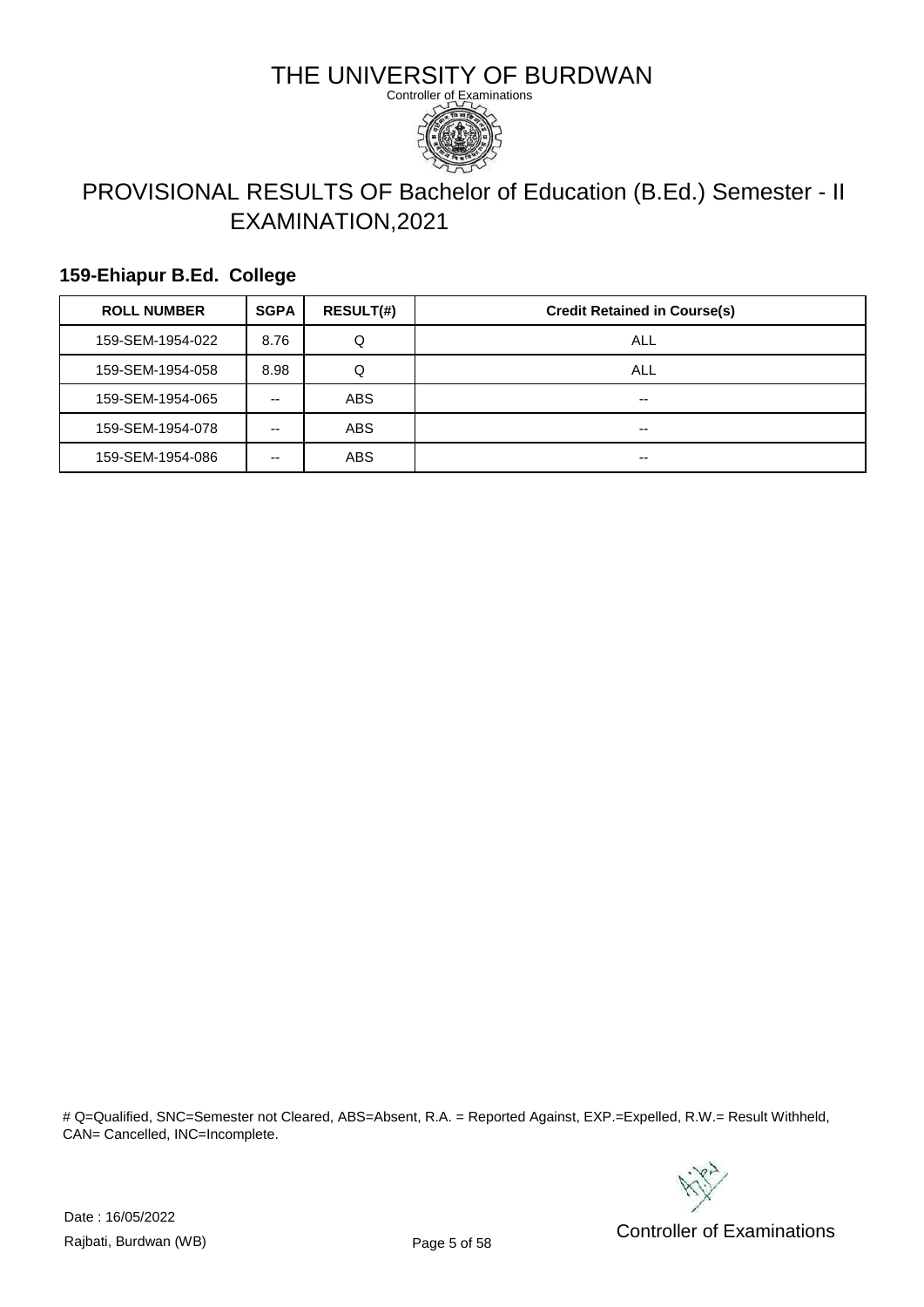

# PROVISIONAL RESULTS OF Bachelor of Education (B.Ed.) Semester - II EXAMINATION,2021

### **161-Rajendra Academy for Teachers' Education**

| <b>ROLL NUMBER</b> | <b>SGPA</b> | <b>RESULT(#)</b> | <b>Credit Retained in Course(s)</b> |
|--------------------|-------------|------------------|-------------------------------------|
| 161-SEM-1854-054   | 9.04        |                  | ALL                                 |

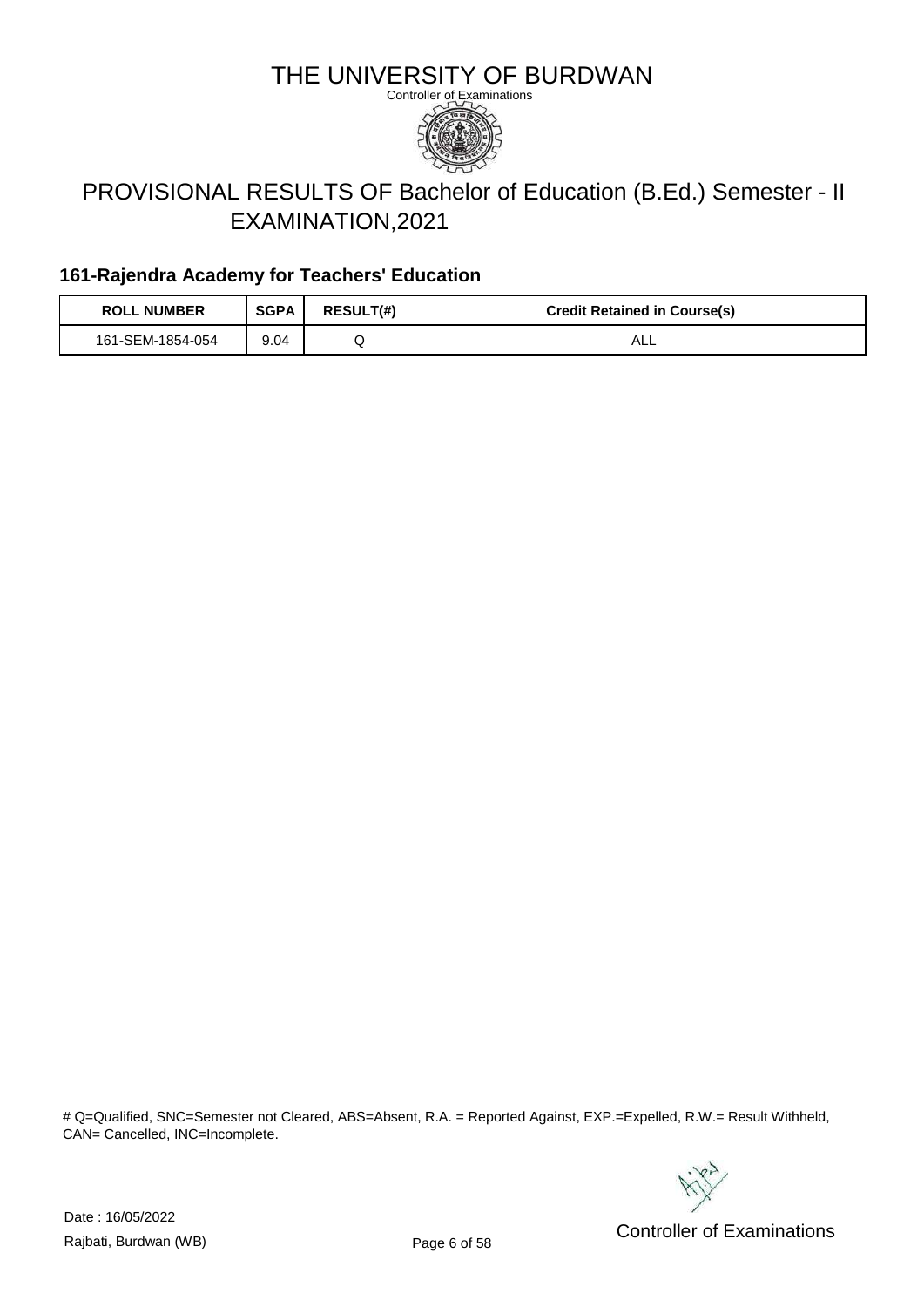

# PROVISIONAL RESULTS OF Bachelor of Education (B.Ed.) Semester - II EXAMINATION,2021

#### **163-Durgapur B.Ed. College**

| <b>ROLL NUMBER</b> | <b>SGPA</b> | <b>RESULT(#)</b> | <b>Credit Retained in Course(s)</b> |
|--------------------|-------------|------------------|-------------------------------------|
| 163-SEM-1954-010   | --          | ABS              | $- -$                               |

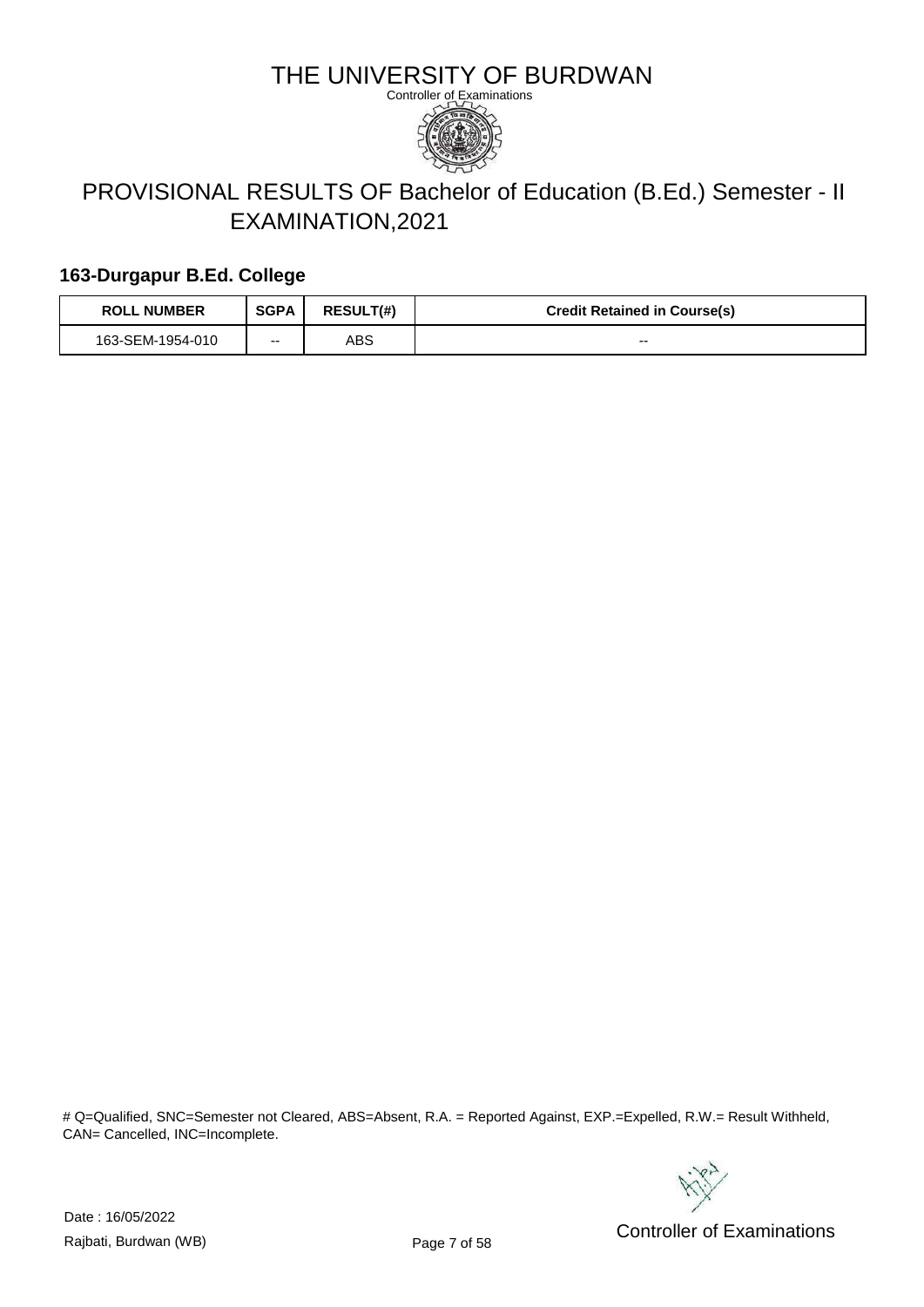

# PROVISIONAL RESULTS OF Bachelor of Education (B.Ed.) Semester - II EXAMINATION,2021

### **167- Radha Gobinda B.Ed. Teachers' Training College**

| <b>ROLL NUMBER</b> | <b>SGPA</b> | <b>RESULT(#)</b> | <b>Credit Retained in Course(s)</b> |
|--------------------|-------------|------------------|-------------------------------------|
| 167-SEM-1954-010   | --          | ABS              | $- -$                               |
| 167-SEM-1954-018   | --          | ABS              | $- -$                               |
| 167-SEM-1954-056   | --          | ABS              | $- -$                               |

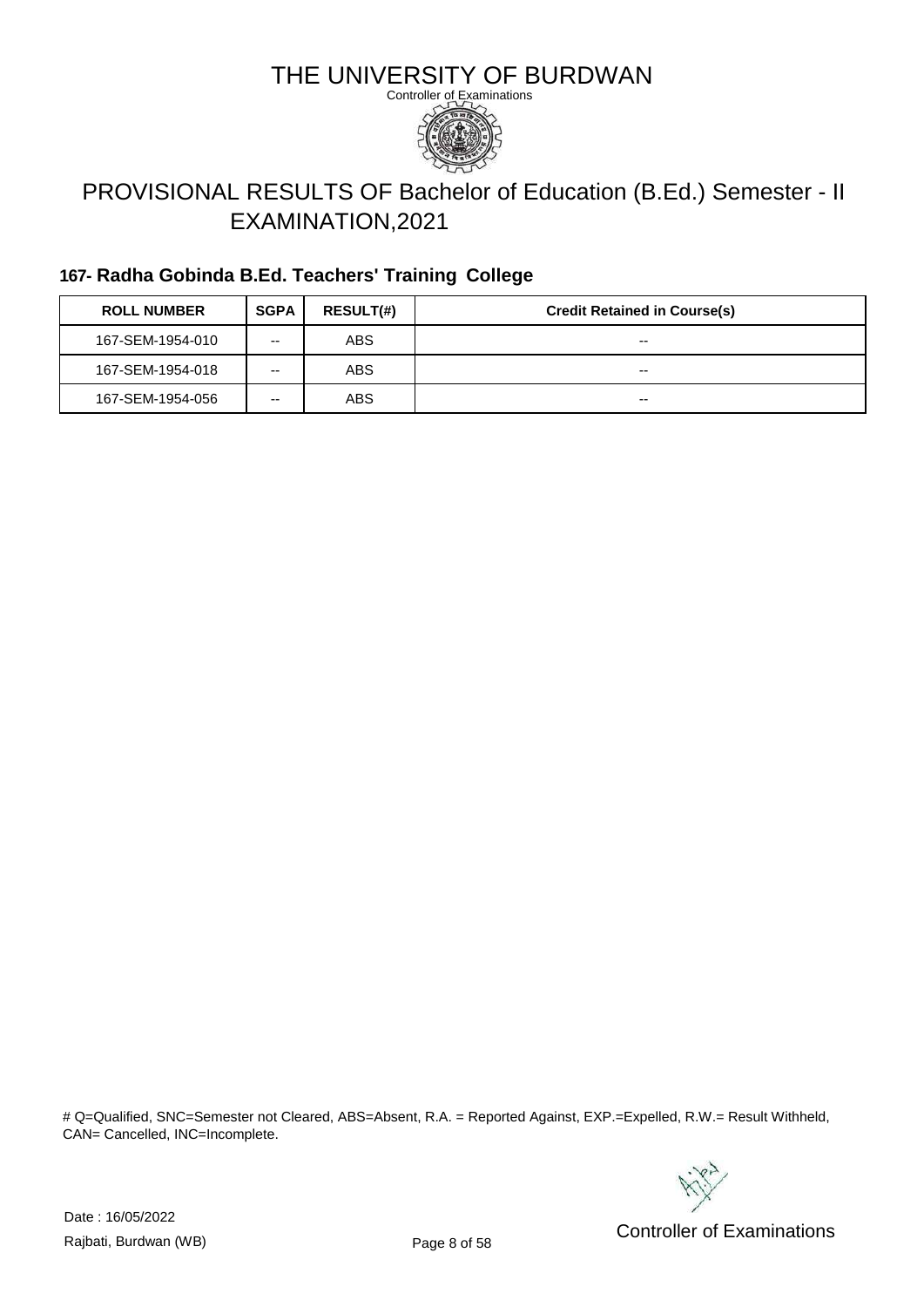

# PROVISIONAL RESULTS OF Bachelor of Education (B.Ed.) Semester - II EXAMINATION,2021

### **168- Dishari College of Education**

| <b>ROLL NUMBER</b> | <b>SGPA</b> | <b>RESULT(#)</b> | <b>Credit Retained in Course(s)</b> |
|--------------------|-------------|------------------|-------------------------------------|
| 168-SEM-1954-008   | --          | ABS              | $- -$                               |
| 168-SEM-1954-011   | --          | ABS              | $- -$                               |
| 168-SEM-1954-051   | --          | ABS              | $- -$                               |

# Q=Qualified, SNC=Semester not Cleared, ABS=Absent, R.A. = Reported Against, EXP.=Expelled, R.W.= Result Withheld, CAN= Cancelled, INC=Incomplete.



Date : 16/05/2022

Pate: Networking the Controller of Examinations<br>Rajbati, Burdwan (WB) Controller of Examinations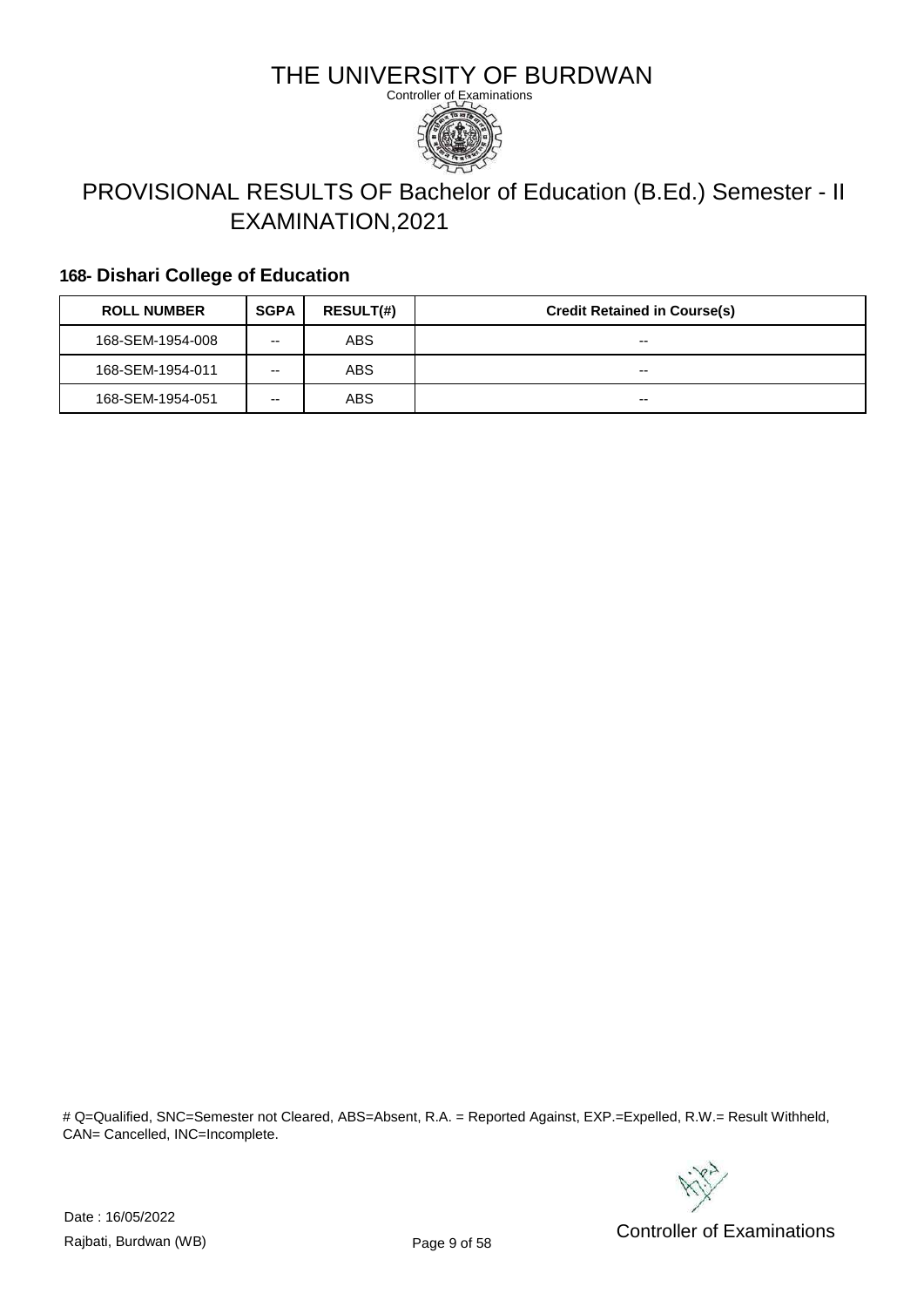

# PROVISIONAL RESULTS OF Bachelor of Education (B.Ed.) Semester - II EXAMINATION,2021

### **171-J.N. Konar College of Education B.Ed.**

| <b>ROLL NUMBER</b> | <b>SGPA</b> | <b>RESULT(#)</b> | <b>Credit Retained in Course(s)</b> |
|--------------------|-------------|------------------|-------------------------------------|
| 171-SEM-1954-074   | --          | ABS              | $- -$                               |
| 171-SEM-1954-077   | --          | ABS              | --                                  |

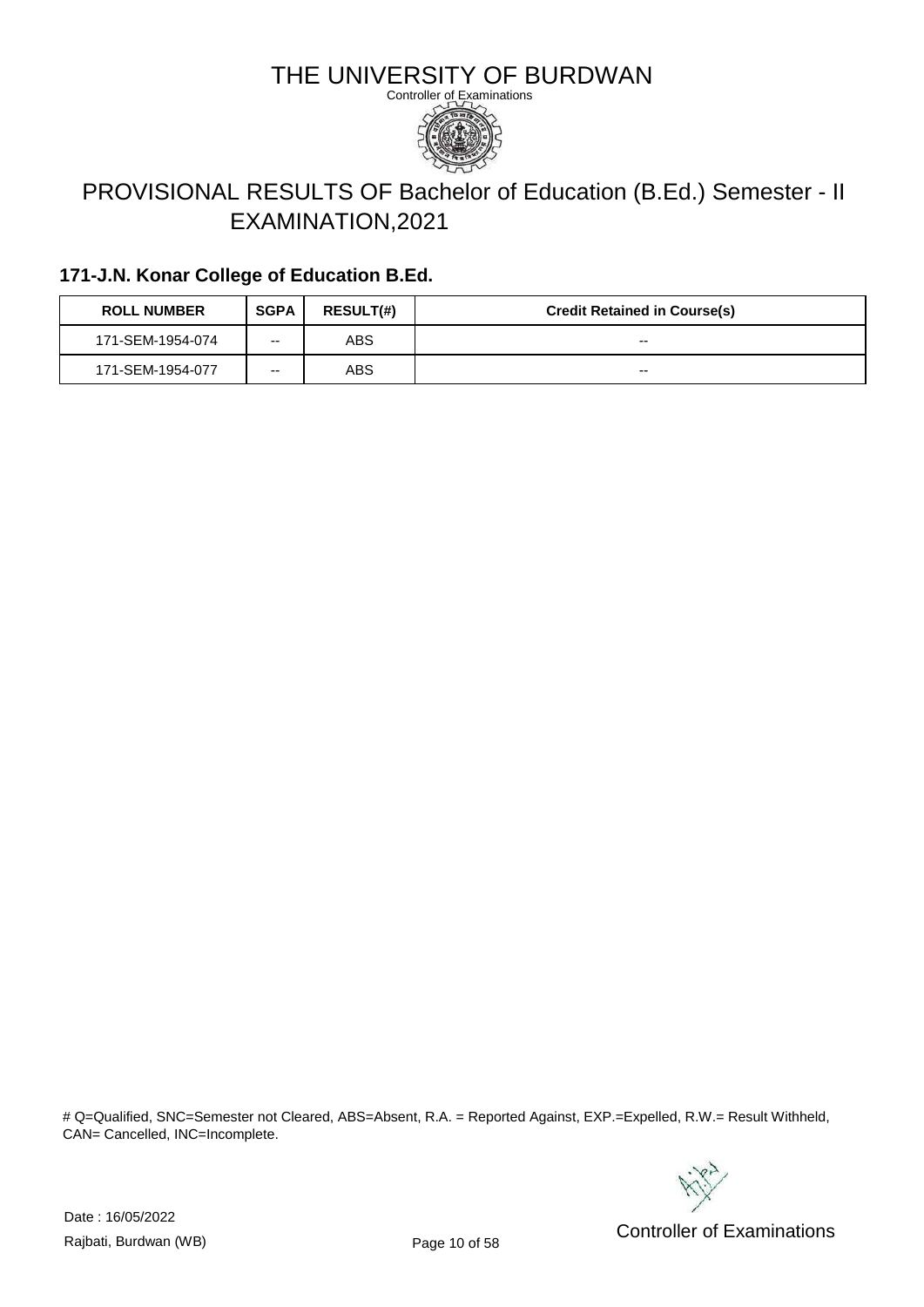

# PROVISIONAL RESULTS OF Bachelor of Education (B.Ed.) Semester - II EXAMINATION,2021

#### **172-Parama B.Ed. College**

| <b>ROLL NUMBER</b> | <b>SGPA</b> | <b>RESULT(#)</b> | <b>Credit Retained in Course(s)</b> |
|--------------------|-------------|------------------|-------------------------------------|
| 172-SEM-1954-031   | --          | ABS              | $- -$                               |

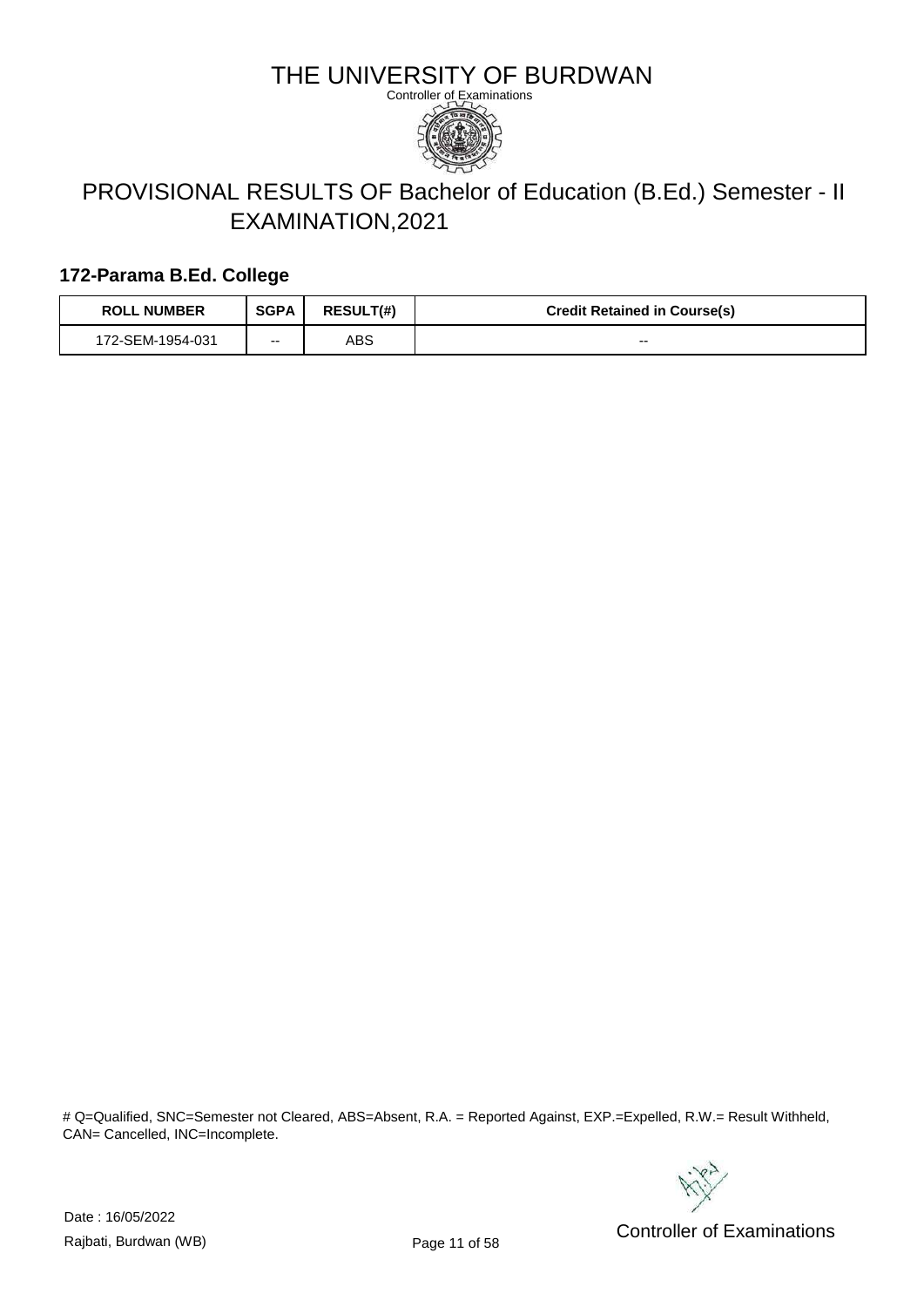

# PROVISIONAL RESULTS OF Bachelor of Education (B.Ed.) Semester - II EXAMINATION,2021

### **174-Sonar Tori College of Education**

| <b>ROLL NUMBER</b> | <b>SGPA</b> | <b>RESULT(#)</b> | <b>Credit Retained in Course(s)</b> |
|--------------------|-------------|------------------|-------------------------------------|
| 174-SEM-1954-008   | $- -$       | ABS              | $- -$                               |

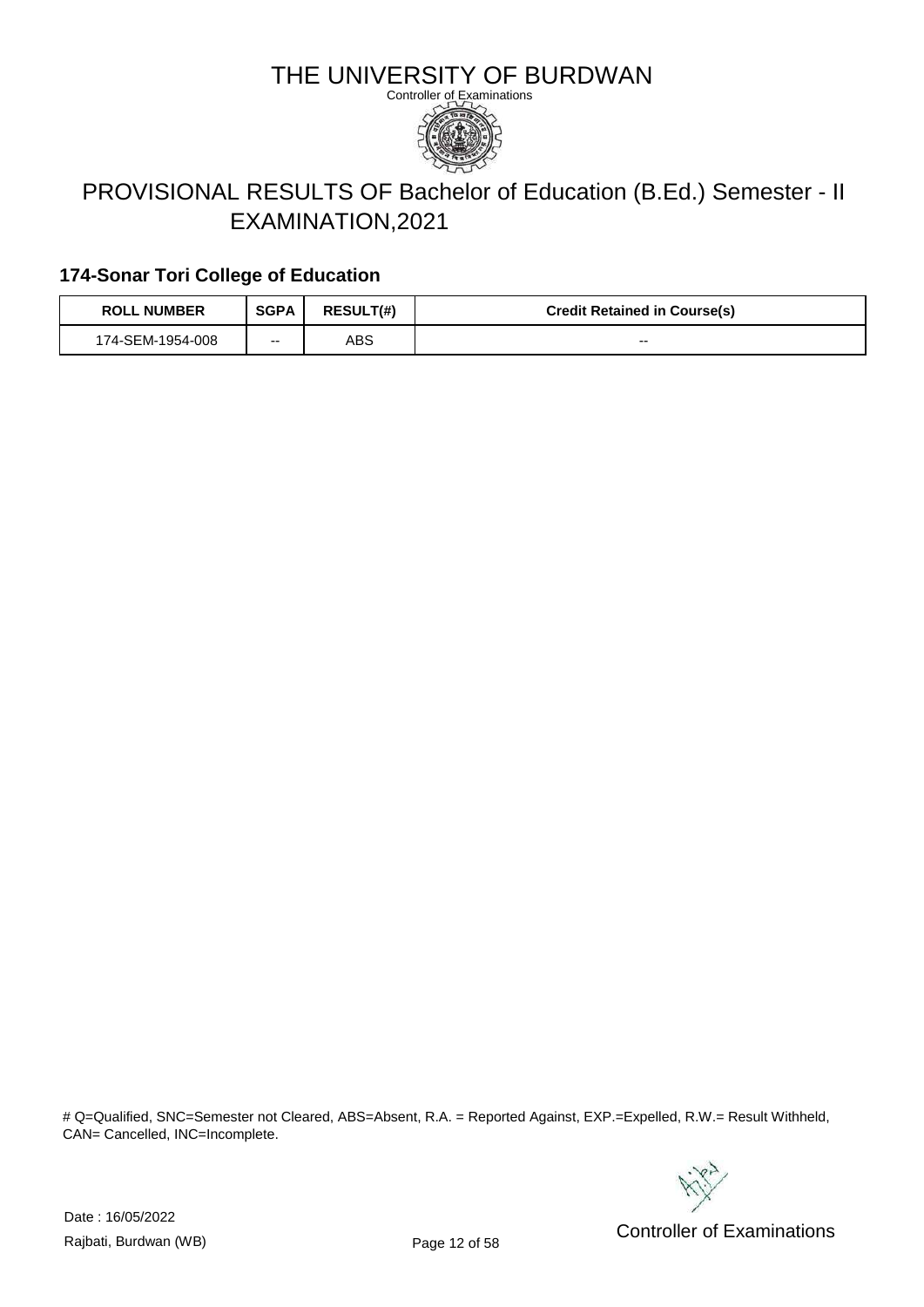

# PROVISIONAL RESULTS OF Bachelor of Education (B.Ed.) Semester - II EXAMINATION,2021

### **176-Bam Vivekananda B.Ed. College**

| <b>ROLL NUMBER</b> | <b>SGPA</b> | <b>RESULT(#)</b> | <b>Credit Retained in Course(s)</b> |
|--------------------|-------------|------------------|-------------------------------------|
| 176-SEM-1954-058   | $- -$       | ABS              | $- -$                               |

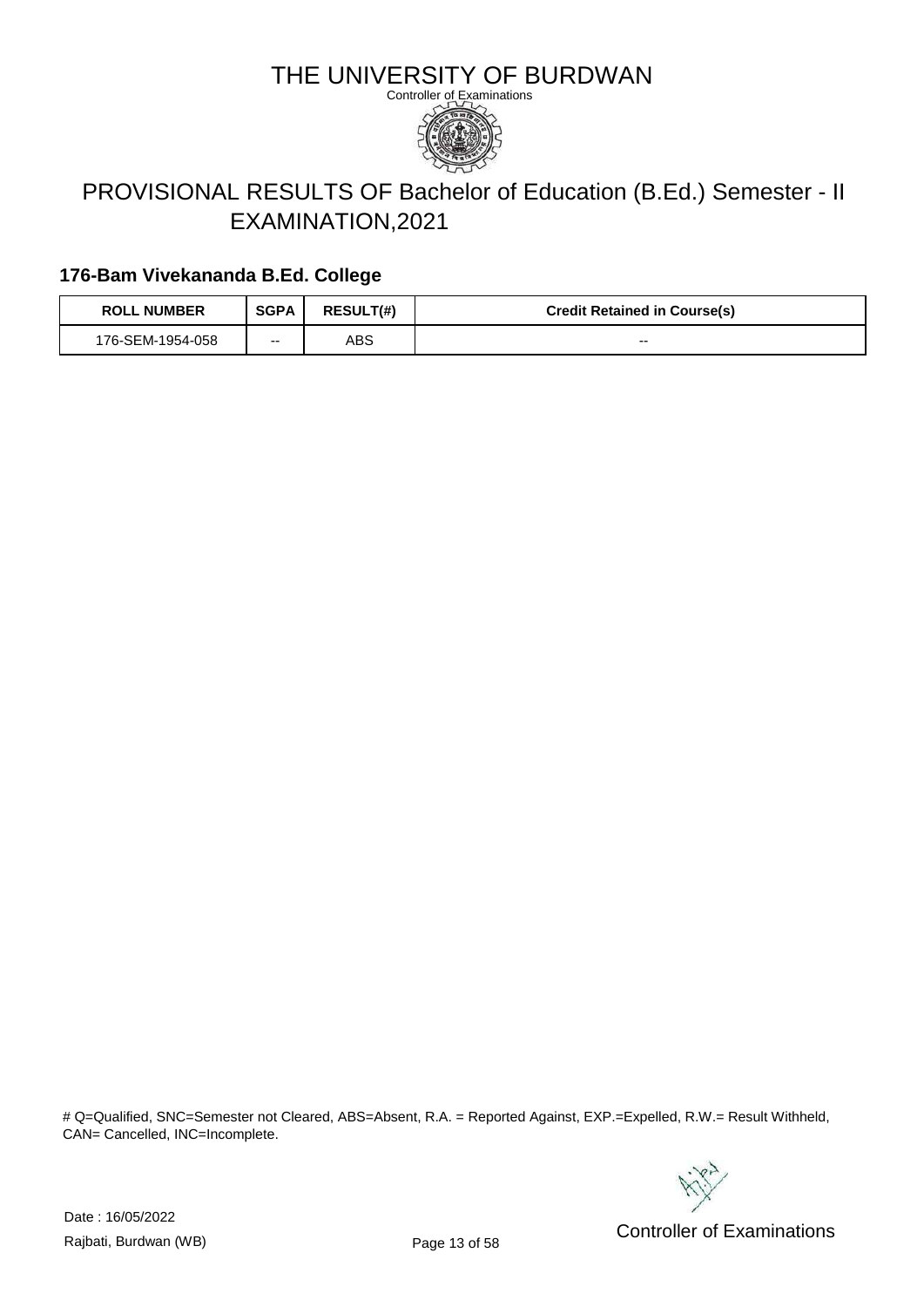

# PROVISIONAL RESULTS OF Bachelor of Education (B.Ed.) Semester - II EXAMINATION,2021

### **179- Mankar Institute of Education & Research**

| <b>ROLL NUMBER</b> | <b>SGPA</b> | <b>RESULT(#)</b> | <b>Credit Retained in Course(s)</b> |
|--------------------|-------------|------------------|-------------------------------------|
| 179-SEM-1954-012   | --          | ABS              | $- -$                               |
| 179-SEM-1954-059   | --          | ABS              | $- -$                               |

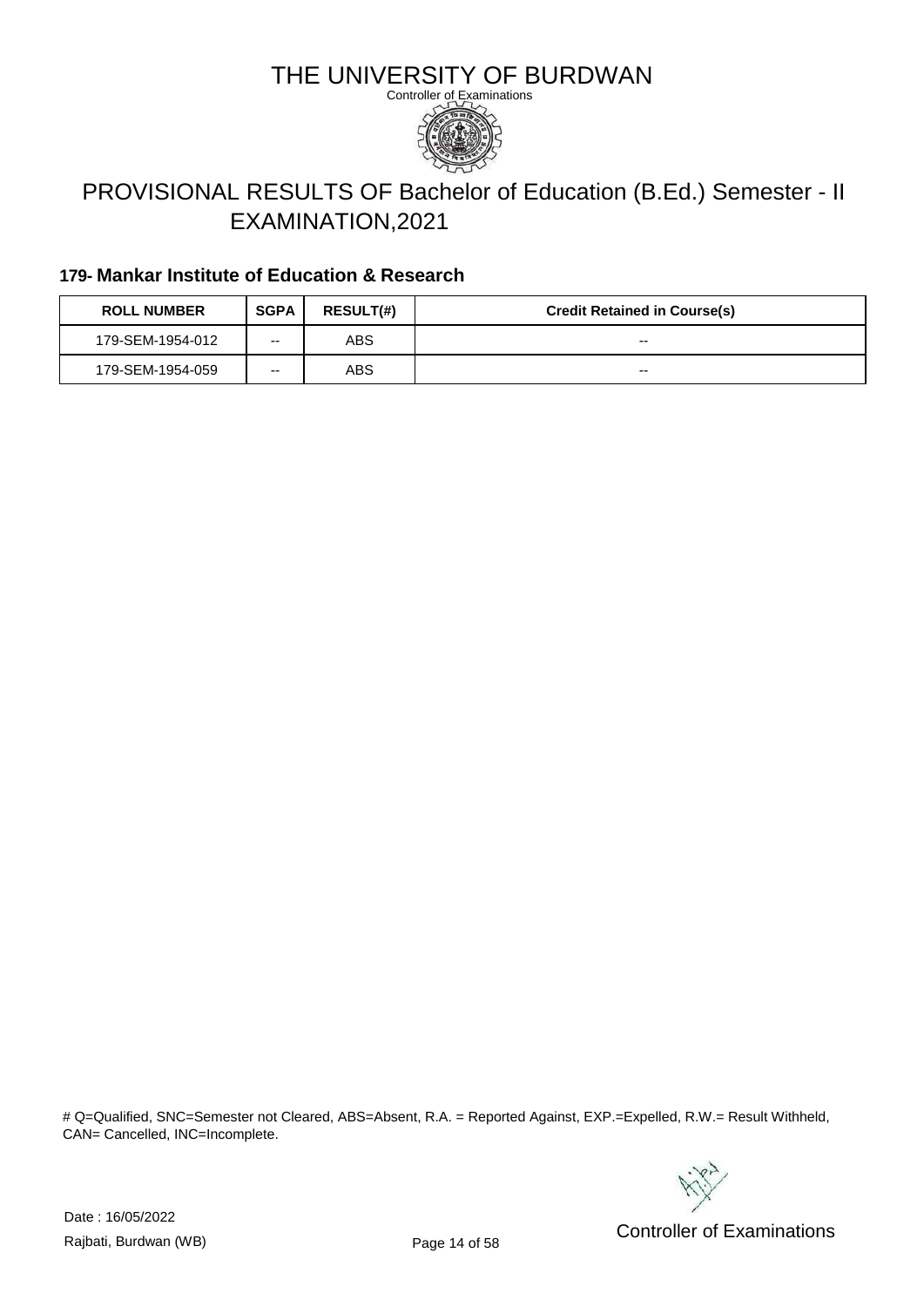

# PROVISIONAL RESULTS OF Bachelor of Education (B.Ed.) Semester - II EXAMINATION,2021

### **180- Kabi Nazrul Islam Teachers' Training College**

| <b>ROLL NUMBER</b> | <b>SGPA</b> | <b>RESULT(#)</b> | <b>Credit Retained in Course(s)</b> |
|--------------------|-------------|------------------|-------------------------------------|
| 180-SEM-1954-029   | $- -$       | ABS              | $- -$                               |

# Q=Qualified, SNC=Semester not Cleared, ABS=Absent, R.A. = Reported Against, EXP.=Expelled, R.W.= Result Withheld, CAN= Cancelled, INC=Incomplete.



Date : 16/05/2022

Pate: Networking the United States of Examinations<br>Rajbati, Burdwan (WB) Controller of Examinations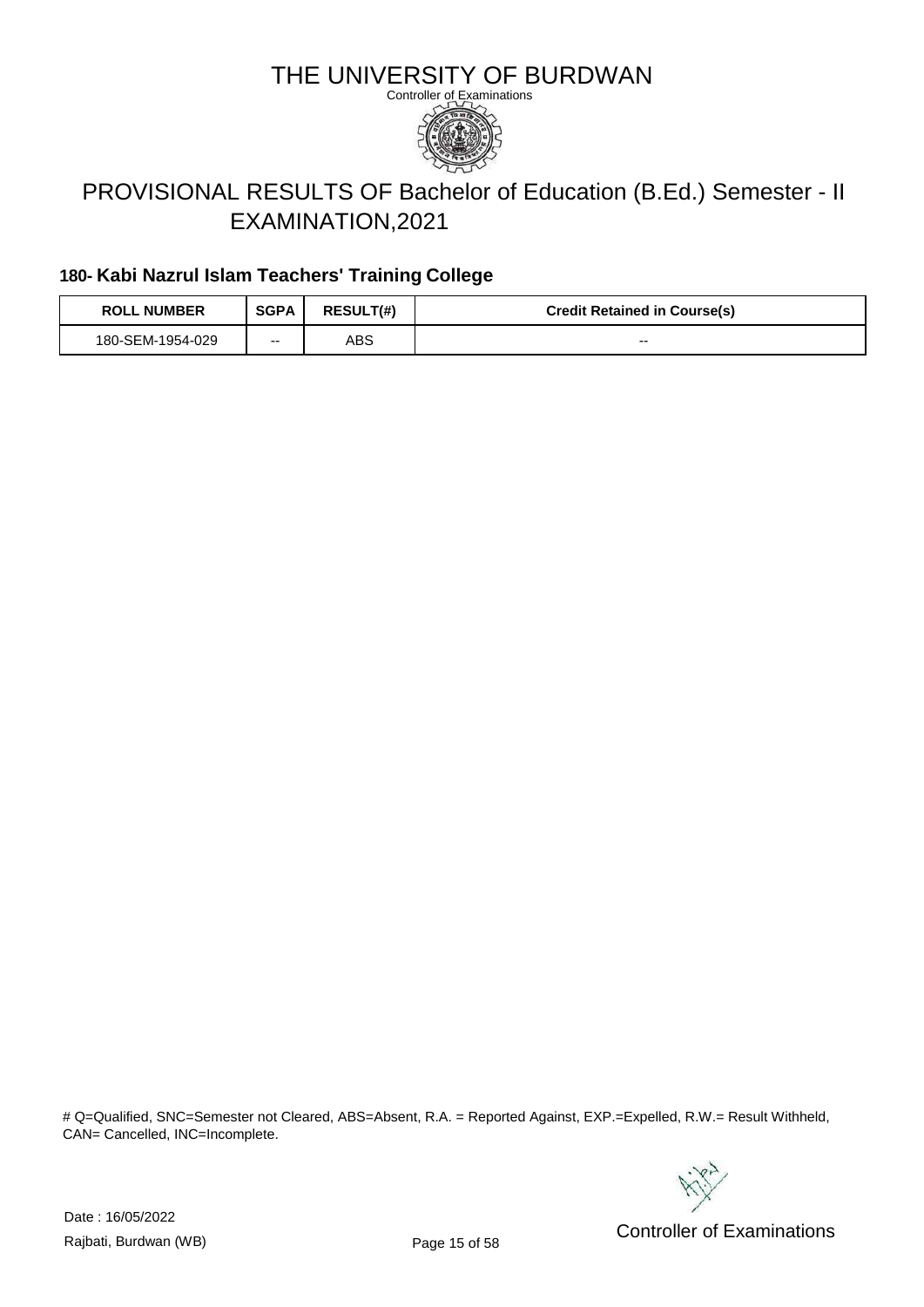

# PROVISIONAL RESULTS OF Bachelor of Education (B.Ed.) Semester - II EXAMINATION,2021

#### **182- Ayan Arnab Sikshan Sanstha**

| <b>ROLL NUMBER</b> | <b>SGPA</b> | <b>RESULT(#)</b> | <b>Credit Retained in Course(s)</b> |
|--------------------|-------------|------------------|-------------------------------------|
| 182-SEM-1954-029   | --          | ABS              | --                                  |
| 182-SEM-1954-094   | --          | ABS              | --                                  |

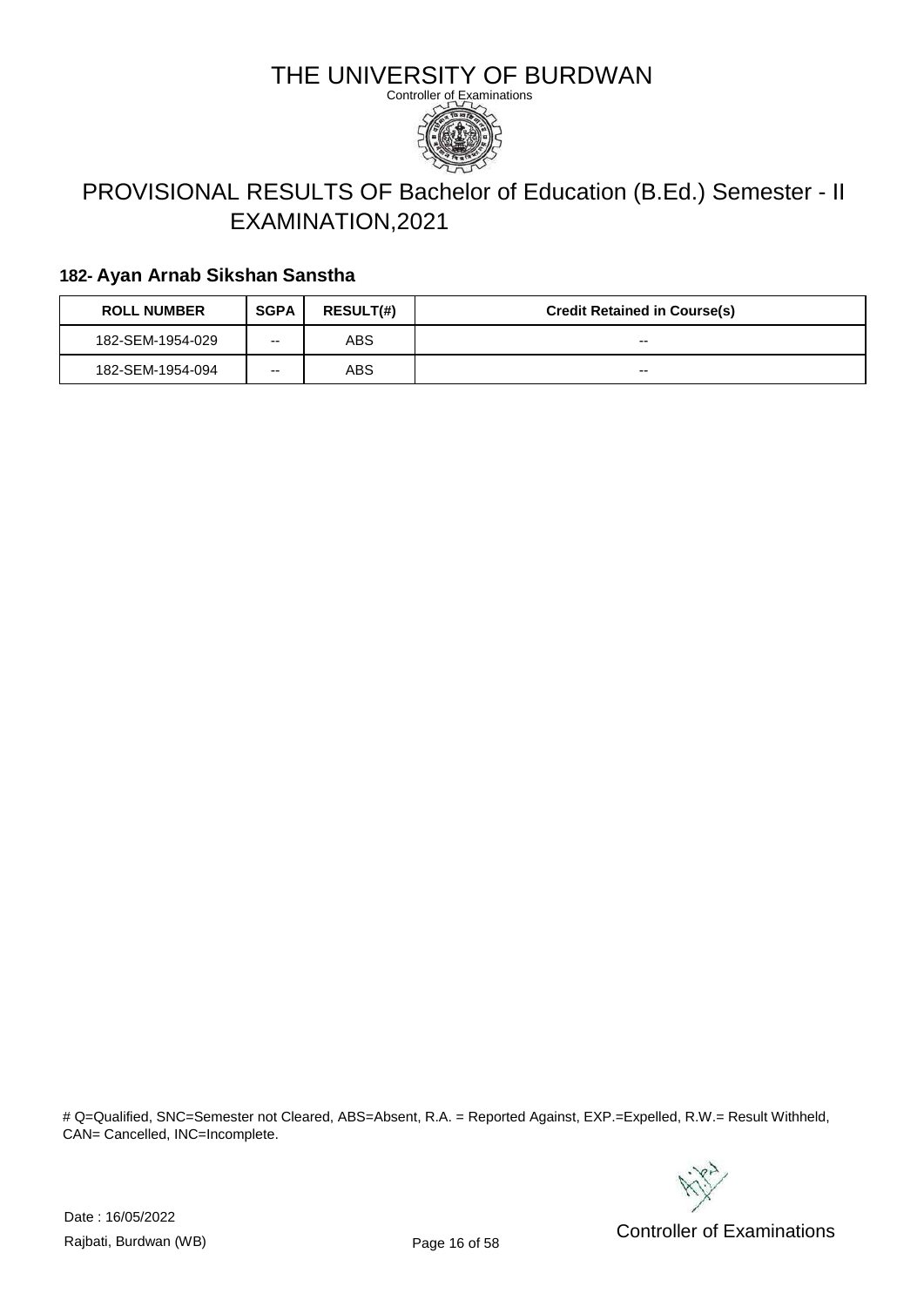

# PROVISIONAL RESULTS OF Bachelor of Education (B.Ed.) Semester - II EXAMINATION,2021

### **183- Coalfield College of Education**

| <b>ROLL NUMBER</b> | <b>SGPA</b> | <b>RESULT(#)</b> | <b>Credit Retained in Course(s)</b> |
|--------------------|-------------|------------------|-------------------------------------|
| 183-SEM-1954-084   | --          | <b>INC</b>       | $- -$                               |
| 183-SEM-1954-098   | --          | INC.             | $- -$                               |

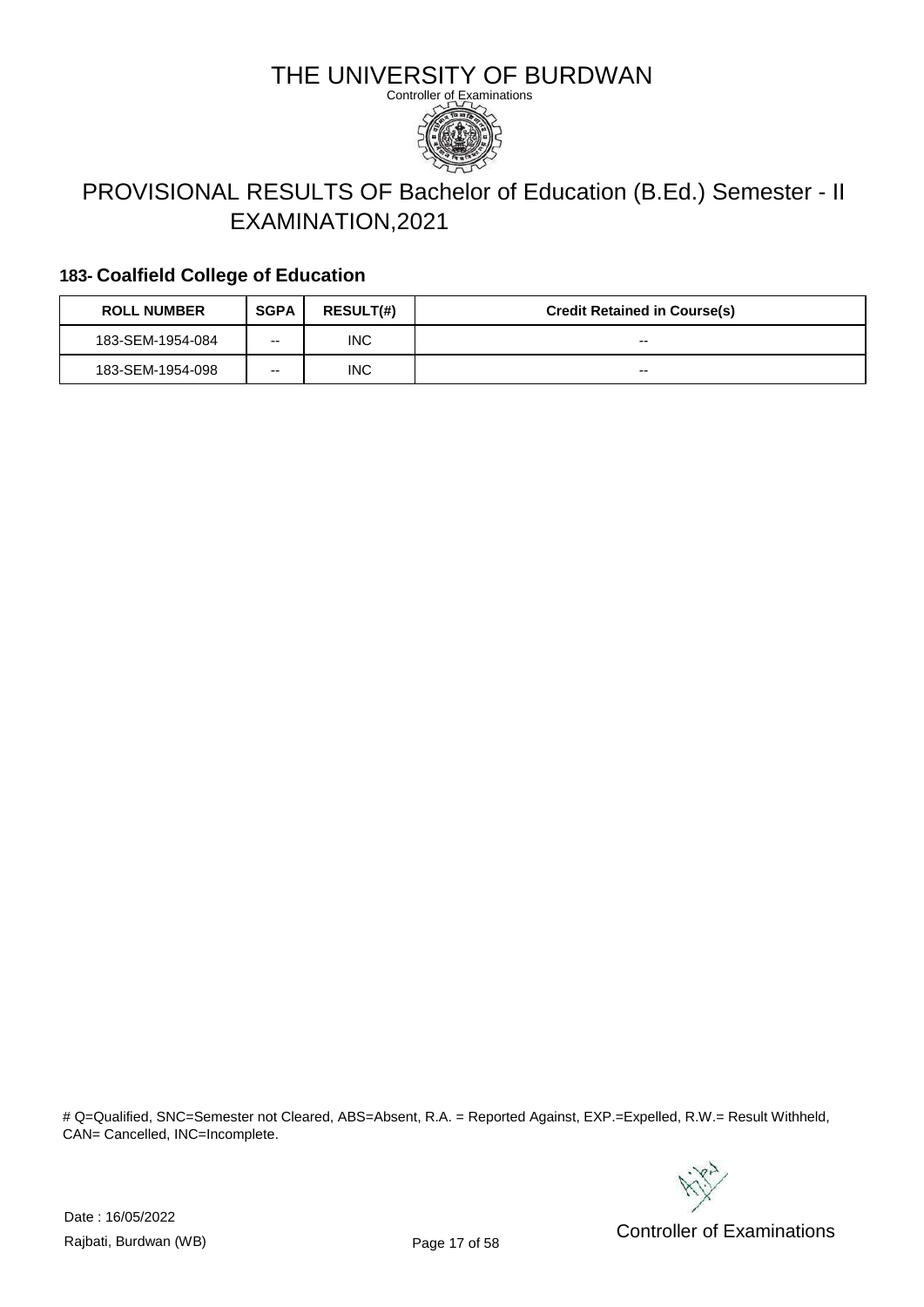

# PROVISIONAL RESULTS OF Bachelor of Education (B.Ed.) Semester - II EXAMINATION,2021

### **187-Badla Vivekananda B.Ed. College**

| <b>ROLL NUMBER</b> | <b>SGPA</b> | <b>RESULT(#)</b> | <b>Credit Retained in Course(s)</b> |
|--------------------|-------------|------------------|-------------------------------------|
| 187-SEM-1954-034   | --          | ABS              | $- -$                               |

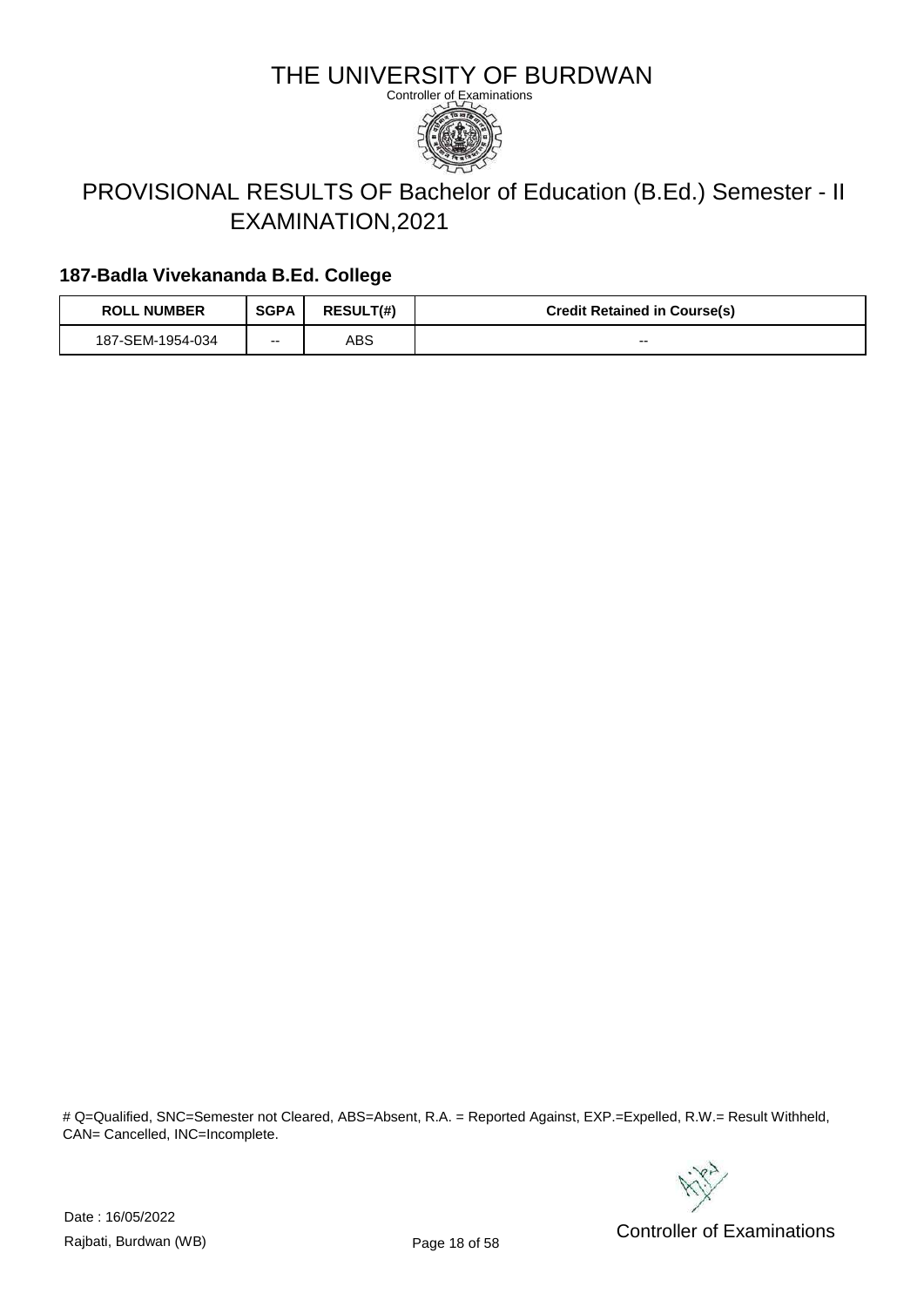

# PROVISIONAL RESULTS OF Bachelor of Education (B.Ed.) Semester - II EXAMINATION,2021

#### **189-Al-Rashid College of Education**

| <b>ROLL NUMBER</b> | <b>SGPA</b> | <b>RESULT(#)</b> | <b>Credit Retained in Course(s)</b> |
|--------------------|-------------|------------------|-------------------------------------|
| 189-SEM-1954-057   | --          | INC.             | --                                  |
| 189-SEM-1954-074   | --          | <b>INC</b>       | $- -$                               |
| 189-SEM-1954-091   | --          | <b>INC</b>       | --                                  |
| 189-SEM-1954-101   | --          | <b>INC</b>       | $- -$                               |
| 189-SEM-1954-112   | --          | <b>INC</b>       | $- -$                               |
| 189-SEM-1954-114   | --          | <b>INC</b>       | --                                  |
| 189-SEM-1954-117   | --          | <b>INC</b>       | --                                  |

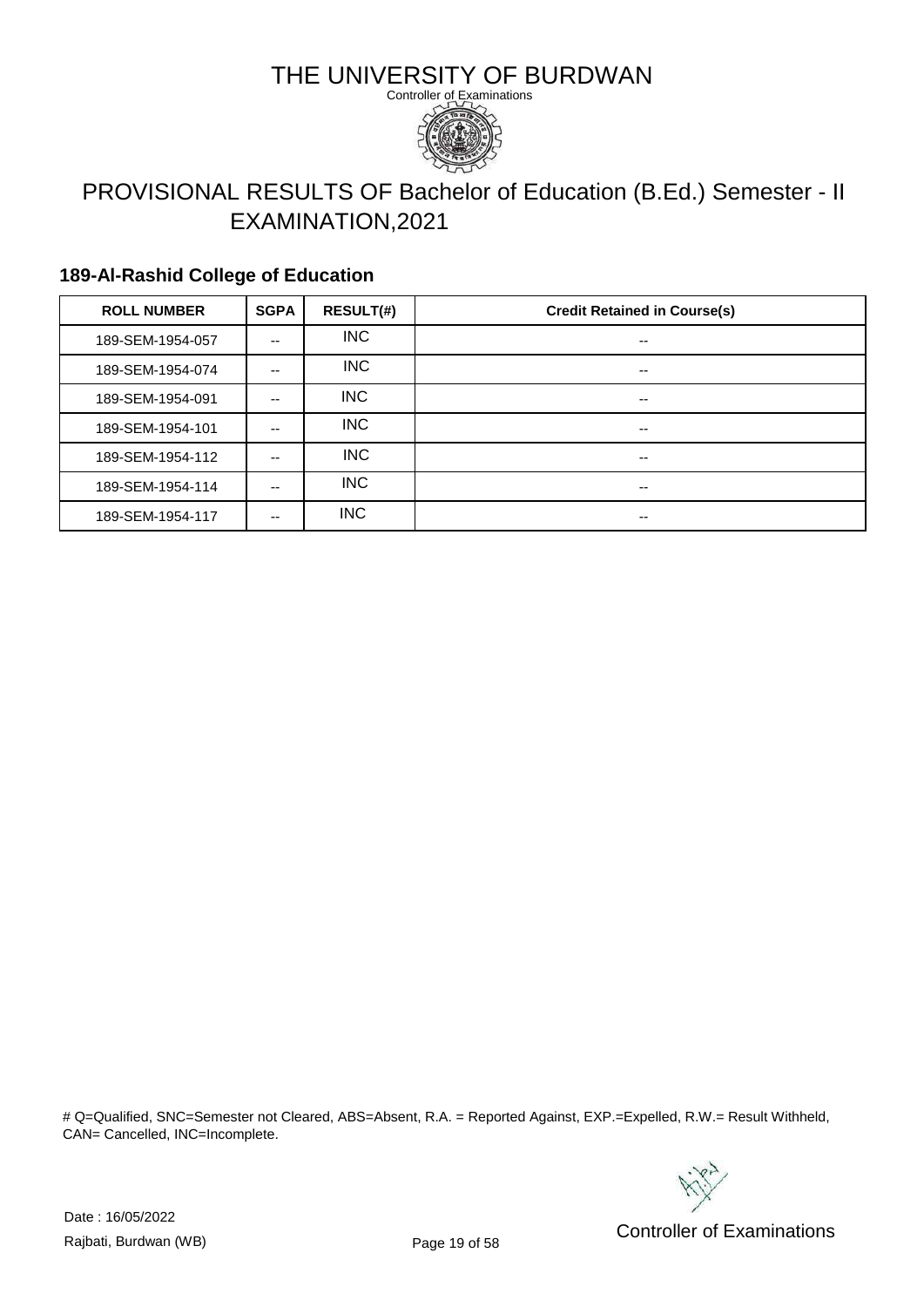

# PROVISIONAL RESULTS OF Bachelor of Education (B.Ed.) Semester - II EXAMINATION,2021

### **192-Gobindapur Sephali Memorial Primary Teachers Traning Institute**

| <b>ROLL NUMBER</b> | <b>SGPA</b> | <b>RESULT(#)</b> | <b>Credit Retained in Course(s)</b> |
|--------------------|-------------|------------------|-------------------------------------|
| 192-SEM-1954-043   | 8.70        |                  | ALL                                 |

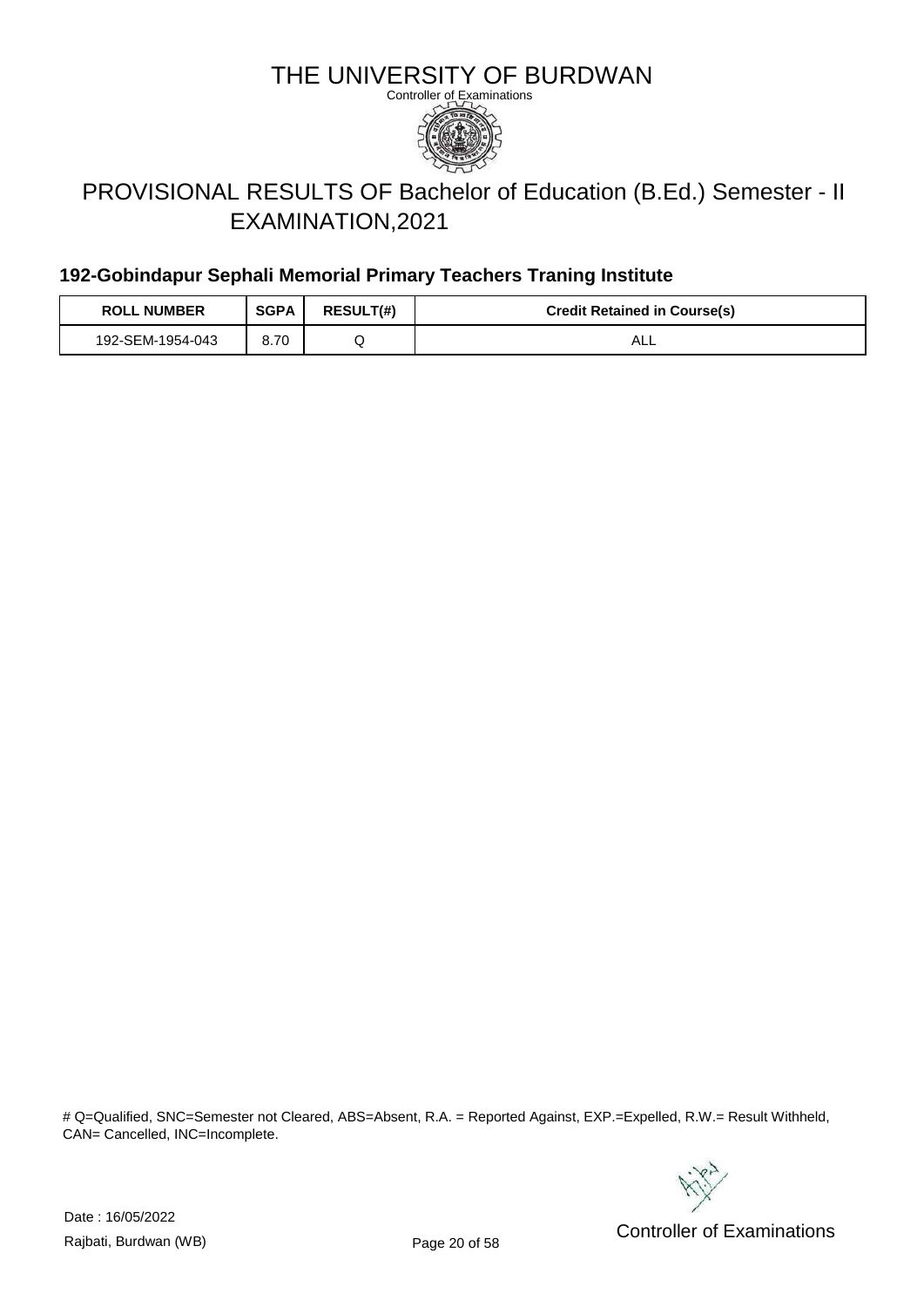

# PROVISIONAL RESULTS OF Bachelor of Education (B.Ed.) Semester - II EXAMINATION,2021

#### **196-Durgapur Institute of Management and Science**

| <b>ROLL NUMBER</b> | <b>SGPA</b> | <b>RESULT(#)</b> | <b>Credit Retained in Course(s)</b> |
|--------------------|-------------|------------------|-------------------------------------|
| 196-SEM-1954-026   | --          | ABS              | $- -$                               |
| 196-SEM-1954-048   | --          | ABS              | $- -$                               |

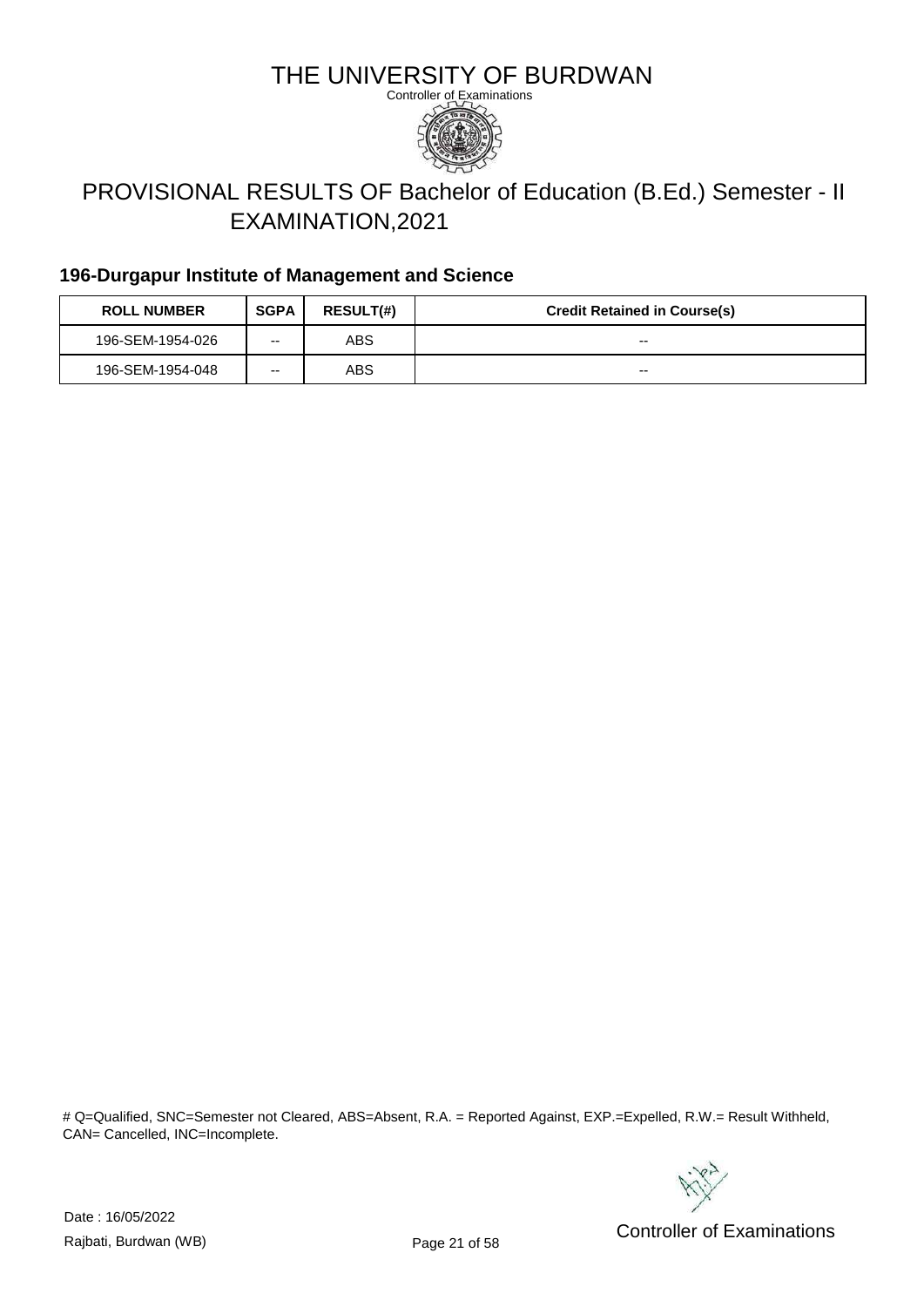

# PROVISIONAL RESULTS OF Bachelor of Education (B.Ed.) Semester - II EXAMINATION,2021

#### **252-Athena B.Ed. College**

| <b>ROLL NUMBER</b> | <b>SGPA</b> | <b>RESULT(#)</b> | <b>Credit Retained in Course(s)</b> |
|--------------------|-------------|------------------|-------------------------------------|
| 252-SEM-1954-078   | --          | ABS              | $- -$                               |

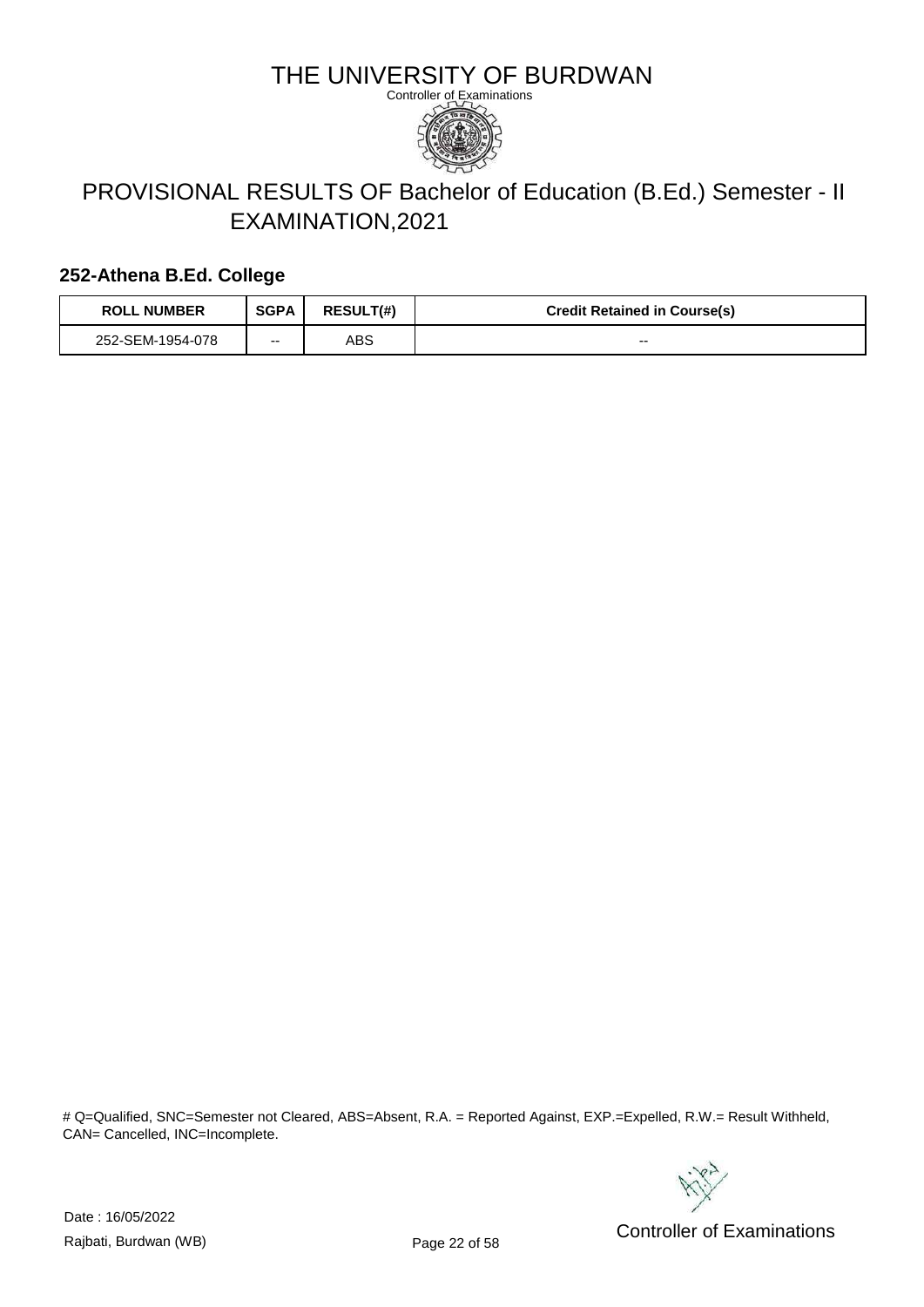

# PROVISIONAL RESULTS OF Bachelor of Education (B.Ed.) Semester - II EXAMINATION,2021

#### **263-Radharani Education Institute**

| <b>ROLL NUMBER</b> | <b>SGPA</b> | <b>RESULT(#)</b> | <b>Credit Retained in Course(s)</b> |
|--------------------|-------------|------------------|-------------------------------------|
| 263-SEM-1954-010   | --          | ABS              | $- -$                               |

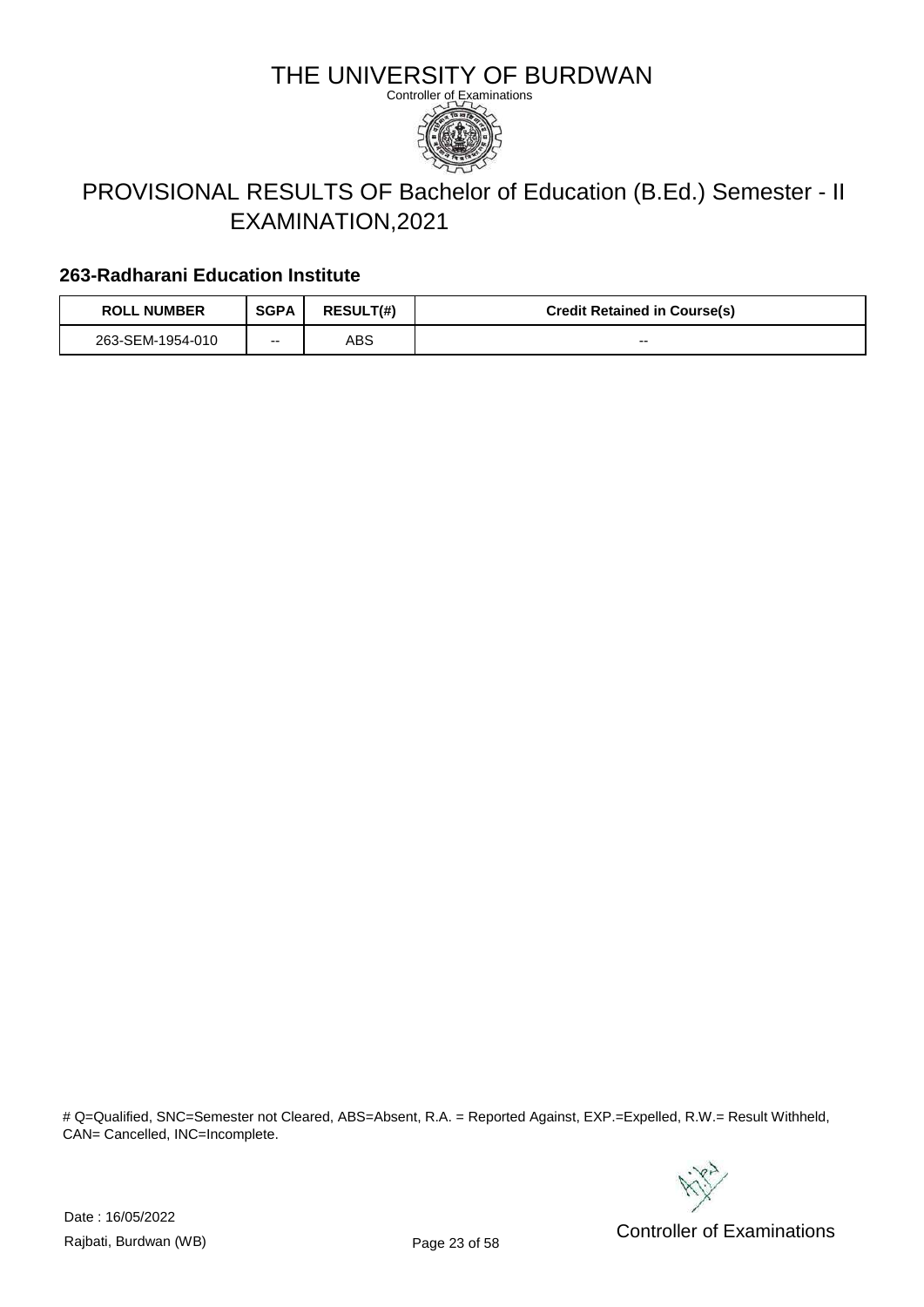

# PROVISIONAL RESULTS OF Bachelor of Education (B.Ed.) Semester - II EXAMINATION,2021

### **272-Spondon College of Education**

| <b>ROLL NUMBER</b> | <b>SGPA</b> | <b>RESULT(#)</b> | <b>Credit Retained in Course(s)</b> |
|--------------------|-------------|------------------|-------------------------------------|
| 272-SEM-1954-014   | --          | ABS              | $- -$                               |
| 272-SEM-1954-017   | --          | ABS              | $- -$                               |
| 272-SEM-1954-050   | --          | ABS              | $- -$                               |
| 272-SEM-1954-099   | --          | ABS              | $- -$                               |

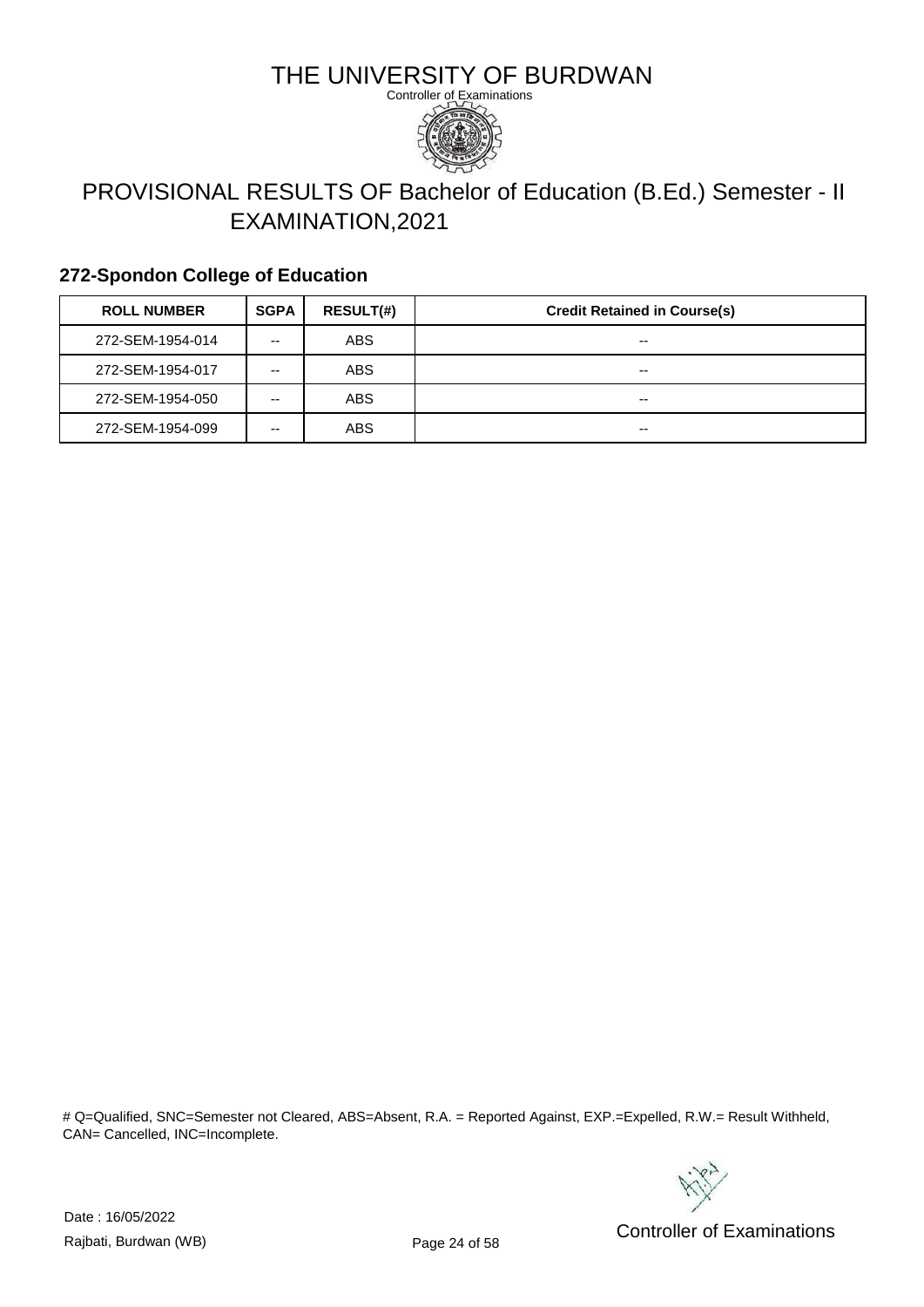

# PROVISIONAL RESULTS OF Bachelor of Education (B.Ed.) Semester - II EXAMINATION,2021

### **275- Bishnupur Public B.Ed College**

| <b>ROLL NUMBER</b> | <b>SGPA</b> | <b>RESULT(#)</b> | <b>Credit Retained in Course(s)</b> |
|--------------------|-------------|------------------|-------------------------------------|
| 275-SEM-1954-050   | 8.98        |                  | ¬∟∟                                 |

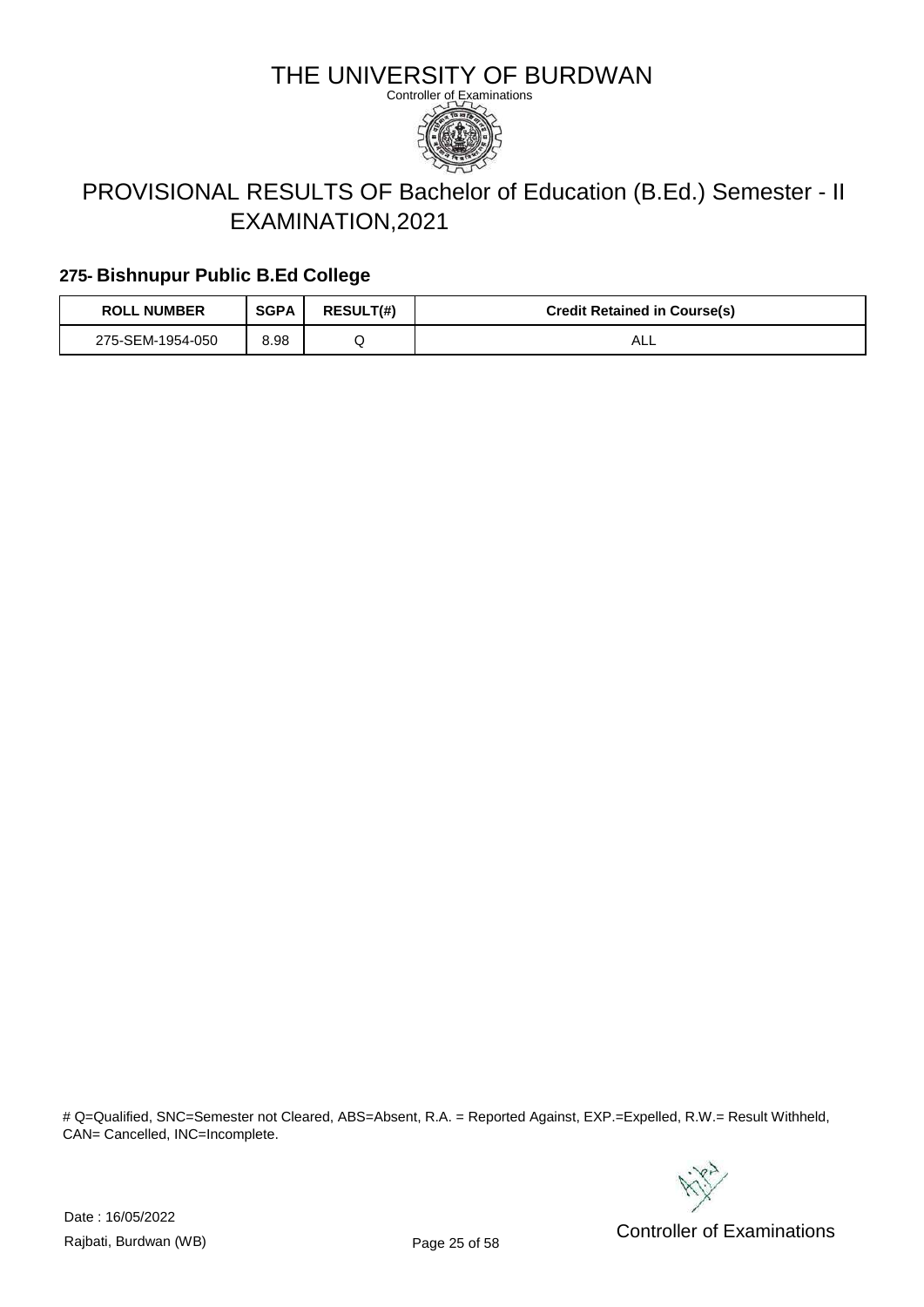

# PROVISIONAL RESULTS OF Bachelor of Education (B.Ed.) Semester - II EXAMINATION,2021

### **276- Prodyumna Institute of Higher Education**

| <b>ROLL NUMBER</b> | <b>SGPA</b> | <b>RESULT(#)</b> | <b>Credit Retained in Course(s)</b> |
|--------------------|-------------|------------------|-------------------------------------|
| 276-SEM-1954-089   | $- -$       | ABS              | $- -$                               |

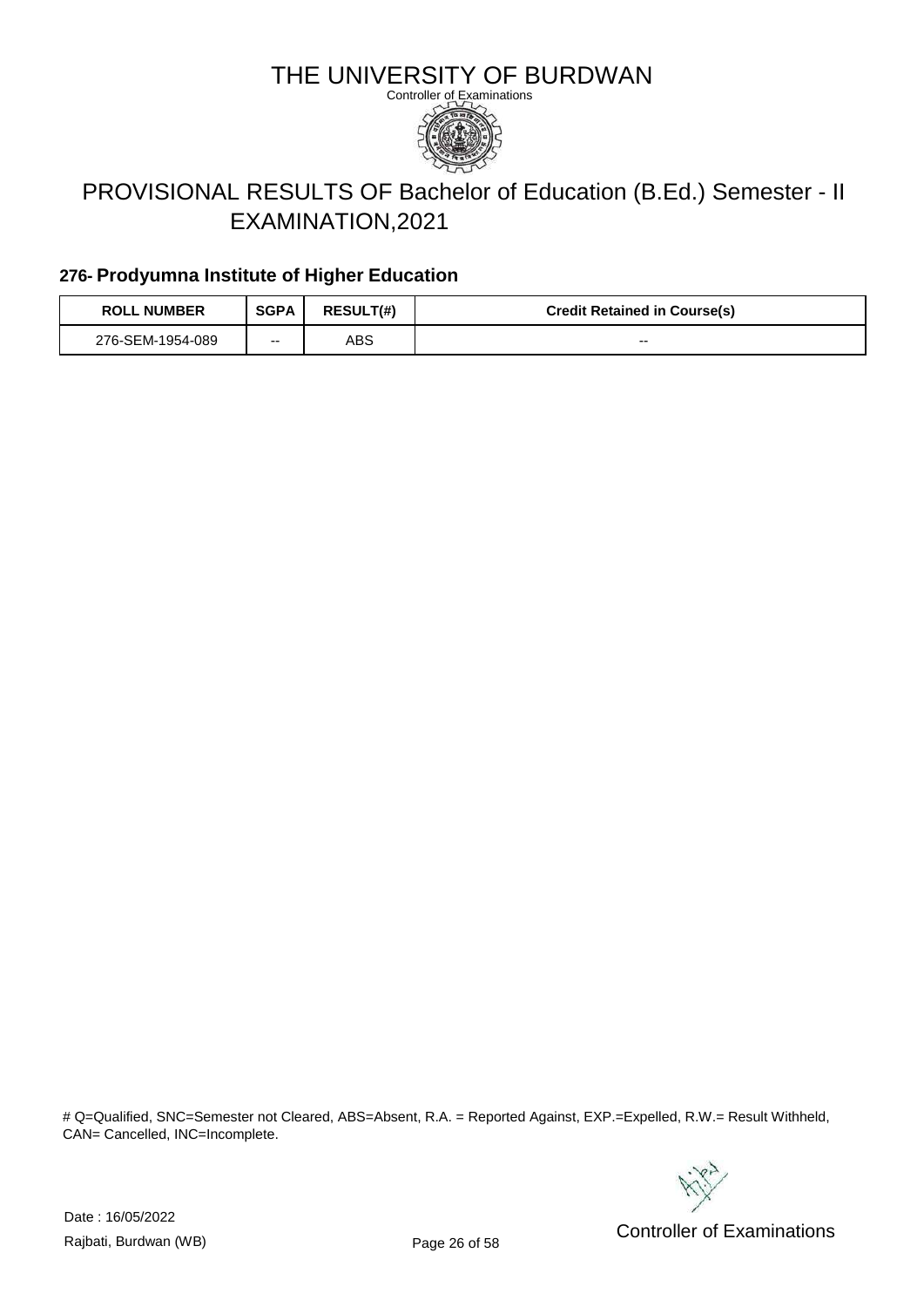

# PROVISIONAL RESULTS OF Bachelor of Education (B.Ed.) Semester - II EXAMINATION,2021

### **351-Rabindra Nazrul Smriti B.Ed. Educational Institute**

| <b>ROLL NUMBER</b> | <b>SGPA</b> | <b>RESULT(#)</b> | <b>Credit Retained in Course(s)</b> |
|--------------------|-------------|------------------|-------------------------------------|
| 351-SEM-1954-043   | --          | ABS              | $- -$                               |
| 351-SEM-1954-093   | --          | ABS              | $- -$                               |

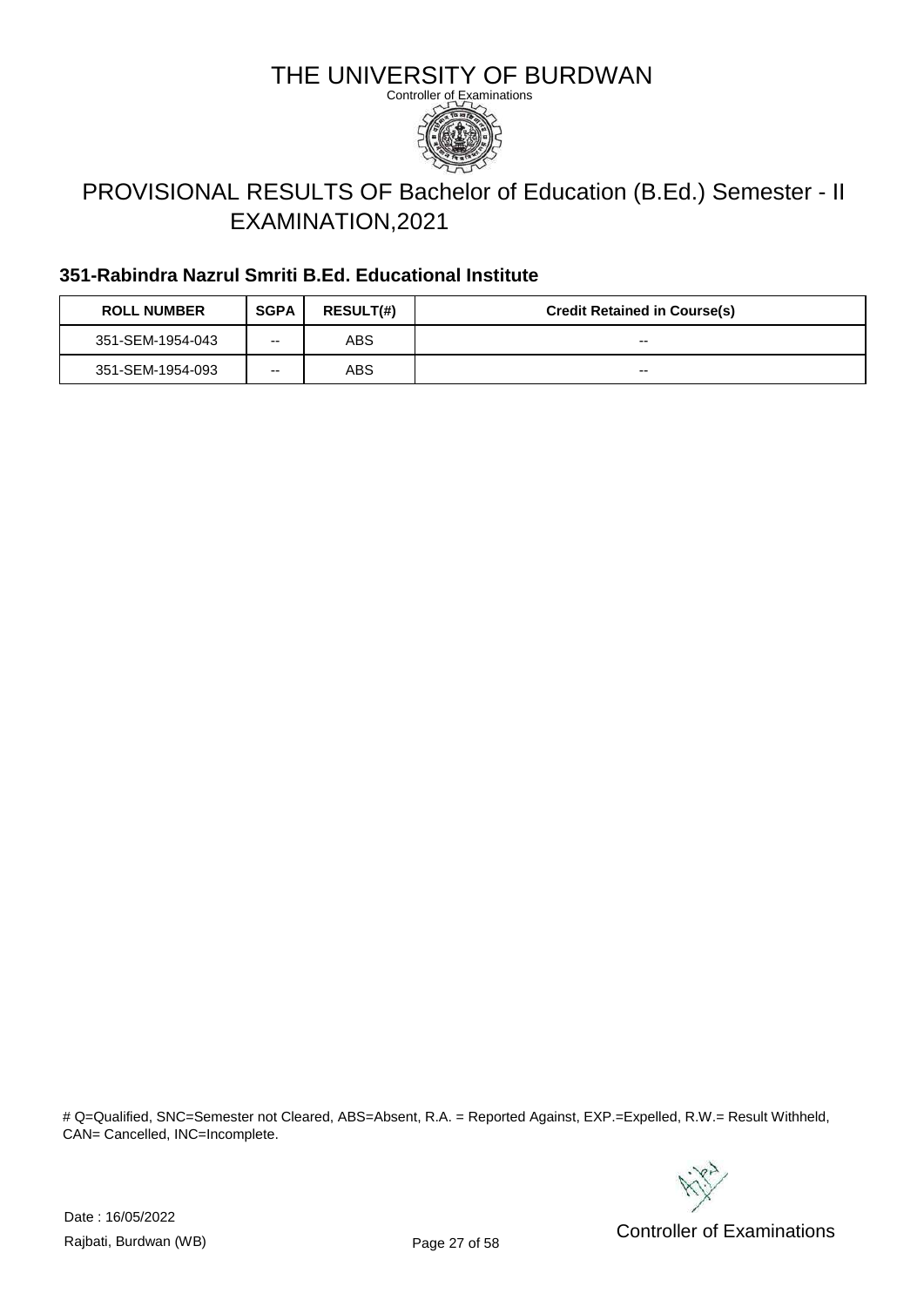

# PROVISIONAL RESULTS OF Bachelor of Education (B.Ed.) Semester - II EXAMINATION,2021

### **351A-Prabhat Jyotirmoyee College of Education**

| <b>ROLL NUMBER</b> | <b>SGPA</b> | <b>RESULT(#)</b> | <b>Credit Retained in Course(s)</b> |
|--------------------|-------------|------------------|-------------------------------------|
| 351A-SEM-1954-071  | --          | ABS              | $- -$                               |
| 351A-SEM-1954-090  | --          | ABS              | $- -$                               |

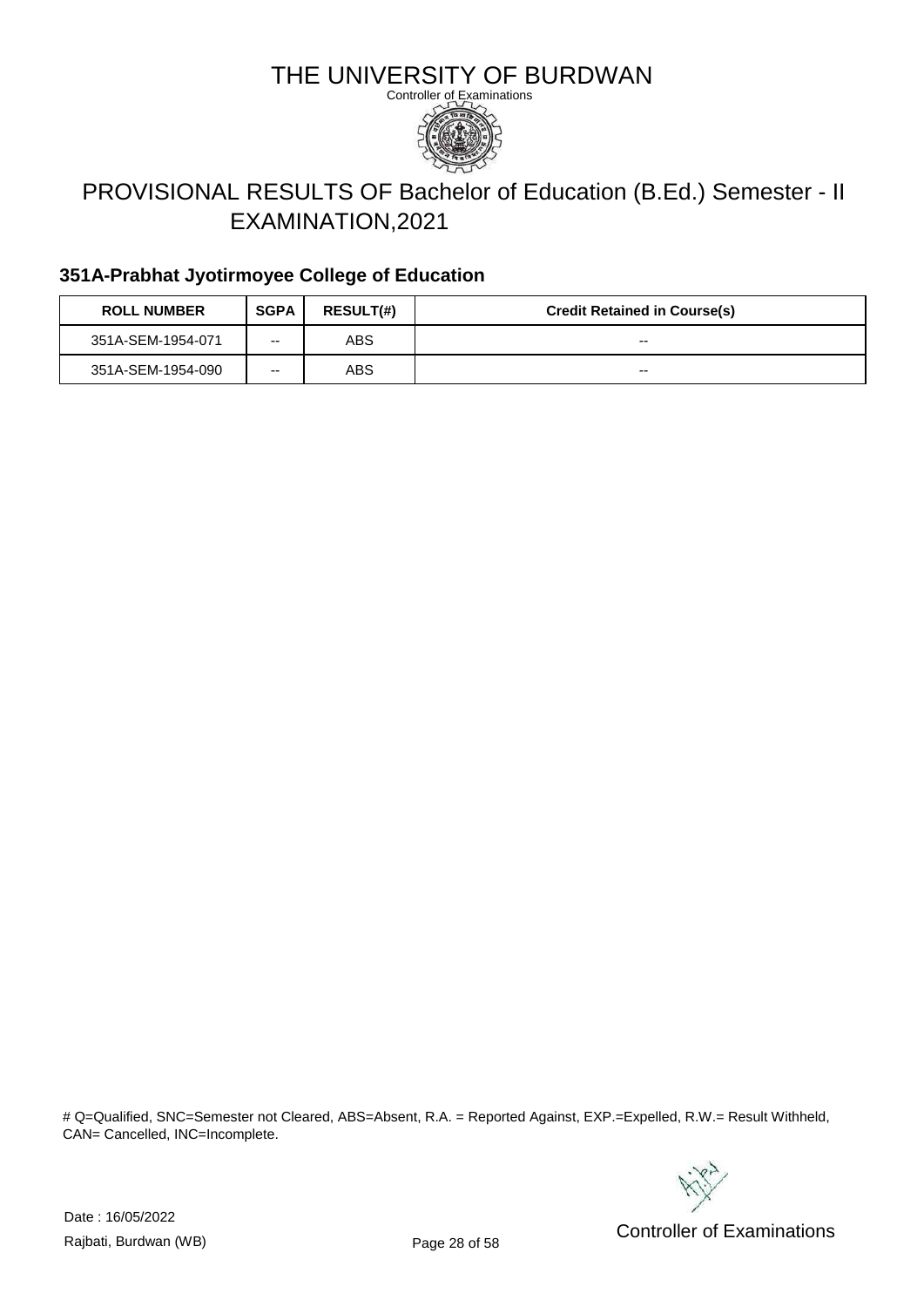

# PROVISIONAL RESULTS OF Bachelor of Education (B.Ed.) Semester - II EXAMINATION,2021

### **355-Mahula Sri Ramkrishnan Teachers' Training Institute (B.Ed.)**

| <b>ROLL NUMBER</b> | <b>SGPA</b> | <b>RESULT(#)</b> | <b>Credit Retained in Course(s)</b> |
|--------------------|-------------|------------------|-------------------------------------|
| 355-SEM-1954-070   | $- -$       | INC              | $- -$                               |

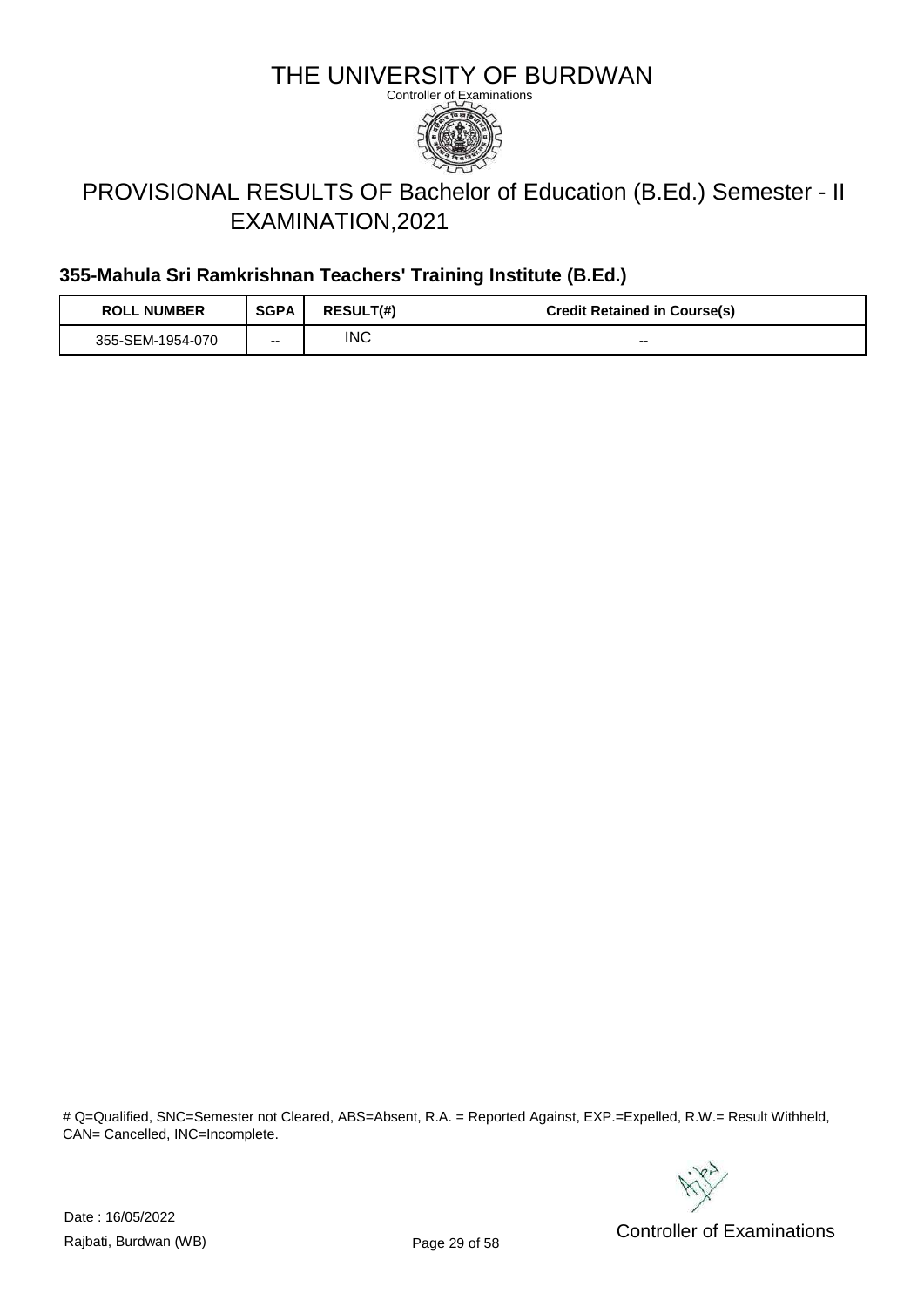

# PROVISIONAL RESULTS OF Bachelor of Education (B.Ed.) Semester - II EXAMINATION,2021

### **358- Labpur Teachers' Training Institute**

| <b>ROLL NUMBER</b> | <b>SGPA</b> | <b>RESULT(#)</b> | <b>Credit Retained in Course(s)</b> |
|--------------------|-------------|------------------|-------------------------------------|
| 358-SEM-1954-044   | --          | ABS              | $- -$                               |

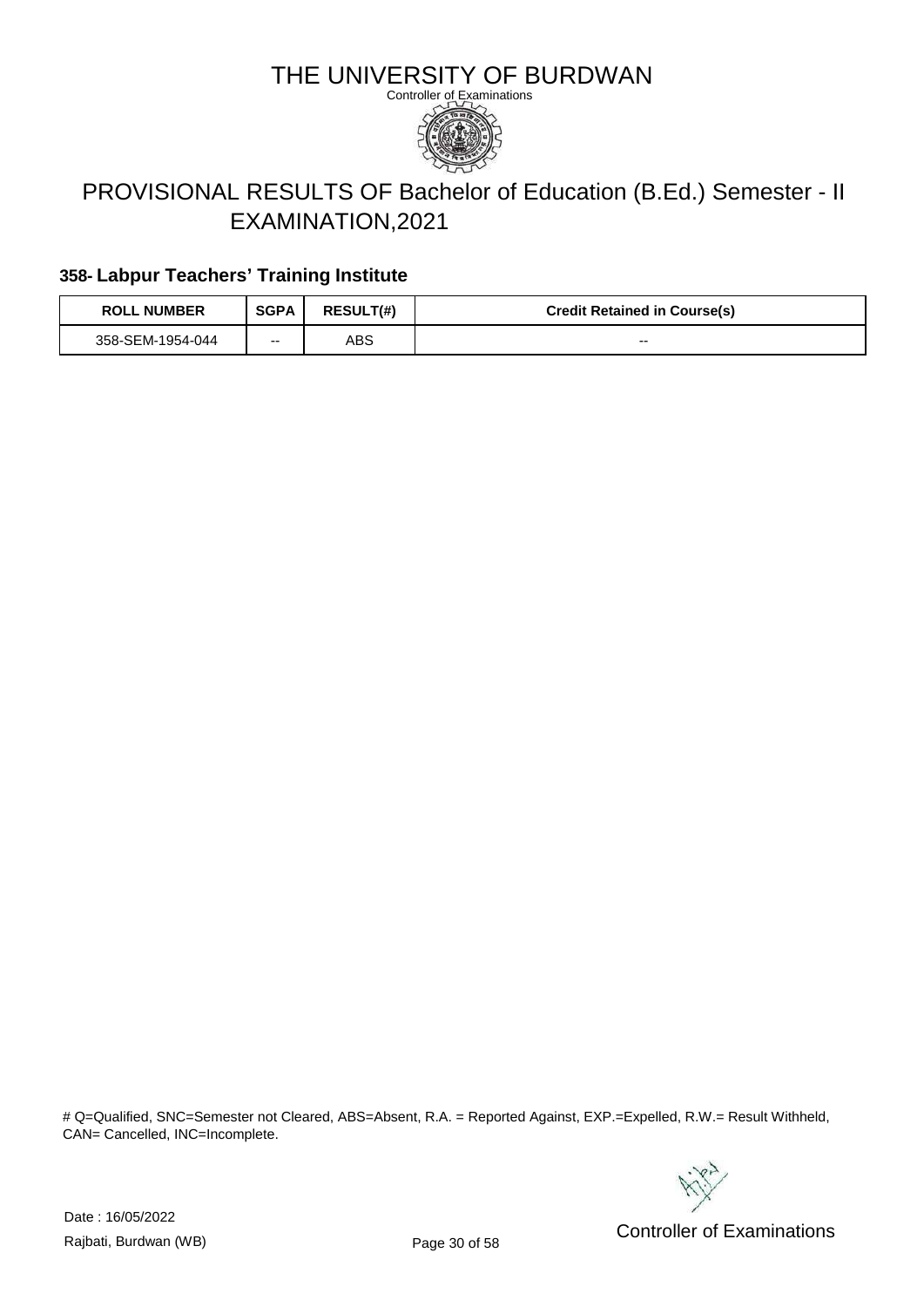

# PROVISIONAL RESULTS OF Bachelor of Education (B.Ed.) Semester - II EXAMINATION,2021

#### **359- Shukla Devi Academy for B.Ed.**

| <b>ROLL NUMBER</b> | <b>SGPA</b> | <b>RESULT(#)</b> | <b>Credit Retained in Course(s)</b> |
|--------------------|-------------|------------------|-------------------------------------|
| 359-SEM-1954-040   | 8.56        |                  | ALL                                 |
| 359-SEM-1954-062   | --          | ABS              | --                                  |

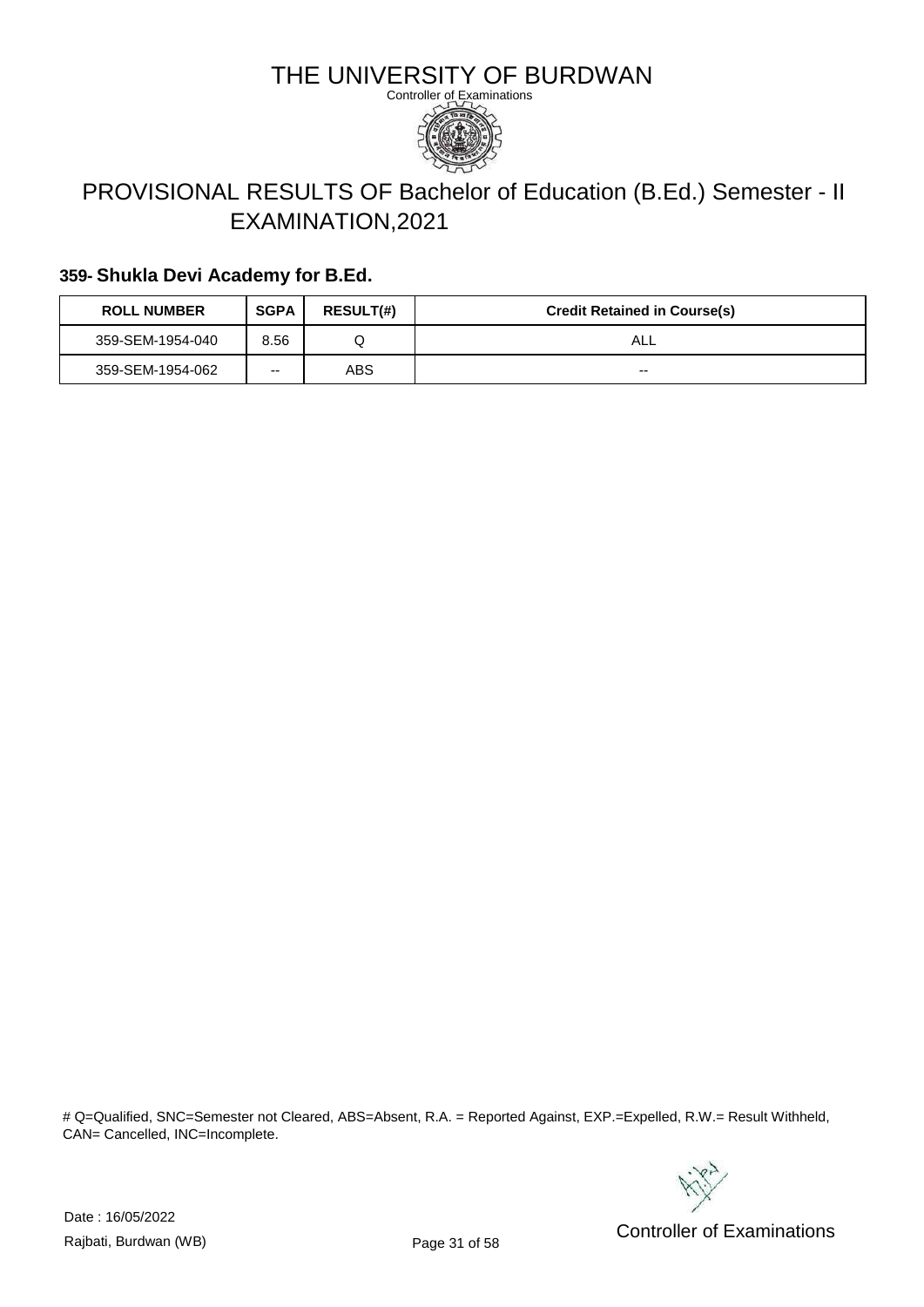

# PROVISIONAL RESULTS OF Bachelor of Education (B.Ed.) Semester - II EXAMINATION,2021

### **362- Gita Teachers' Training College**

| <b>ROLL NUMBER</b> | <b>SGPA</b> | <b>RESULT(#)</b> | <b>Credit Retained in Course(s)</b> |
|--------------------|-------------|------------------|-------------------------------------|
| 362-SEM-1854-068   | 8.56        |                  | AL∟                                 |
| 362-SEM-1854-088   | --          | <b>INC</b>       | $- -$                               |

# Q=Qualified, SNC=Semester not Cleared, ABS=Absent, R.A. = Reported Against, EXP.=Expelled, R.W.= Result Withheld, CAN= Cancelled, INC=Incomplete.



Date : 16/05/2022

Pate: Networking the Controller of Examinations<br>Rajbati, Burdwan (WB) Controller of Examinations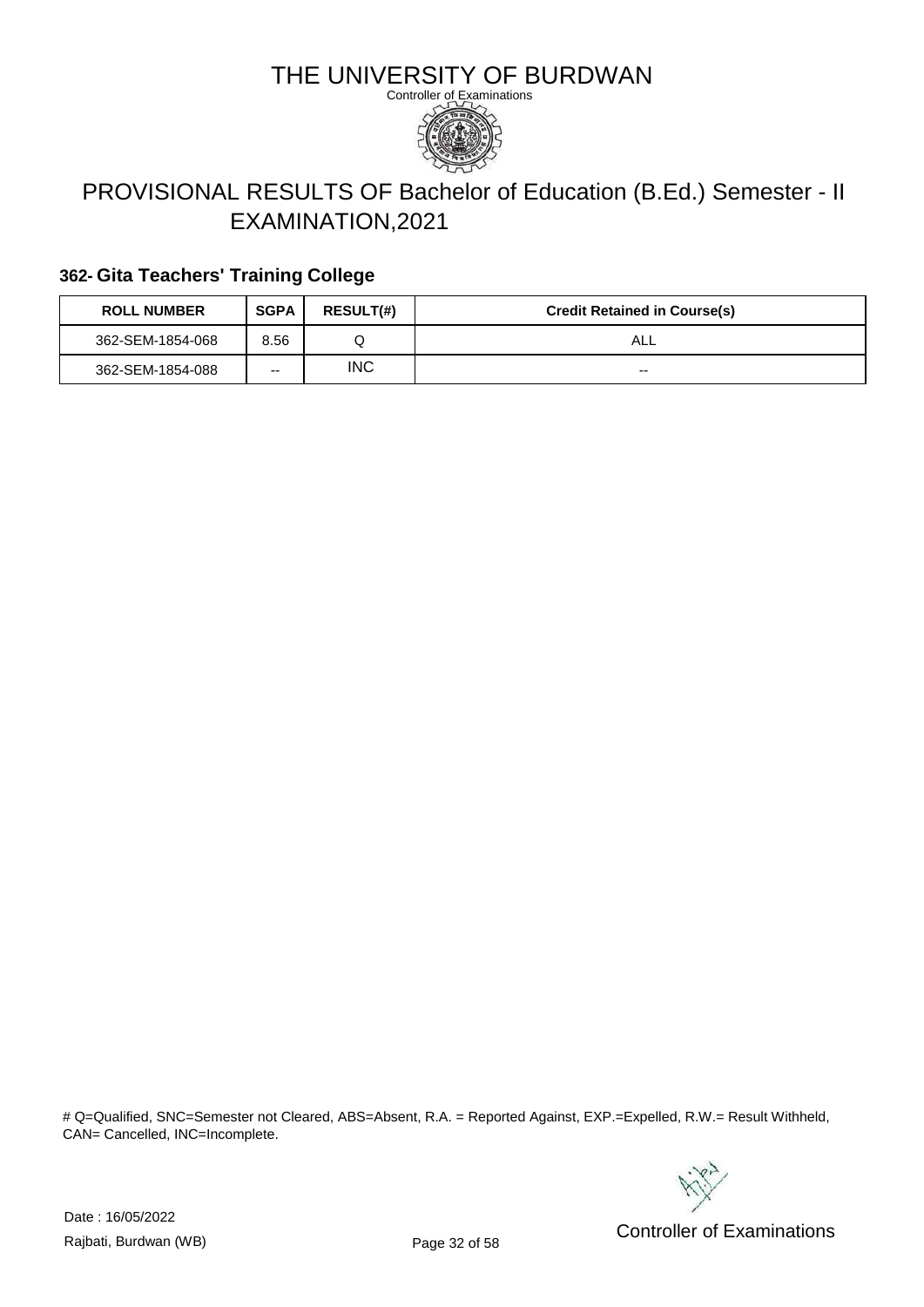

# PROVISIONAL RESULTS OF Bachelor of Education (B.Ed.) Semester - II EXAMINATION,2021

#### **363- Prabhat Jyotirmoyee Educational Research Institute**

| <b>ROLL NUMBER</b> | <b>SGPA</b> | <b>RESULT(#)</b> | <b>Credit Retained in Course(s)</b> |
|--------------------|-------------|------------------|-------------------------------------|
| 363-SEM-1954-045   | $- -$       | INC              | $- -$                               |

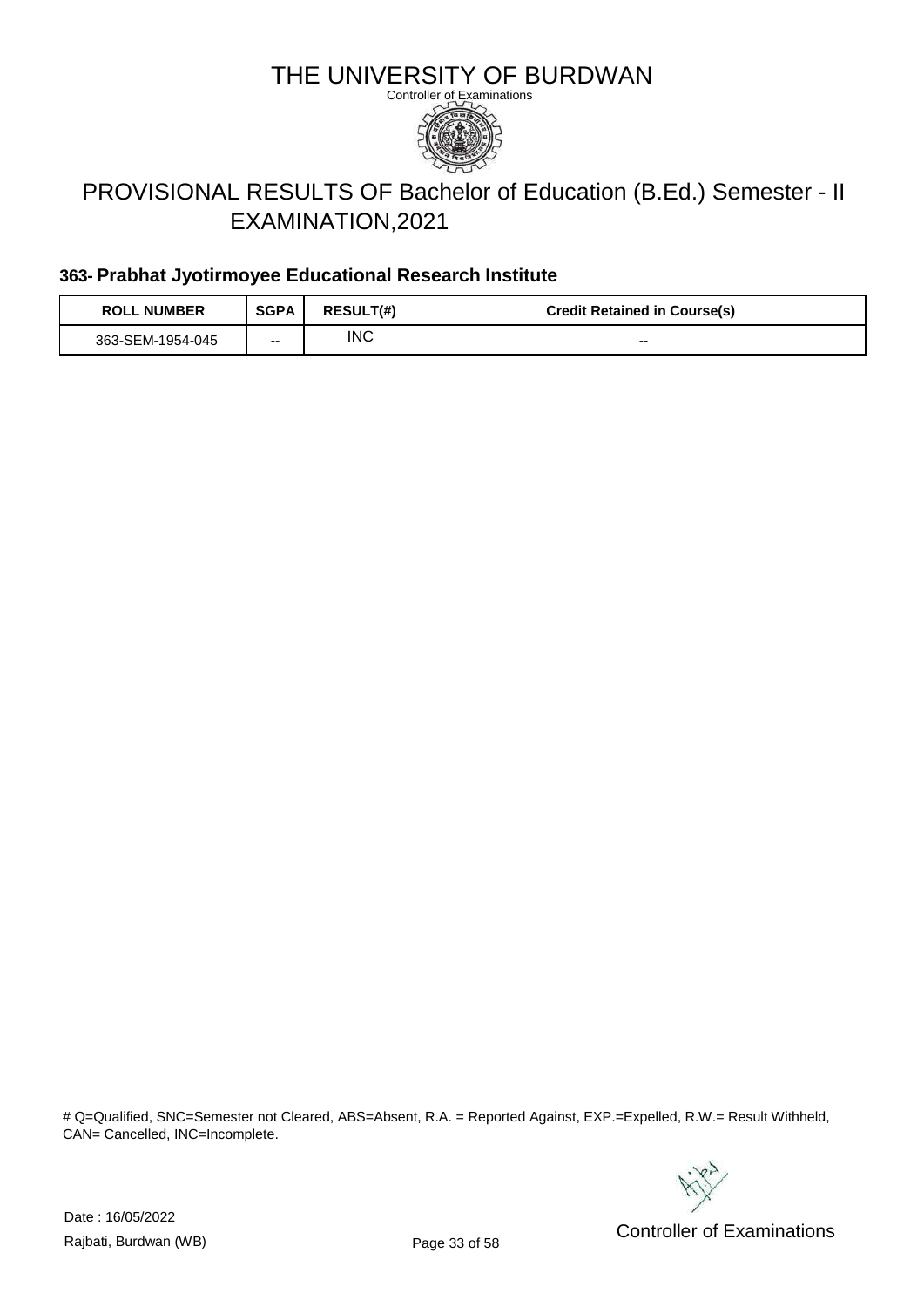

# PROVISIONAL RESULTS OF Bachelor of Education (B.Ed.) Semester - II EXAMINATION,2021

### **364- Krishnapur Teachers' Training Institute**

| <b>ROLL NUMBER</b> | <b>SGPA</b> | <b>RESULT(#)</b> | <b>Credit Retained in Course(s)</b> |
|--------------------|-------------|------------------|-------------------------------------|
| 364-SEM-1954-073   | 8.70        |                  | ALL                                 |
| 364-SEM-1954-080   | 8.86        | Q                | ALL                                 |
| 364-SEM-1954-087   | 8.90        | Q                | ALL                                 |

# Q=Qualified, SNC=Semester not Cleared, ABS=Absent, R.A. = Reported Against, EXP.=Expelled, R.W.= Result Withheld, CAN= Cancelled, INC=Incomplete.



Date : 16/05/2022

Pate: Networking the Controller of Examinations<br>Rajbati, Burdwan (WB) Controller of Examinations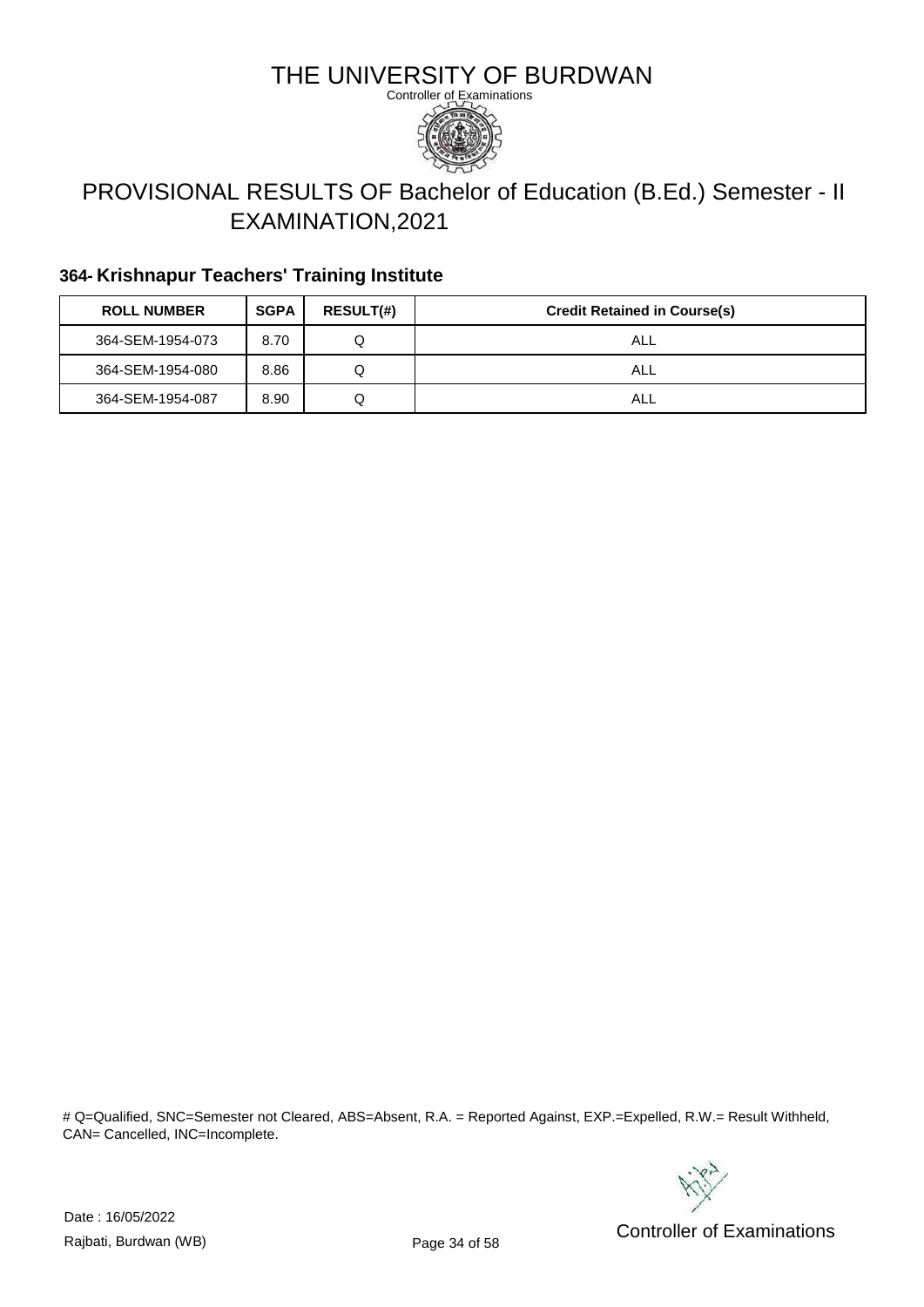

# PROVISIONAL RESULTS OF Bachelor of Education (B.Ed.) Semester - II EXAMINATION,2021

### **365- Srijoni College of Education**

| <b>ROLL NUMBER</b> | <b>SGPA</b> | <b>RESULT(#)</b> | <b>Credit Retained in Course(s)</b> |
|--------------------|-------------|------------------|-------------------------------------|
| 365-SEM-1954-087   | --          | SNC              | $- -$                               |

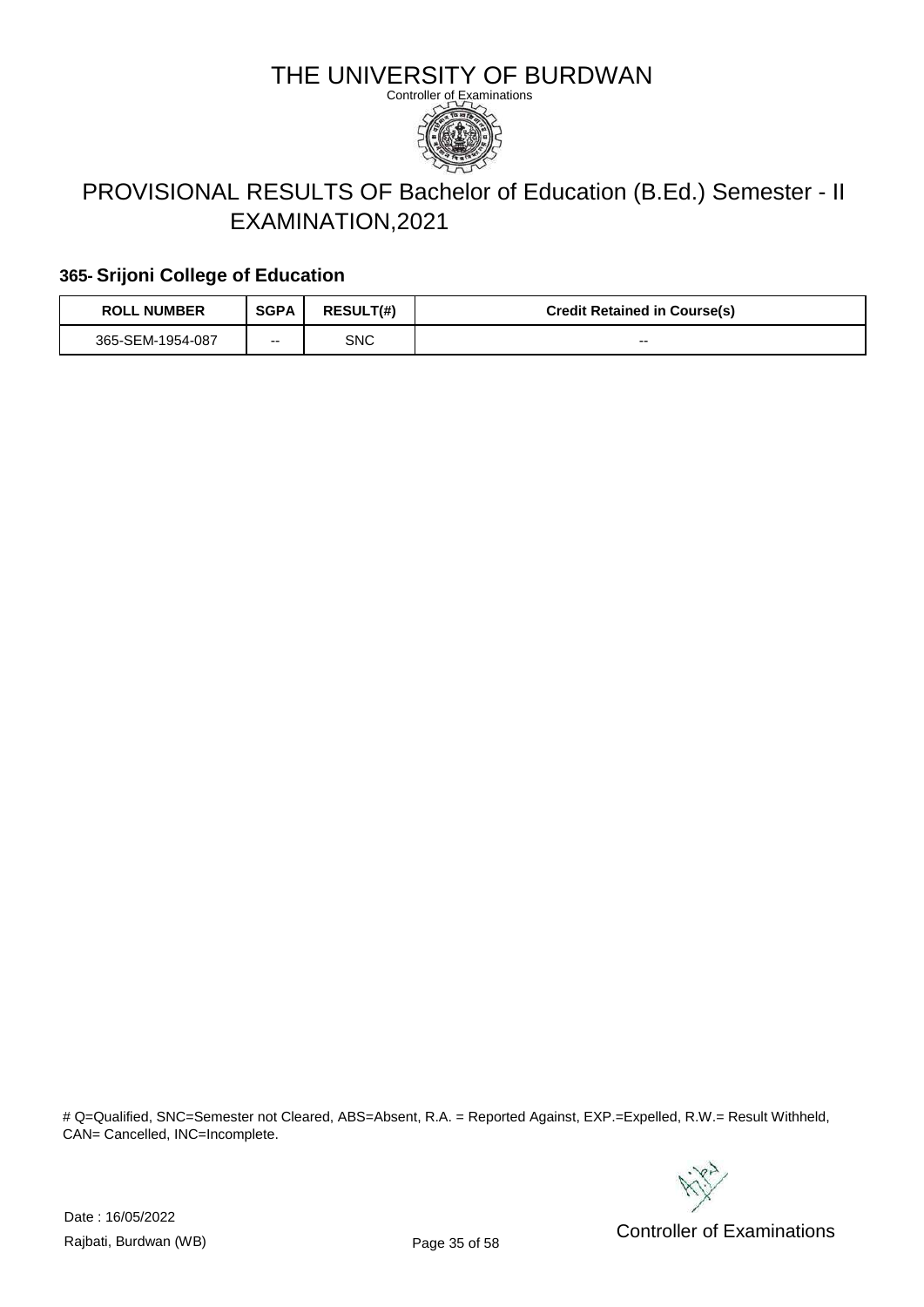

# PROVISIONAL RESULTS OF Bachelor of Education (B.Ed.) Semester - II EXAMINATION,2021

### **367- Thakur Anukul Chandra Satsang Mission Sadhanpith (B.Ed.)**

| <b>ROLL NUMBER</b> | <b>SGPA</b> | <b>RESULT(#)</b> | <b>Credit Retained in Course(s)</b> |
|--------------------|-------------|------------------|-------------------------------------|
| 367-SEM-1954-003   | 8.68        | Q                | <b>ALL</b>                          |
| 367-SEM-1954-005   | 8.76        | Q                | <b>ALL</b>                          |
| 367-SEM-1954-007   | 8.74        | Q                | <b>ALL</b>                          |
| 367-SEM-1954-034   | 8.62        | Q                | <b>ALL</b>                          |
| 367-SEM-1954-036   | 8.68        | Q                | <b>ALL</b>                          |
| 367-SEM-1954-068   | 8.84        | Q                | <b>ALL</b>                          |
| 367-SEM-1954-074   | 8.72        | Q                | <b>ALL</b>                          |
| 367-SEM-1954-084   | 8.60        | Q                | <b>ALL</b>                          |
| 367-SEM-1954-087   | 8.74        | Q                | <b>ALL</b>                          |
| 367-SEM-1954-094   | 8.60        | Q                | <b>ALL</b>                          |

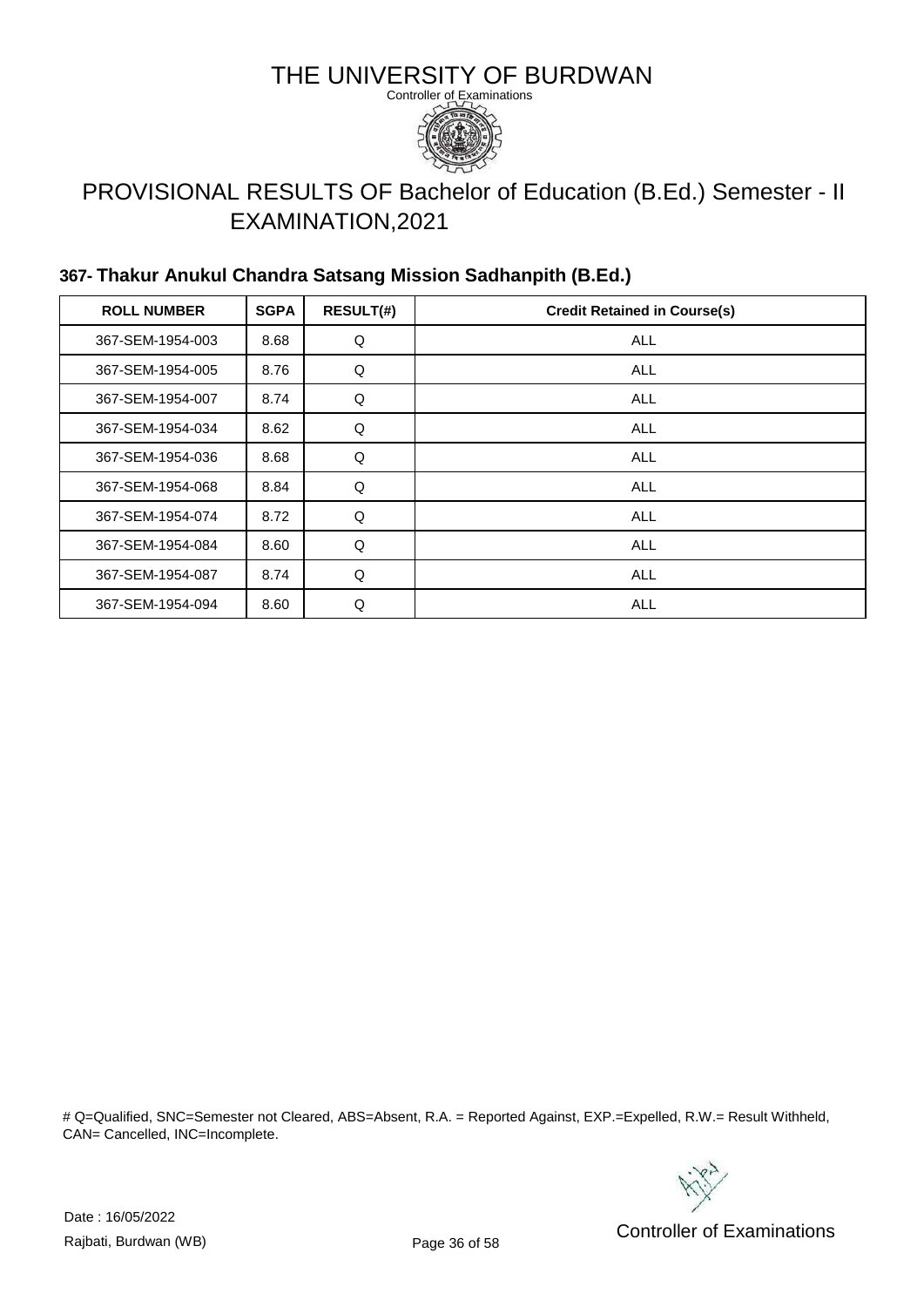

# PROVISIONAL RESULTS OF Bachelor of Education (B.Ed.) Semester - II EXAMINATION,2021

#### **368- Glorious College of Education**

| <b>ROLL NUMBER</b> | <b>SGPA</b> | <b>RESULT(#)</b> | <b>Credit Retained in Course(s)</b> |
|--------------------|-------------|------------------|-------------------------------------|
| 368-SEM-1854-007   | 9.14        |                  | ¬∟∟                                 |

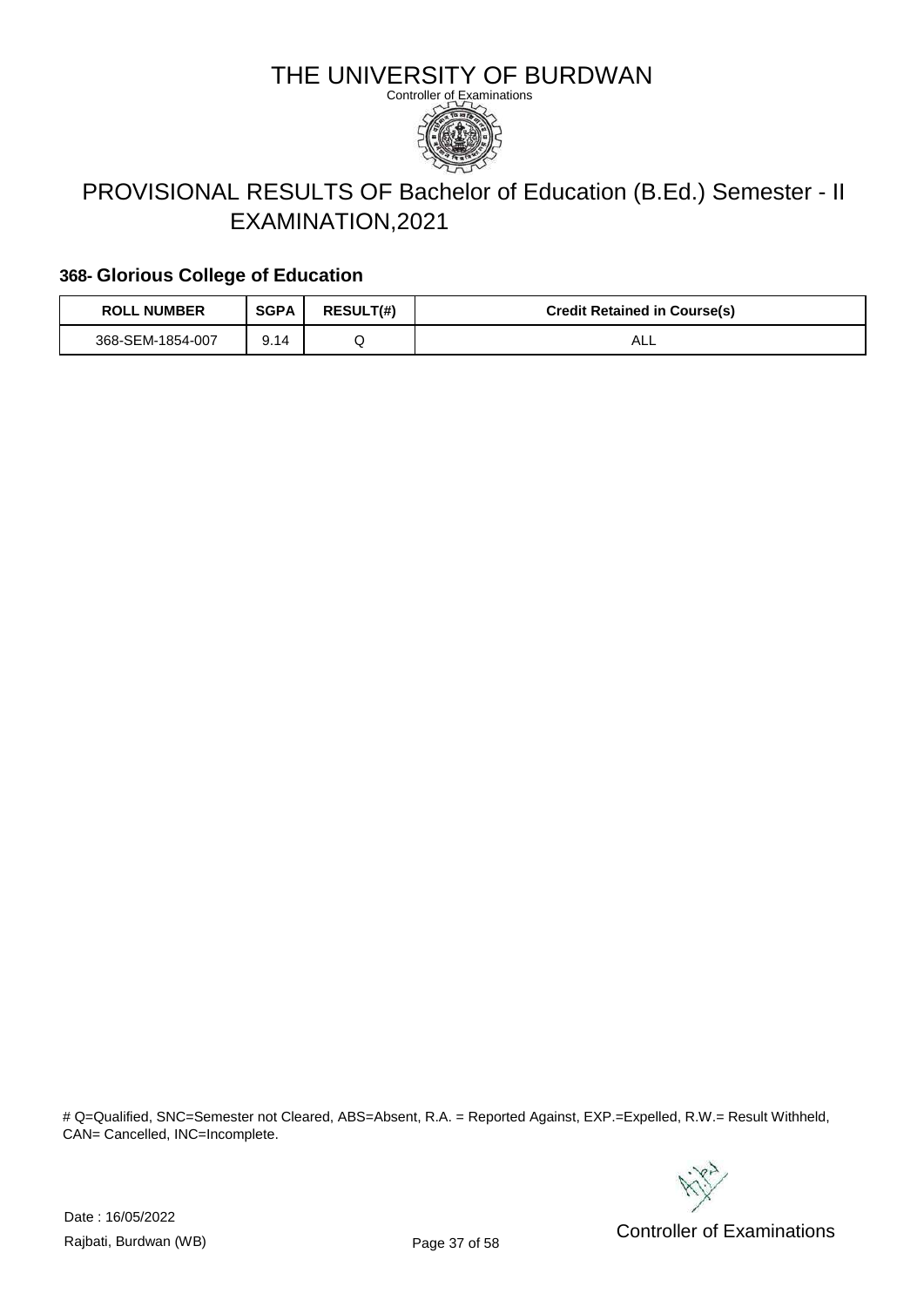

# PROVISIONAL RESULTS OF Bachelor of Education (B.Ed.) Semester - II EXAMINATION,2021

#### **369- Mahasin B.Ed. College**

| <b>ROLL NUMBER</b> | <b>SGPA</b> | <b>RESULT(#)</b> | <b>Credit Retained in Course(s)</b> |
|--------------------|-------------|------------------|-------------------------------------|
| 369-SEM-1954-020   | --          | SNC              | $- -$                               |

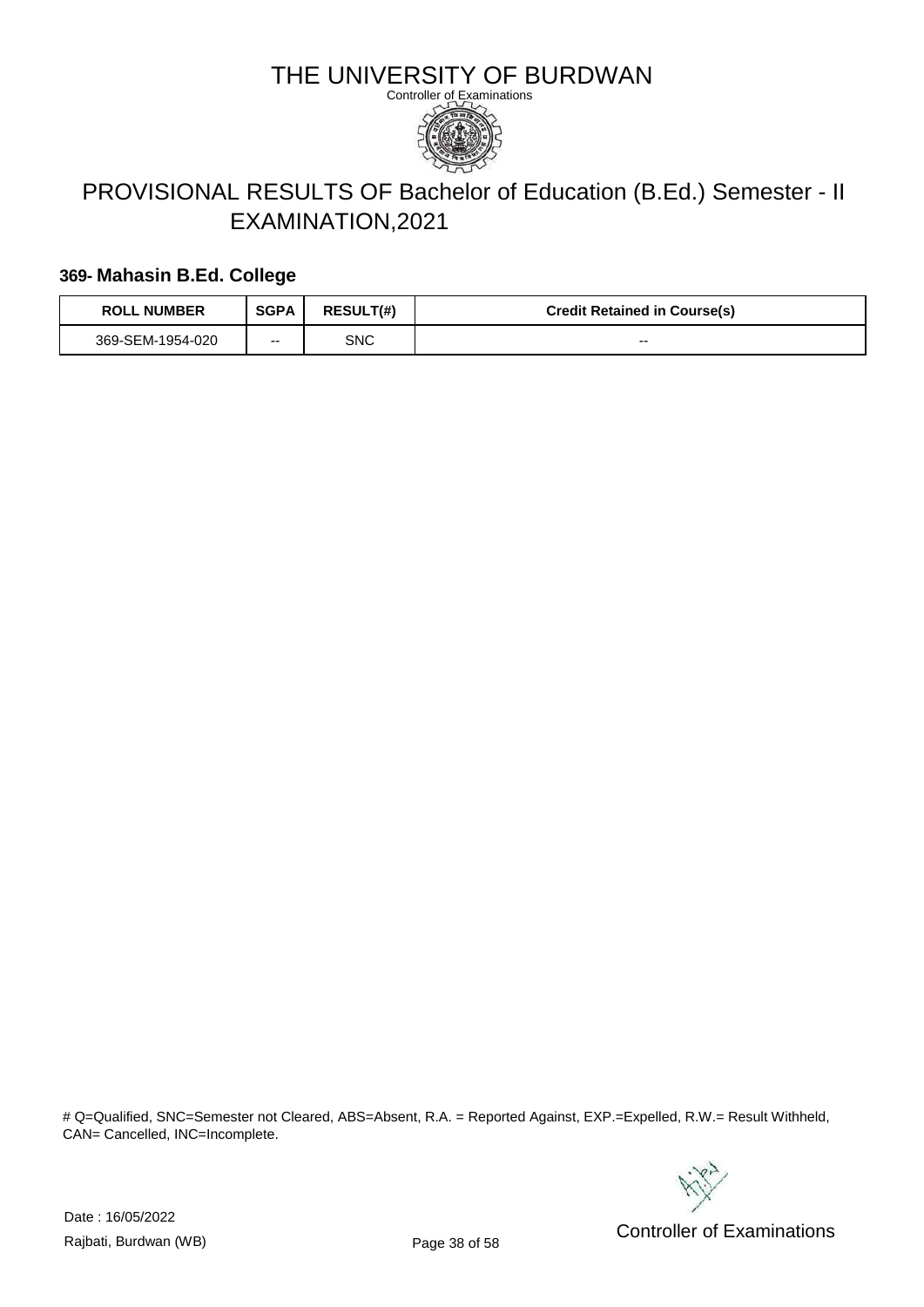

# PROVISIONAL RESULTS OF Bachelor of Education (B.Ed.) Semester - II EXAMINATION,2021

#### **373- Model Education College**

| <b>ROLL NUMBER</b> | <b>SGPA</b> | <b>RESULT(#)</b> | <b>Credit Retained in Course(s)</b> |
|--------------------|-------------|------------------|-------------------------------------|
| 373-SEM-1954-044   | --          | <b>ABS</b>       | --                                  |
| 373-SEM-1954-061   | --          | <b>ABS</b>       | --                                  |
| 373-SEM-1954-066   | --          | <b>ABS</b>       | --                                  |
| 373-SEM-1954-073   | --          | <b>ABS</b>       | --                                  |
| 373-SEM-1954-084   | --          | ABS              | --                                  |
| 373-SEM-1954-099   | --          | <b>ABS</b>       | --                                  |

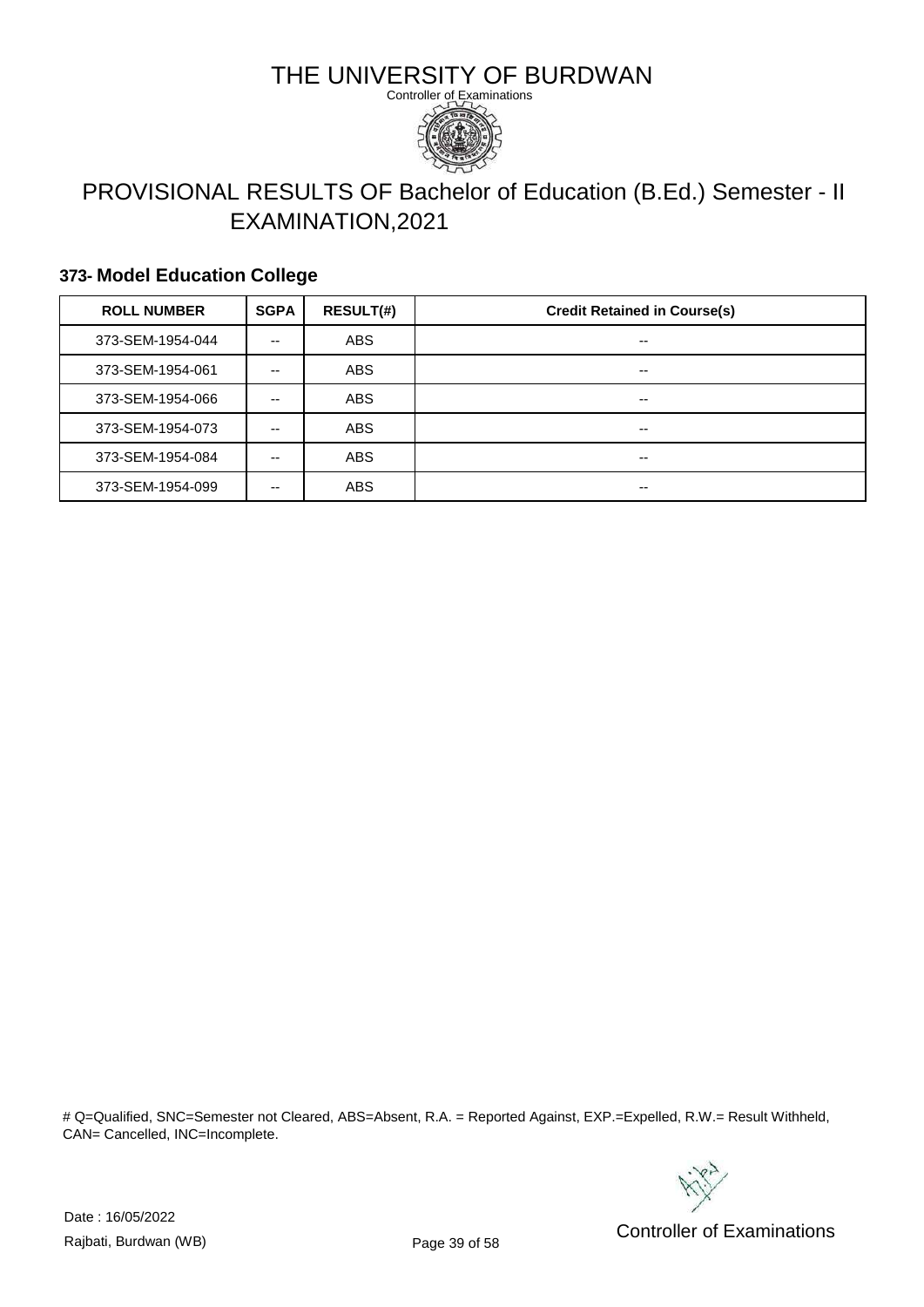

# PROVISIONAL RESULTS OF Bachelor of Education (B.Ed.) Semester - II EXAMINATION,2021

#### **374- Santiniketan B.Ed. College**

| <b>ROLL NUMBER</b> | <b>SGPA</b> | <b>RESULT(#)</b> | <b>Credit Retained in Course(s)</b> |
|--------------------|-------------|------------------|-------------------------------------|
| 374-SEM-1954-001   | --          | ABS              | $- -$                               |
| 374-SEM-1954-093   | --          | <b>ABS</b>       | $- -$                               |

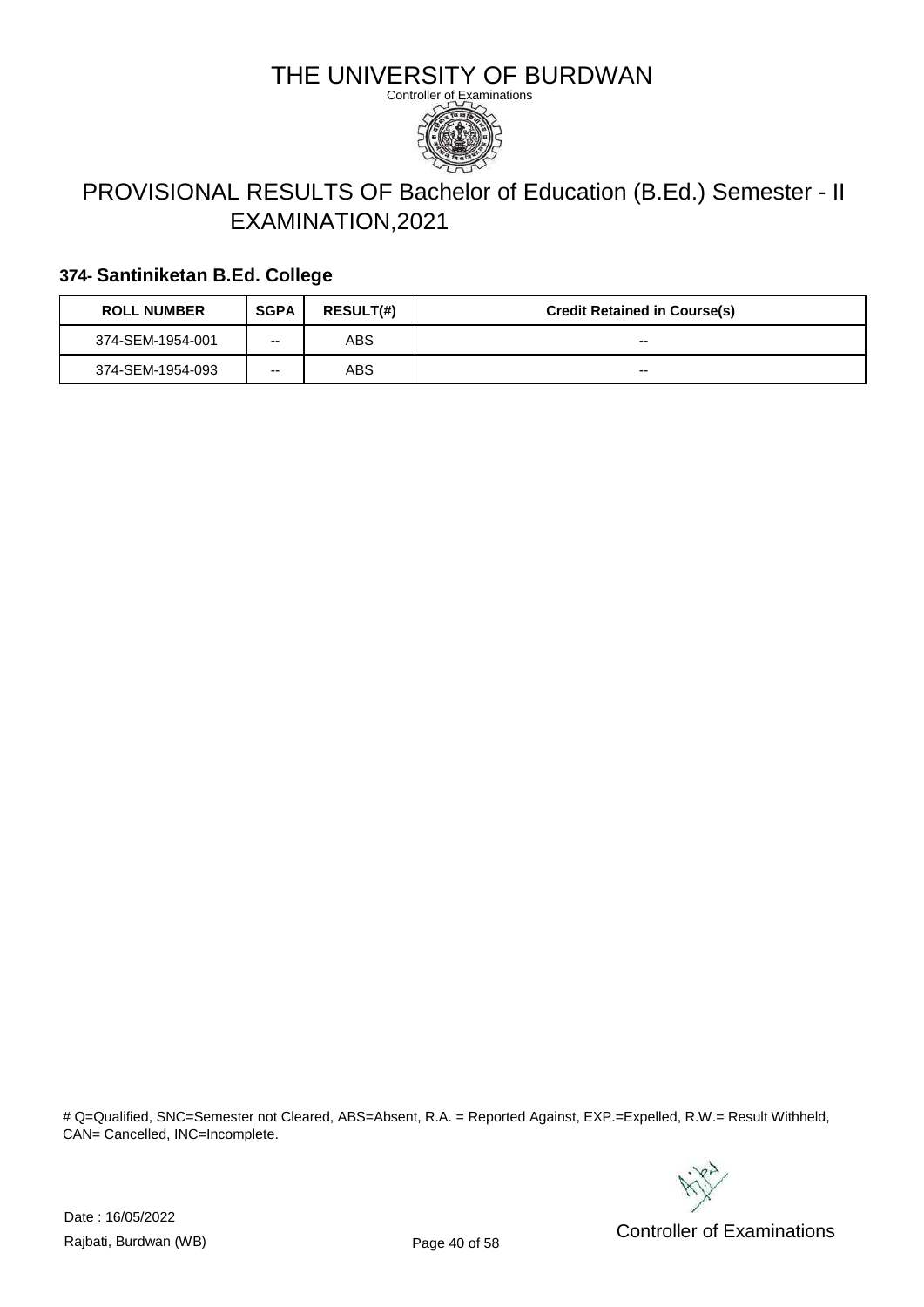

# PROVISIONAL RESULTS OF Bachelor of Education (B.Ed.) Semester - II EXAMINATION,2021

#### **376-Rangamati Shikshal Ashram**

| <b>ROLL NUMBER</b> | <b>SGPA</b> | <b>RESULT(#)</b> | <b>Credit Retained in Course(s)</b> |
|--------------------|-------------|------------------|-------------------------------------|
| 376-SEM-1954-070   | $- -$       | INC              | $- -$                               |

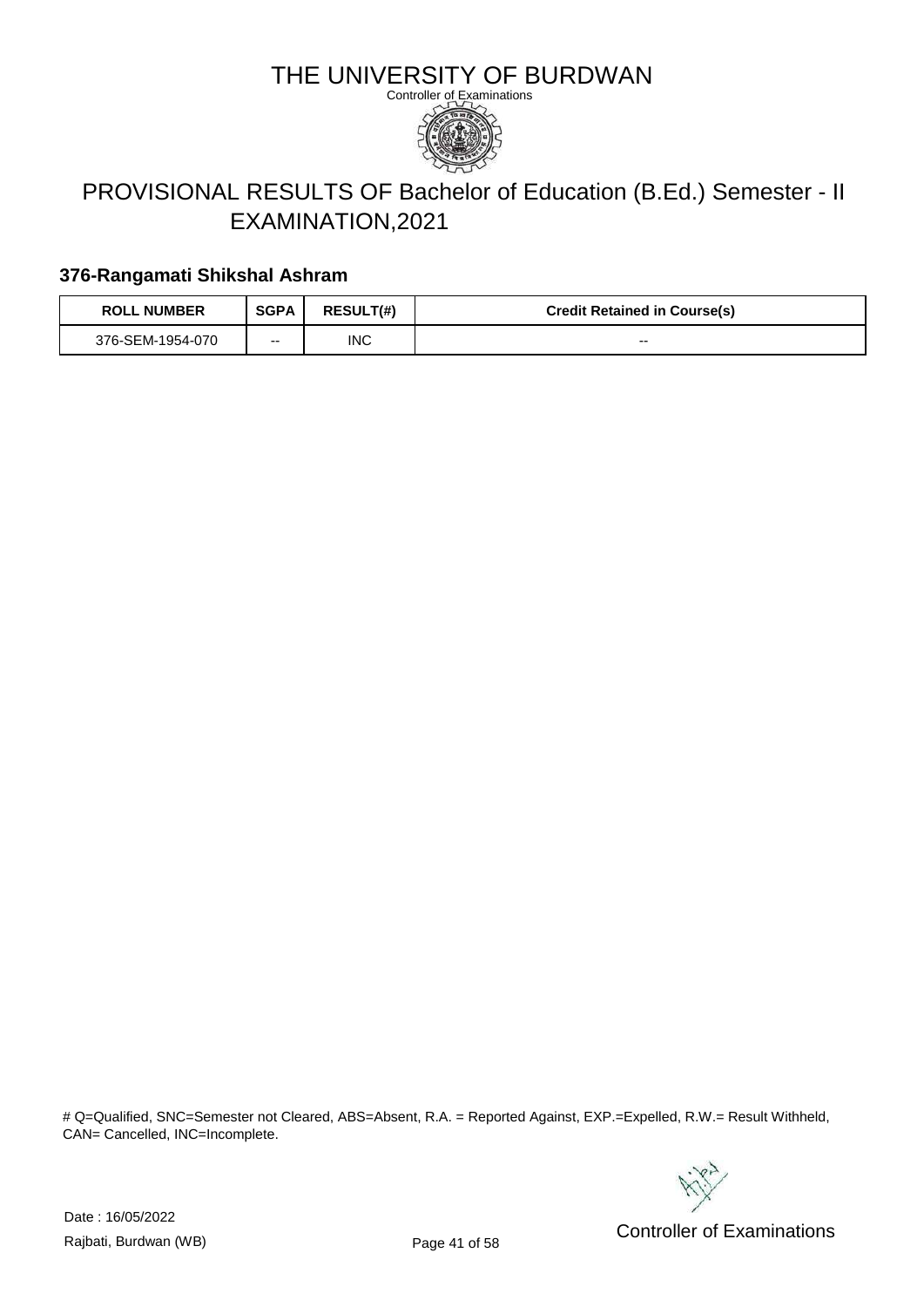

# PROVISIONAL RESULTS OF Bachelor of Education (B.Ed.) Semester - II EXAMINATION,2021

#### **379- Kaleswar Academy**

| <b>ROLL NUMBER</b> | <b>SGPA</b> | <b>RESULT(#)</b> | <b>Credit Retained in Course(s)</b> |
|--------------------|-------------|------------------|-------------------------------------|
| 379-SEM-1954-026   | --          | <b>ABS</b>       | --                                  |
| 379-SEM-1954-052   | --          | ABS              | --                                  |
| 379-SEM-1954-057   | --          | <b>ABS</b>       | $- -$                               |
| 379-SEM-1954-077   | --          | <b>ABS</b>       | --                                  |

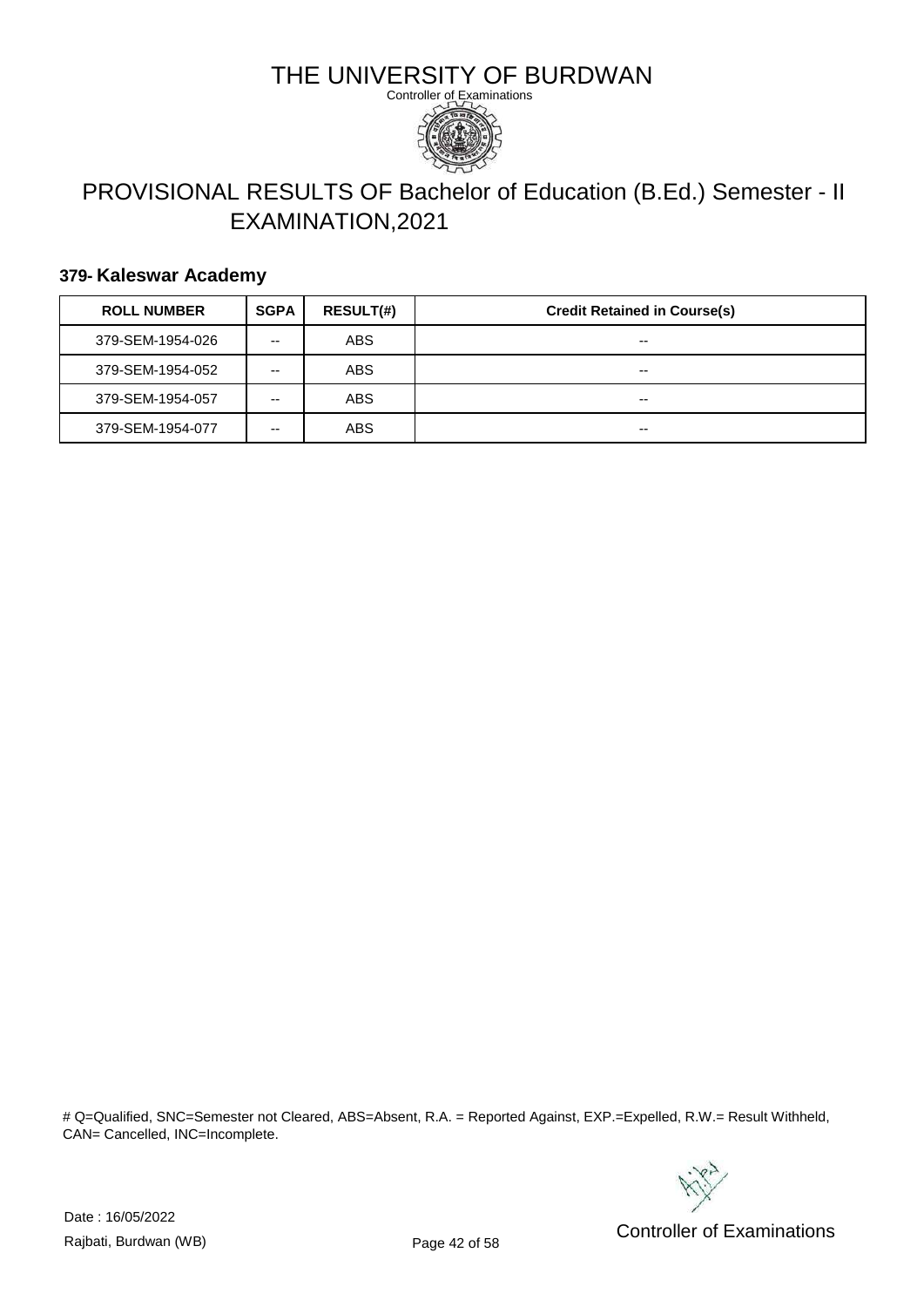

# PROVISIONAL RESULTS OF Bachelor of Education (B.Ed.) Semester - II EXAMINATION,2021

### **380- Labpur Teachers' Training Institute**

| <b>ROLL NUMBER</b> | <b>SGPA</b> | <b>RESULT(#)</b> | <b>Credit Retained in Course(s)</b> |
|--------------------|-------------|------------------|-------------------------------------|
| 380-SEM-1954-025   | --          | ABS              | $- -$                               |

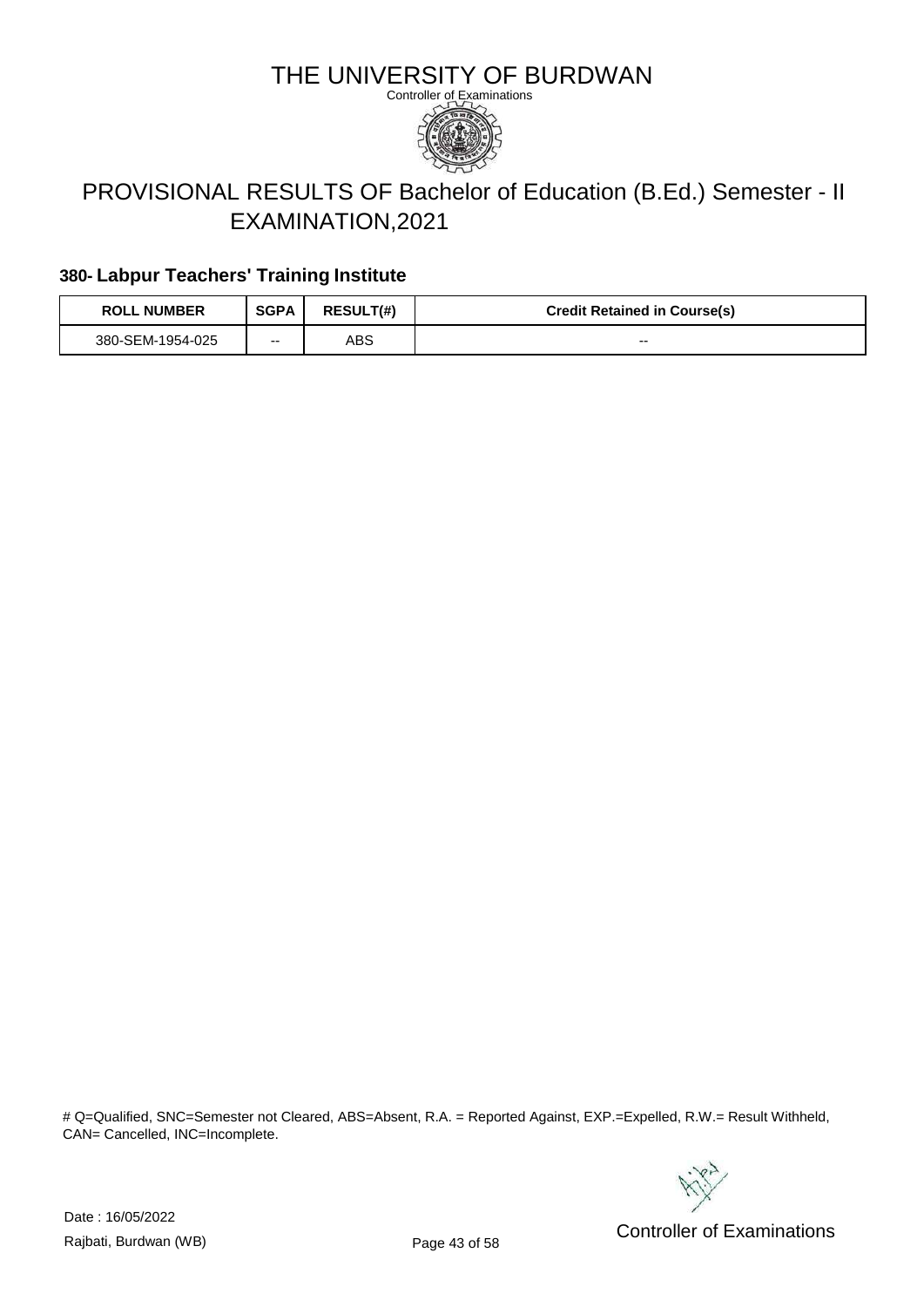

# PROVISIONAL RESULTS OF Bachelor of Education (B.Ed.) Semester - II EXAMINATION,2021

#### **383- Satya Kinkar Dey Academy**

| <b>ROLL NUMBER</b> | <b>SGPA</b> | <b>RESULT(#)</b> | <b>Credit Retained in Course(s)</b> |
|--------------------|-------------|------------------|-------------------------------------|
| 383-SEM-1954-082   | --          | ABS              | $- -$                               |

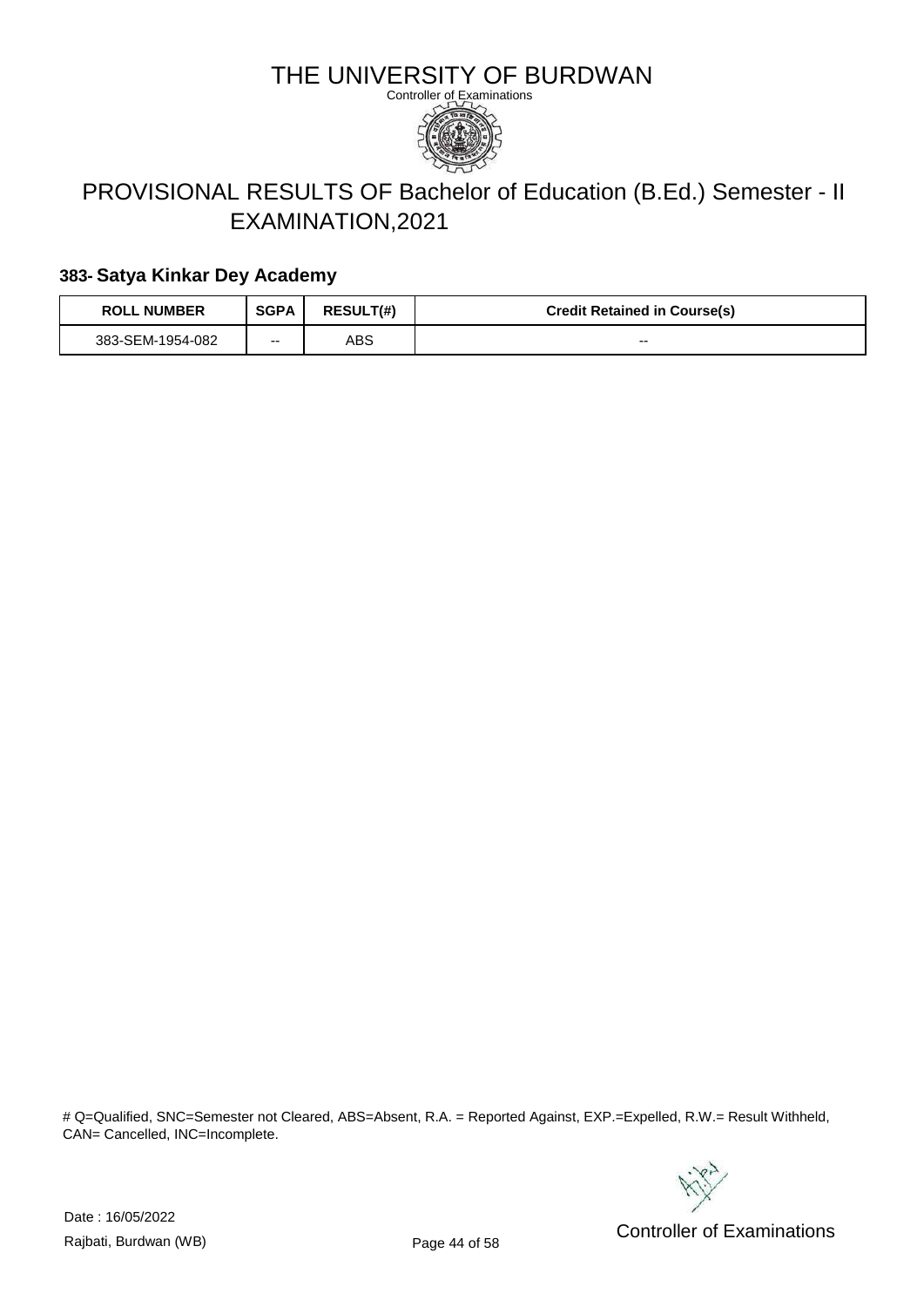

# PROVISIONAL RESULTS OF Bachelor of Education (B.Ed.) Semester - II EXAMINATION,2021

### **384- Shyamapada Das College of Education**

| <b>ROLL NUMBER</b> | <b>SGPA</b> | <b>RESULT(#)</b> | <b>Credit Retained in Course(s)</b> |
|--------------------|-------------|------------------|-------------------------------------|
| 384-SEM-1854-002   | 9.14        | Q                | ALL                                 |
| 384-SEM-1954-075   | 9.04        | Q                | ALL                                 |
| 384-SEM-1954-076   | 9.06        | Q                | ALL                                 |
| 384-SEM-1954-077   | 9.00        | Q                | ALL                                 |
| 384-SEM-1954-078   | 9.08        | Q                | ALL                                 |

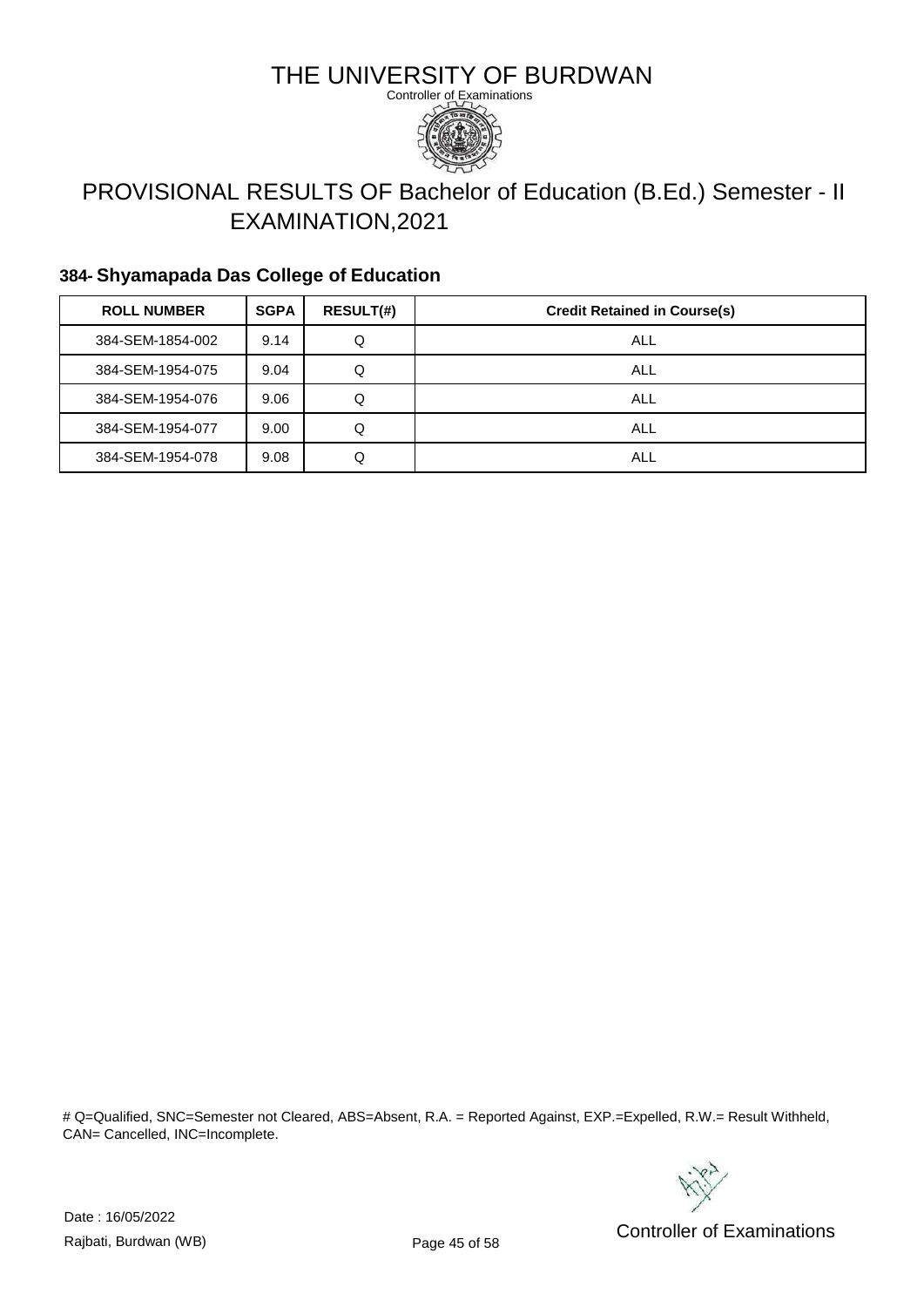

# PROVISIONAL RESULTS OF Bachelor of Education (B.Ed.) Semester - II EXAMINATION,2021

#### **385- Swami Vivekananda Universal College of Educaion**

| <b>ROLL NUMBER</b> | <b>SGPA</b> | <b>RESULT(#)</b> | <b>Credit Retained in Course(s)</b> |
|--------------------|-------------|------------------|-------------------------------------|
| 385-SEM-1954-029   | --          | ABS              | $- -$                               |
| 385-SEM-1954-056   | --          | ABS              | --                                  |

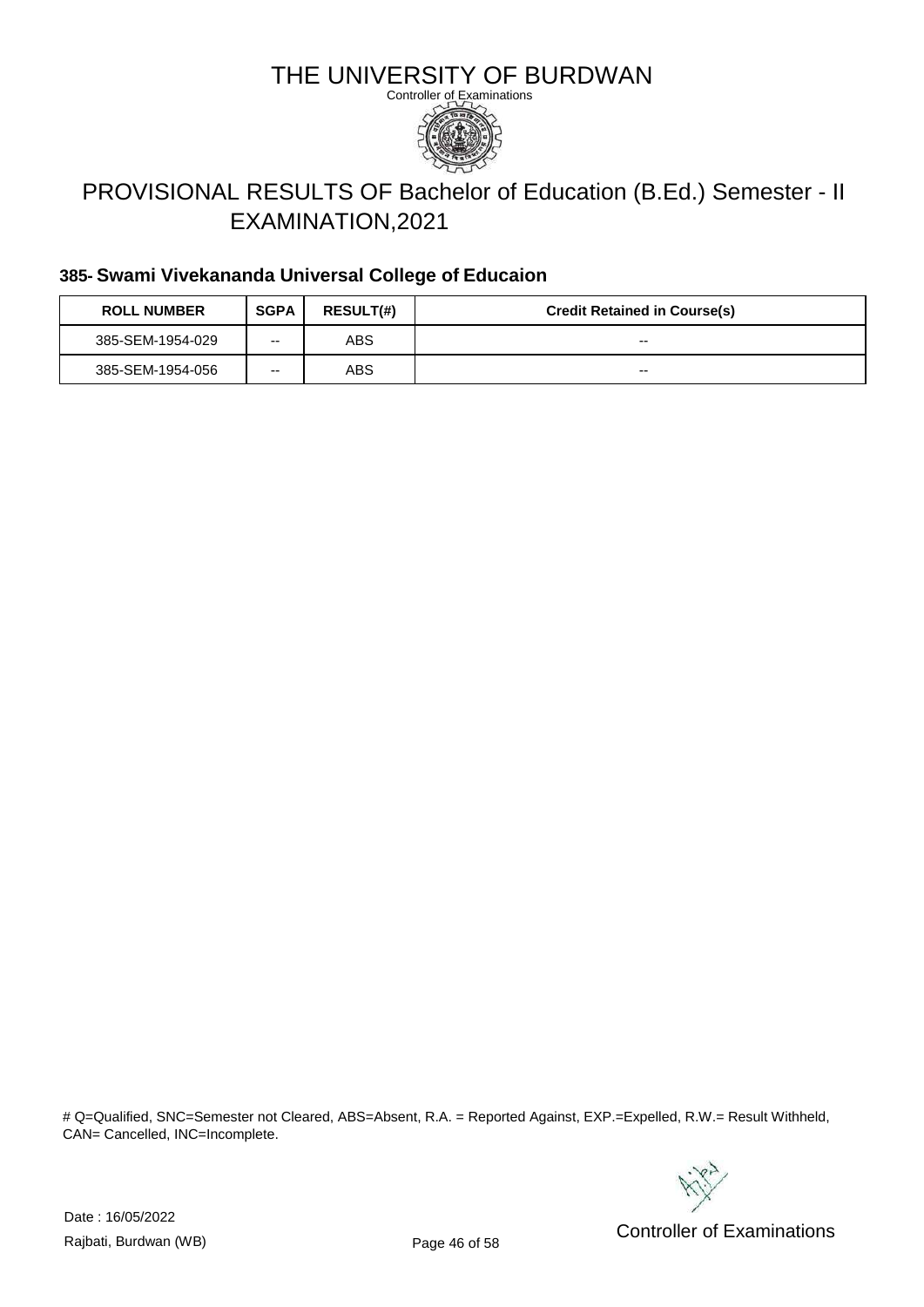

# PROVISIONAL RESULTS OF Bachelor of Education (B.Ed.) Semester - II EXAMINATION,2021

#### **388-Bangabhumi B.Ed**

| <b>ROLL NUMBER</b> | <b>SGPA</b> | <b>RESULT(#)</b> | <b>Credit Retained in Course(s)</b> |
|--------------------|-------------|------------------|-------------------------------------|
| 388-SEM-1954-022   | --          | <b>INC</b>       | --                                  |
| 388-SEM-1954-050   | --          | ABS              | --                                  |

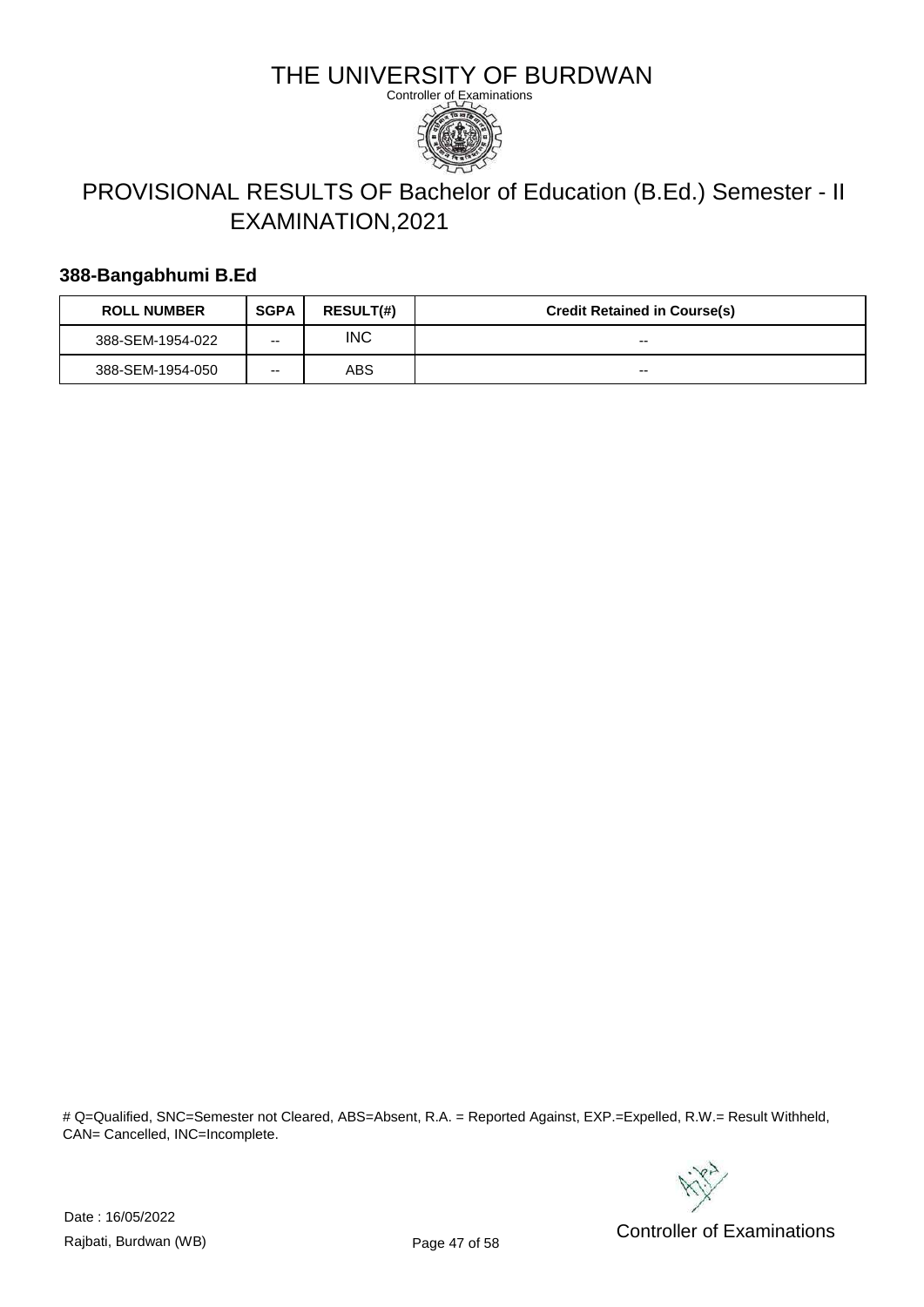

# PROVISIONAL RESULTS OF Bachelor of Education (B.Ed.) Semester - II EXAMINATION,2021

### **391-Sree Ramkrishna College of Education**

| <b>ROLL NUMBER</b> | <b>SGPA</b> | <b>RESULT(#)</b> | <b>Credit Retained in Course(s)</b> |
|--------------------|-------------|------------------|-------------------------------------|
| 391-SEM-1854-037   | --          | <b>INC</b>       | $- -$                               |
| 391-SEM-1854-083   | --          | ABS.             | $- -$                               |

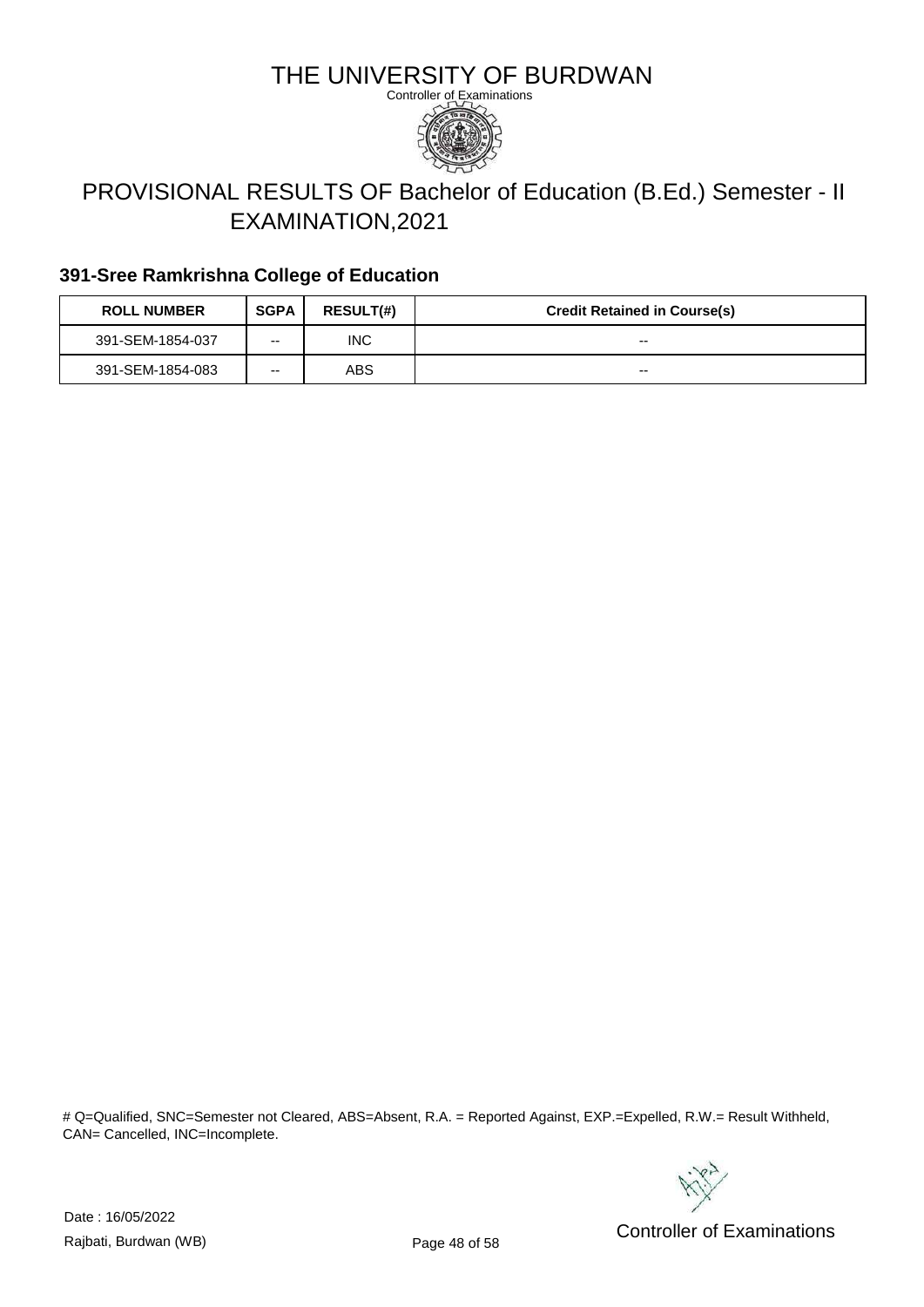

# PROVISIONAL RESULTS OF Bachelor of Education (B.Ed.) Semester - II EXAMINATION,2021

### **393-Tagore Mrinalini Devi Teachers Training College**

| <b>ROLL NUMBER</b> | <b>SGPA</b> | <b>RESULT(#)</b> | <b>Credit Retained in Course(s)</b> |
|--------------------|-------------|------------------|-------------------------------------|
| 393-SEM-1954-026   | 8.80        |                  | ALL                                 |

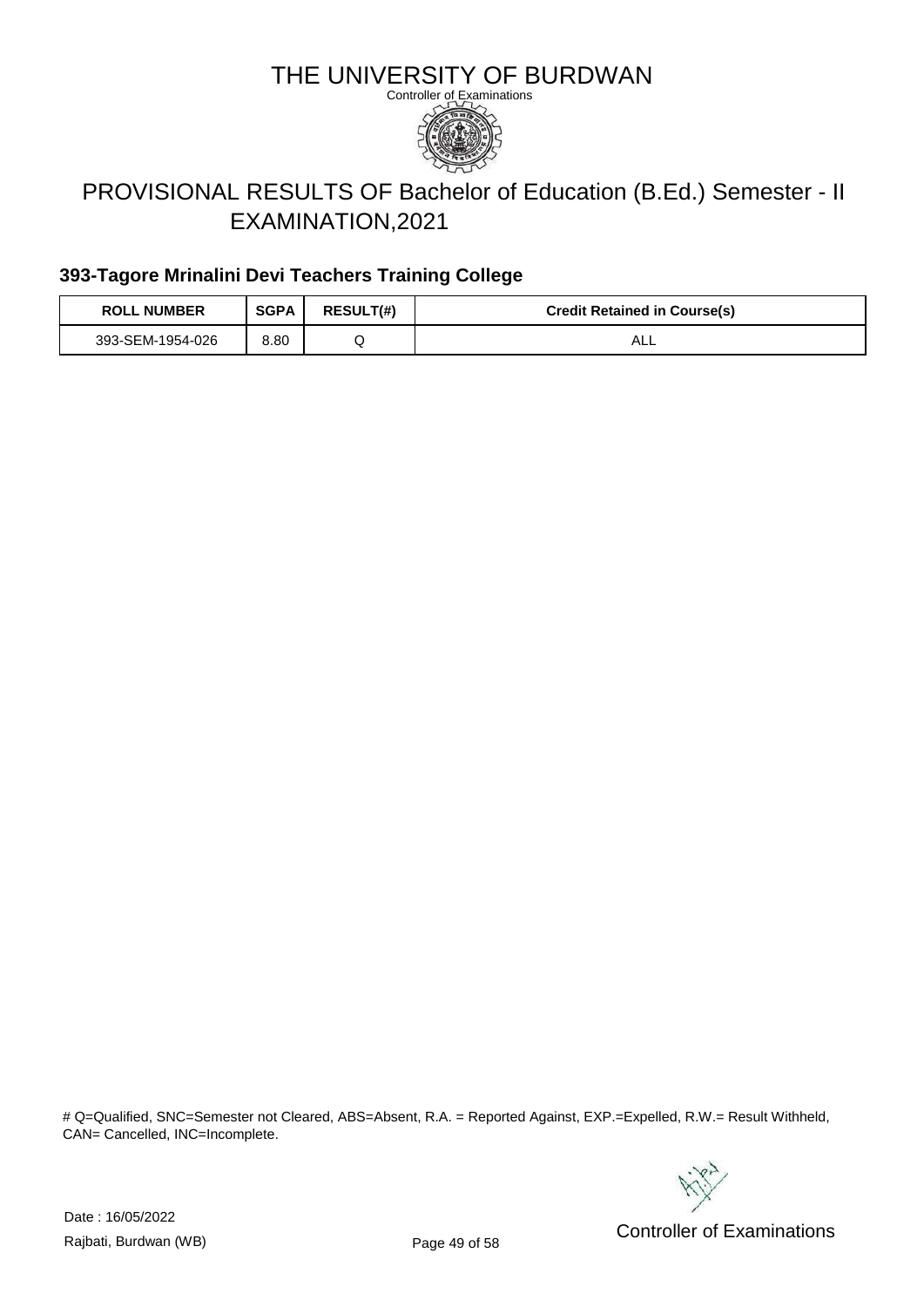

# PROVISIONAL RESULTS OF Bachelor of Education (B.Ed.) Semester - II EXAMINATION,2021

### **397- Thakur Anukul Chandra Tapaban Vidyalaya**

| <b>ROLL NUMBER</b> | <b>SGPA</b> | <b>RESULT(#)</b> | <b>Credit Retained in Course(s)</b> |
|--------------------|-------------|------------------|-------------------------------------|
| 397-SEM-1954-006   | 8.72        |                  | ALL                                 |
| 397-SEM-1954-020   | 8.78        |                  | ALL                                 |
| 397-SEM-1954-043   | 8.86        |                  | ALL                                 |

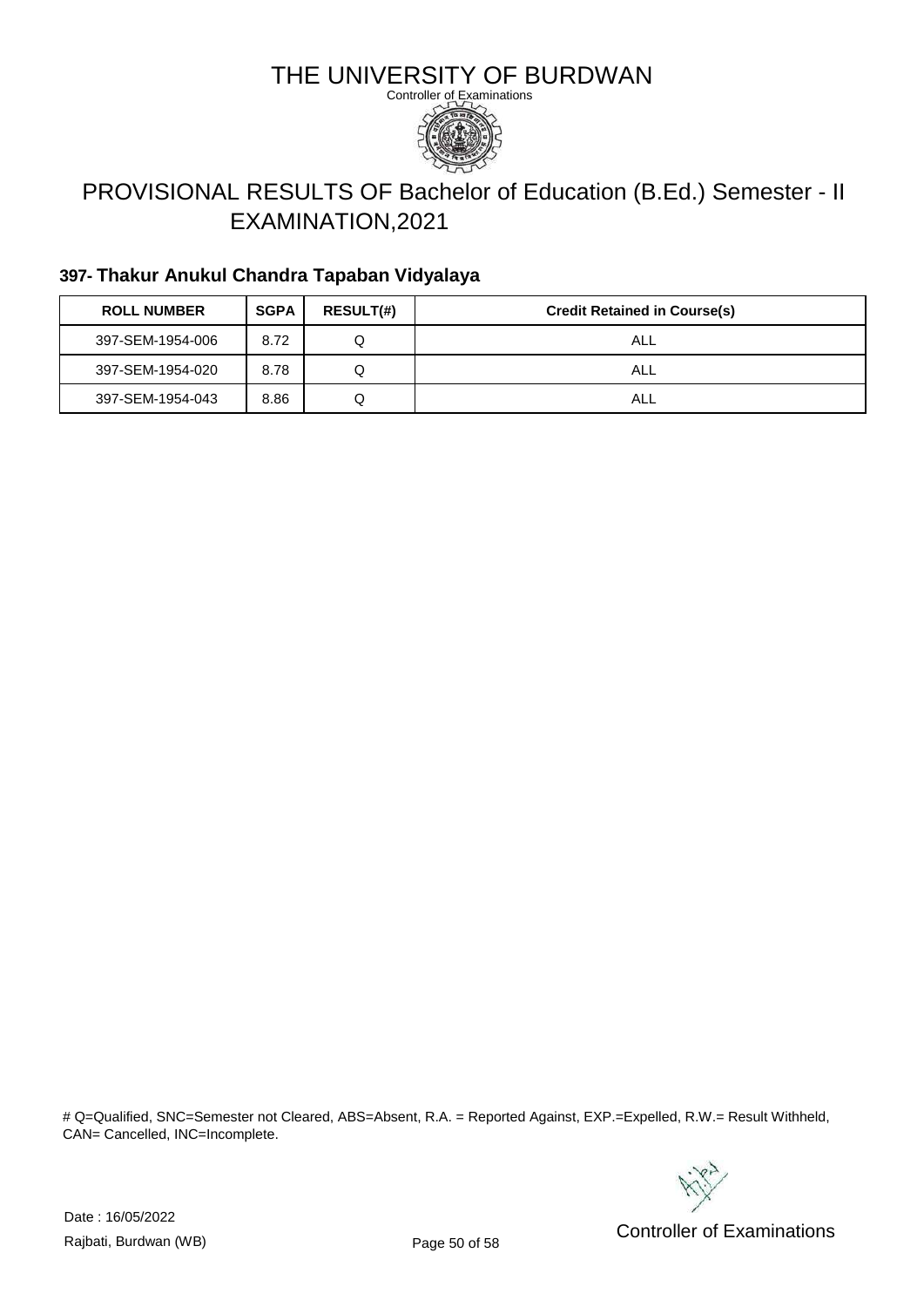

# PROVISIONAL RESULTS OF Bachelor of Education (B.Ed.) Semester - II EXAMINATION,2021

#### **398- Basantika College of Education**

| <b>ROLL NUMBER</b> | <b>SGPA</b> | <b>RESULT(#)</b> | <b>Credit Retained in Course(s)</b> |
|--------------------|-------------|------------------|-------------------------------------|
| 398-SEM-1954-013   | --          | ABS              | --                                  |
| 398-SEM-1954-030   | --          | ABS              | --                                  |

# Q=Qualified, SNC=Semester not Cleared, ABS=Absent, R.A. = Reported Against, EXP.=Expelled, R.W.= Result Withheld, CAN= Cancelled, INC=Incomplete.



Date : 16/05/2022

Pate: Networking the United States of Controller of Examinations<br>Rajbati, Burdwan (WB) Controller of Examinations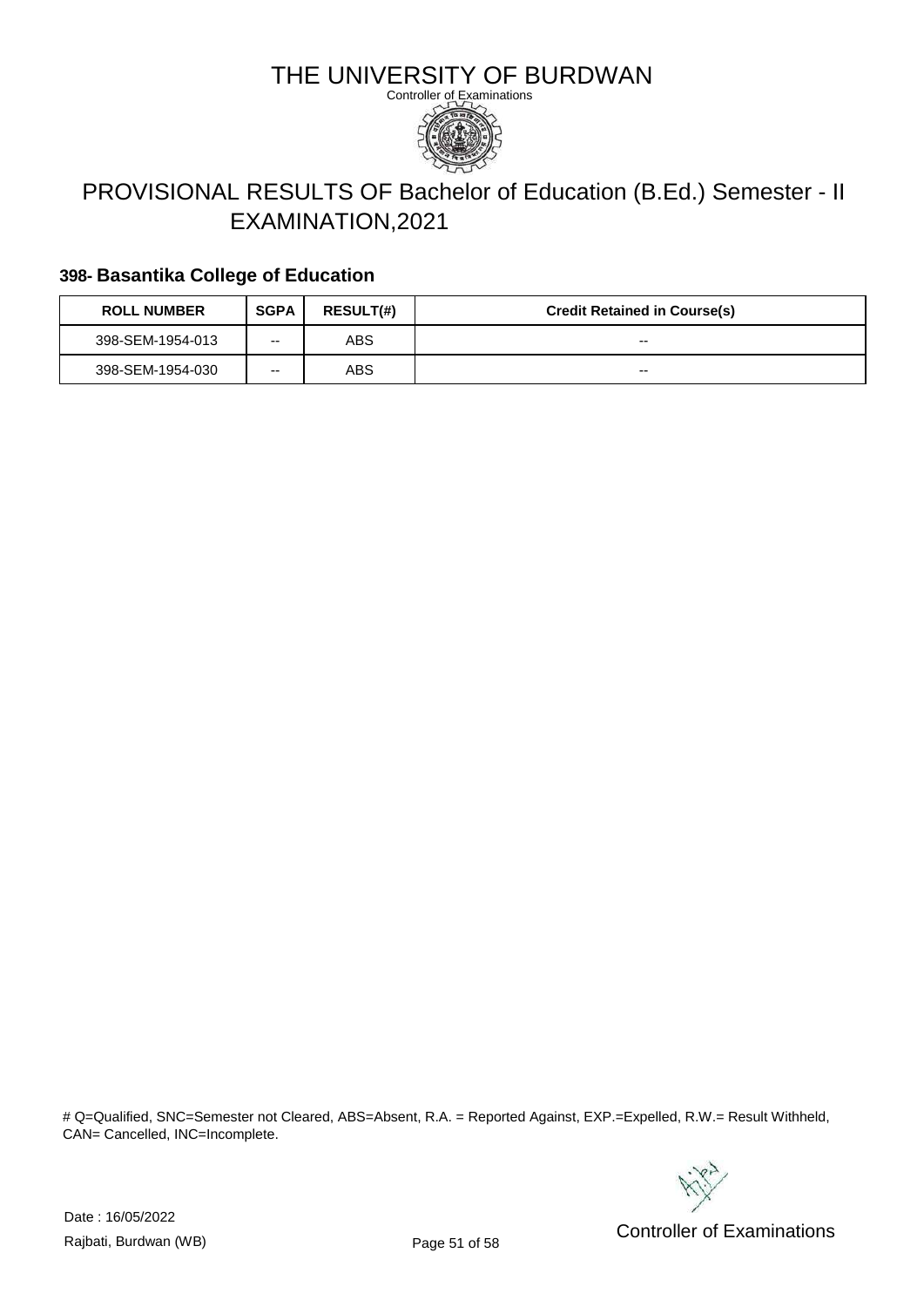

# PROVISIONAL RESULTS OF Bachelor of Education (B.Ed.) Semester - II EXAMINATION,2021

### **452-Govt. Training College Hooghly**

| <b>ROLL NUMBER</b> | <b>SGPA</b> | <b>RESULT(#)</b> | <b>Credit Retained in Course(s)</b> |
|--------------------|-------------|------------------|-------------------------------------|
| 452-SEM-1954-006   | --          | ABS              | $- -$                               |

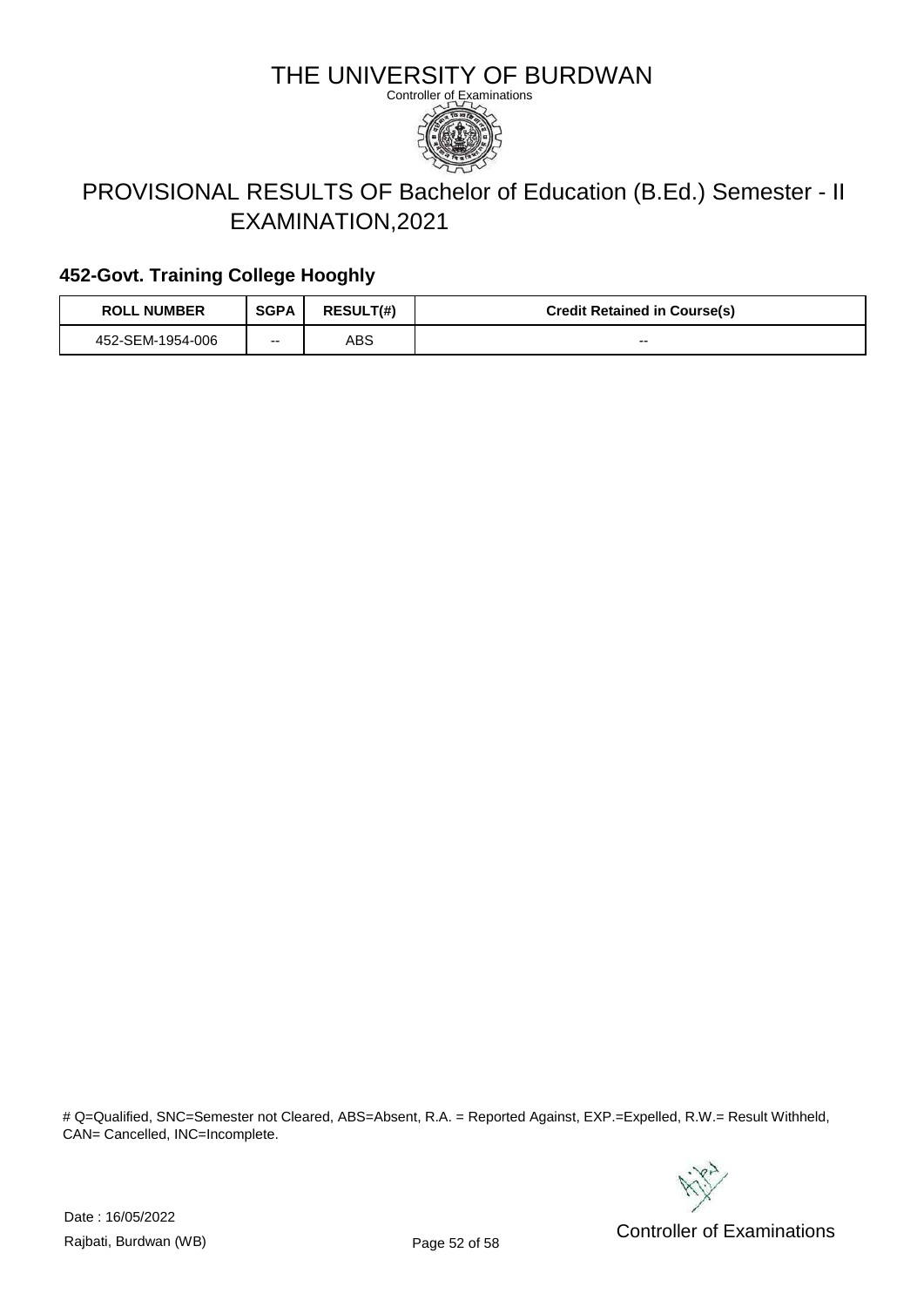

# PROVISIONAL RESULTS OF Bachelor of Education (B.Ed.) Semester - II EXAMINATION,2021

### **456-Mankundu B.Ed. College**

| <b>ROLL NUMBER</b> | <b>SGPA</b> | <b>RESULT(#)</b> | <b>Credit Retained in Course(s)</b> |
|--------------------|-------------|------------------|-------------------------------------|
| 456-SEM-1954-019   | --          | <b>ABS</b>       | $- -$                               |
| 456-SEM-1954-031   | --          | <b>ABS</b>       | $- -$                               |
| 456-SEM-1954-032   | --          | <b>ABS</b>       | $- -$                               |
| 456-SEM-1954-047   | --          | <b>ABS</b>       | $- -$                               |
| 456-SEM-1954-087   | --          | <b>ABS</b>       | $- -$                               |

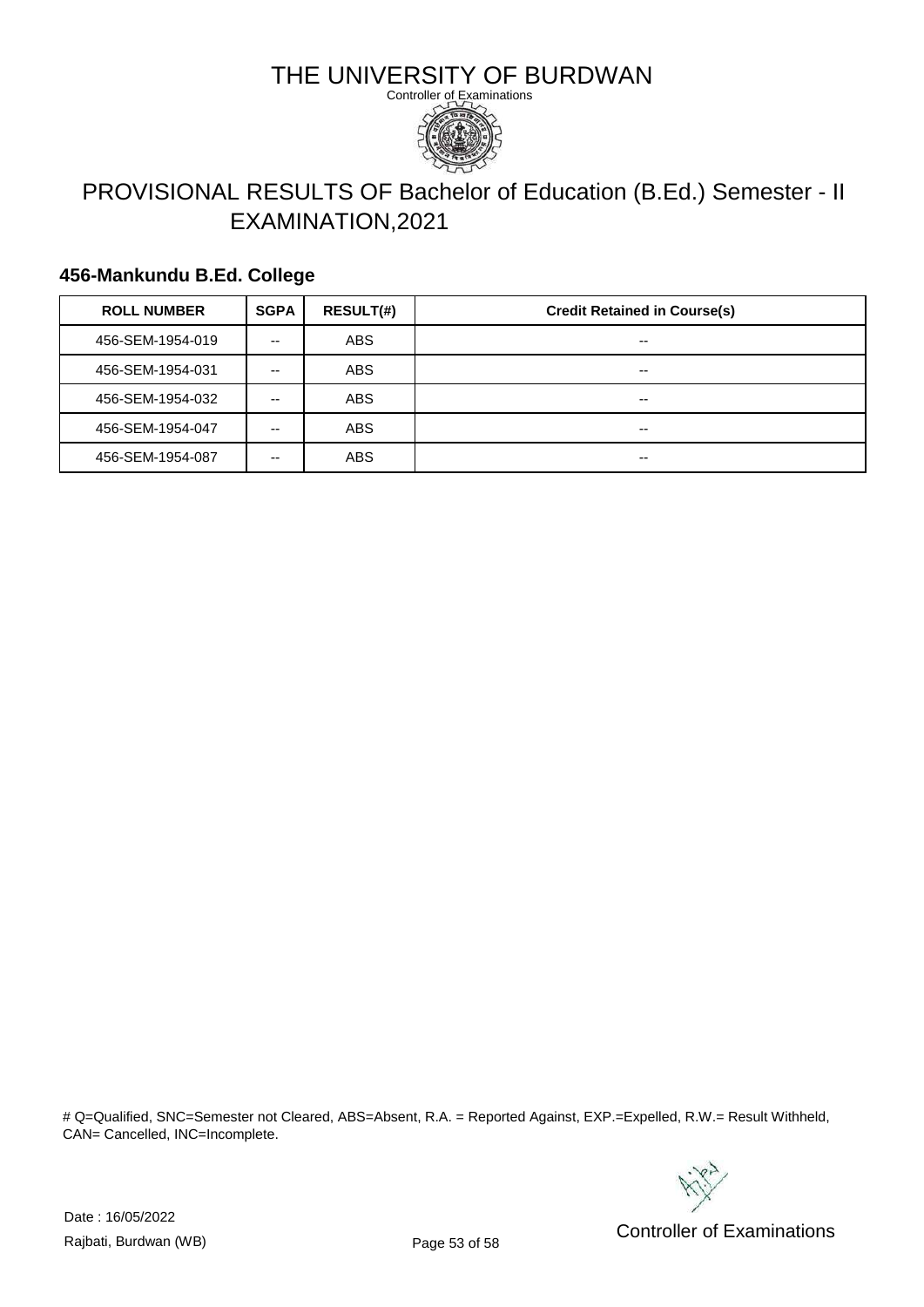

# PROVISIONAL RESULTS OF Bachelor of Education (B.Ed.) Semester - II EXAMINATION,2021

### **457-Chinsurah College of Education**

| <b>ROLL NUMBER</b> | <b>SGPA</b> | <b>RESULT(#)</b> | <b>Credit Retained in Course(s)</b> |
|--------------------|-------------|------------------|-------------------------------------|
| 457-SEM-1954-018   | --          | ABS              | --                                  |
| 457-SEM-1954-025   | --          | ABS              | --                                  |

# Q=Qualified, SNC=Semester not Cleared, ABS=Absent, R.A. = Reported Against, EXP.=Expelled, R.W.= Result Withheld, CAN= Cancelled, INC=Incomplete.



Date : 16/05/2022

Pate: Networking the Controller of Examinations<br>Rajbati, Burdwan (WB) Controller of Examinations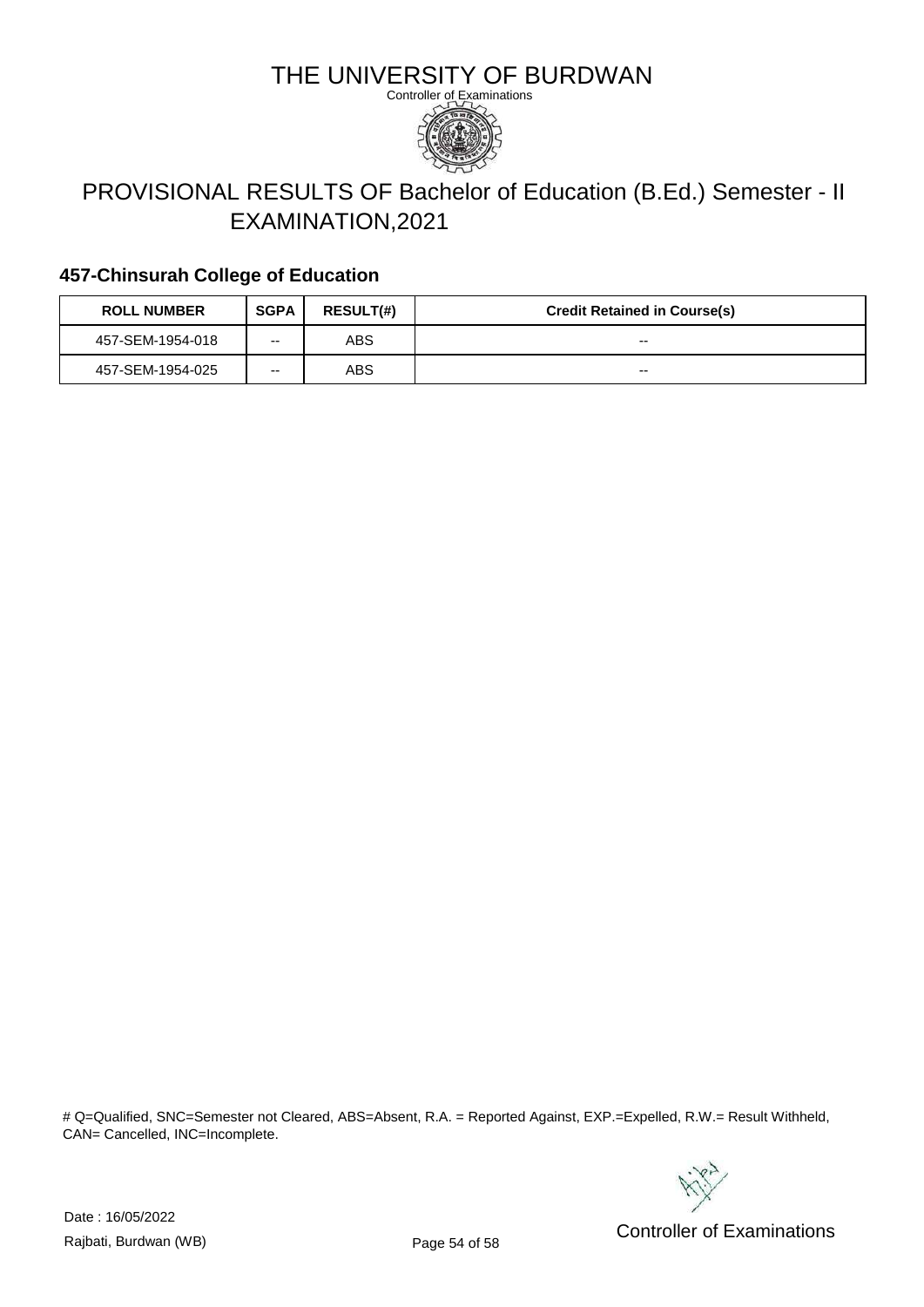

# PROVISIONAL RESULTS OF Bachelor of Education (B.Ed.) Semester - II EXAMINATION,2021

### **459-Babu Jagjivan Ram Memorial College**

| <b>ROLL NUMBER</b> | <b>SGPA</b> | <b>RESULT(#)</b> | <b>Credit Retained in Course(s)</b> |
|--------------------|-------------|------------------|-------------------------------------|
| 459-SEM-1954-064   | --          | ABS              | $- -$                               |
| 459-SEM-1954-067   | --          | <b>INC</b>       | $- -$                               |

# Q=Qualified, SNC=Semester not Cleared, ABS=Absent, R.A. = Reported Against, EXP.=Expelled, R.W.= Result Withheld, CAN= Cancelled, INC=Incomplete.



Date : 16/05/2022

Pate: Networking the United States of Sandwan Controller of Examinations<br>Rajbati, Burdwan (WB) Controller of Examinations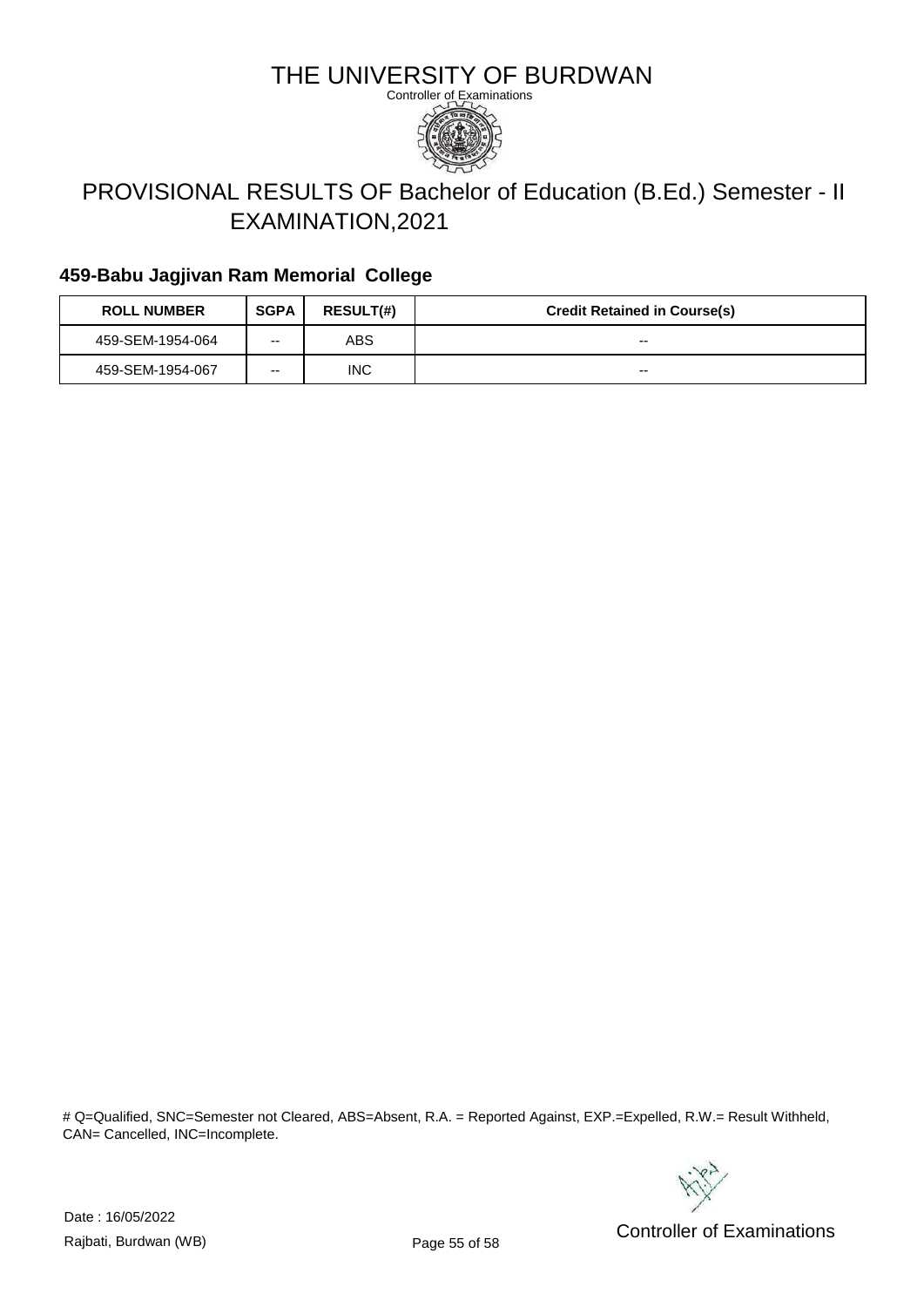

# PROVISIONAL RESULTS OF Bachelor of Education (B.Ed.) Semester - II EXAMINATION,2021

### **474-Bishnupada Sarkar College of Education**

| <b>ROLL NUMBER</b> | <b>SGPA</b> | <b>RESULT(#)</b> | <b>Credit Retained in Course(s)</b> |
|--------------------|-------------|------------------|-------------------------------------|
| 474-SEM-1854-088   | 9.94        | Q                | ALL                                 |
| 474-SEM-1954-005   | --          | <b>ABS</b>       | --                                  |
| 474-SEM-1954-032   | --          | <b>ABS</b>       | --                                  |
| 474-SEM-1954-072   | 9.26        | Q                | ALL                                 |

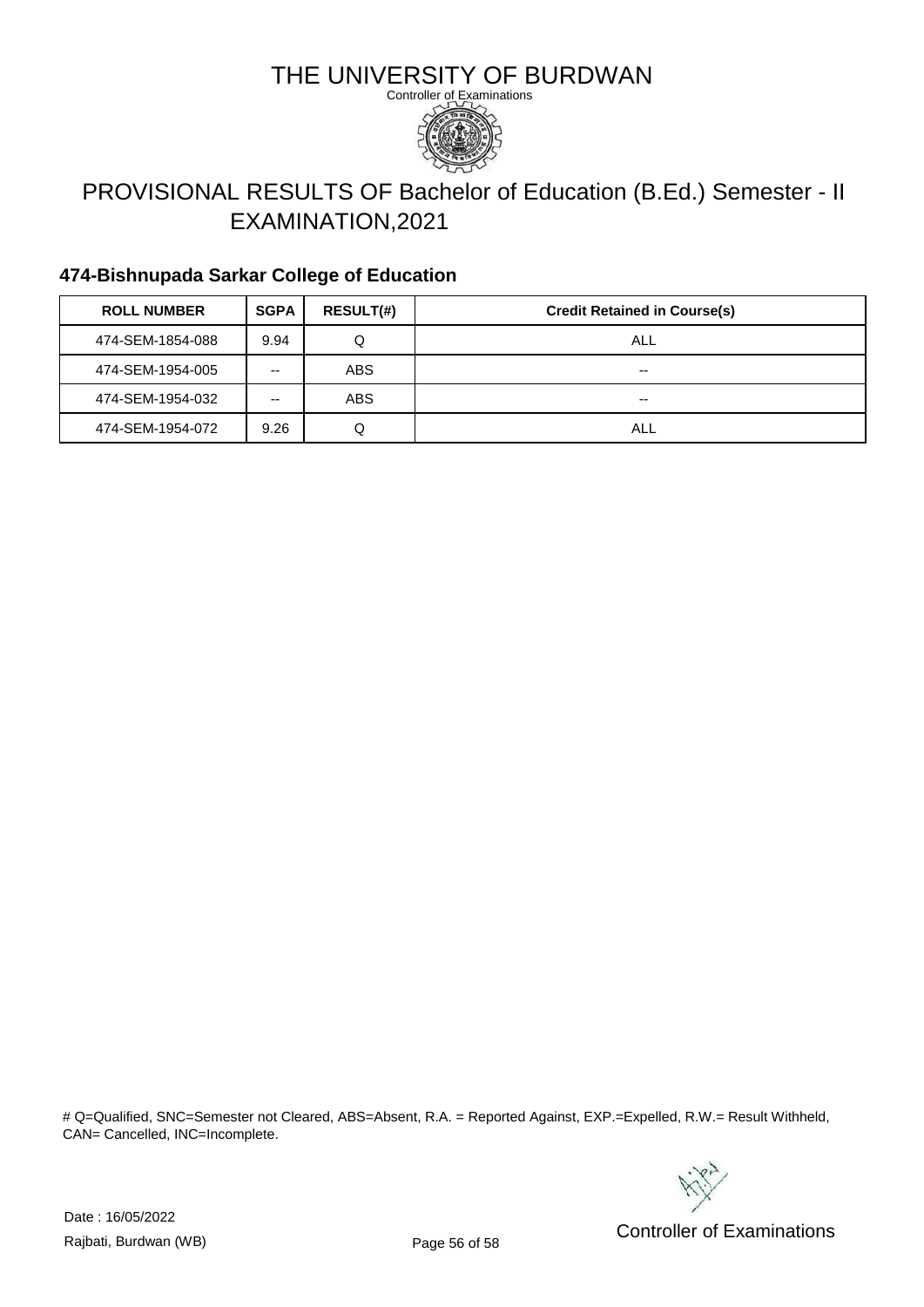

# PROVISIONAL RESULTS OF Bachelor of Education (B.Ed.) Semester - II EXAMINATION,2021

### **477-Indira Gandhi Teacher's Training College**

| <b>ROLL NUMBER</b> | <b>SGPA</b> | <b>RESULT(#)</b> | <b>Credit Retained in Course(s)</b> |
|--------------------|-------------|------------------|-------------------------------------|
| 477-SEM-1954-006   | $- -$       | ABS              | $- -$                               |